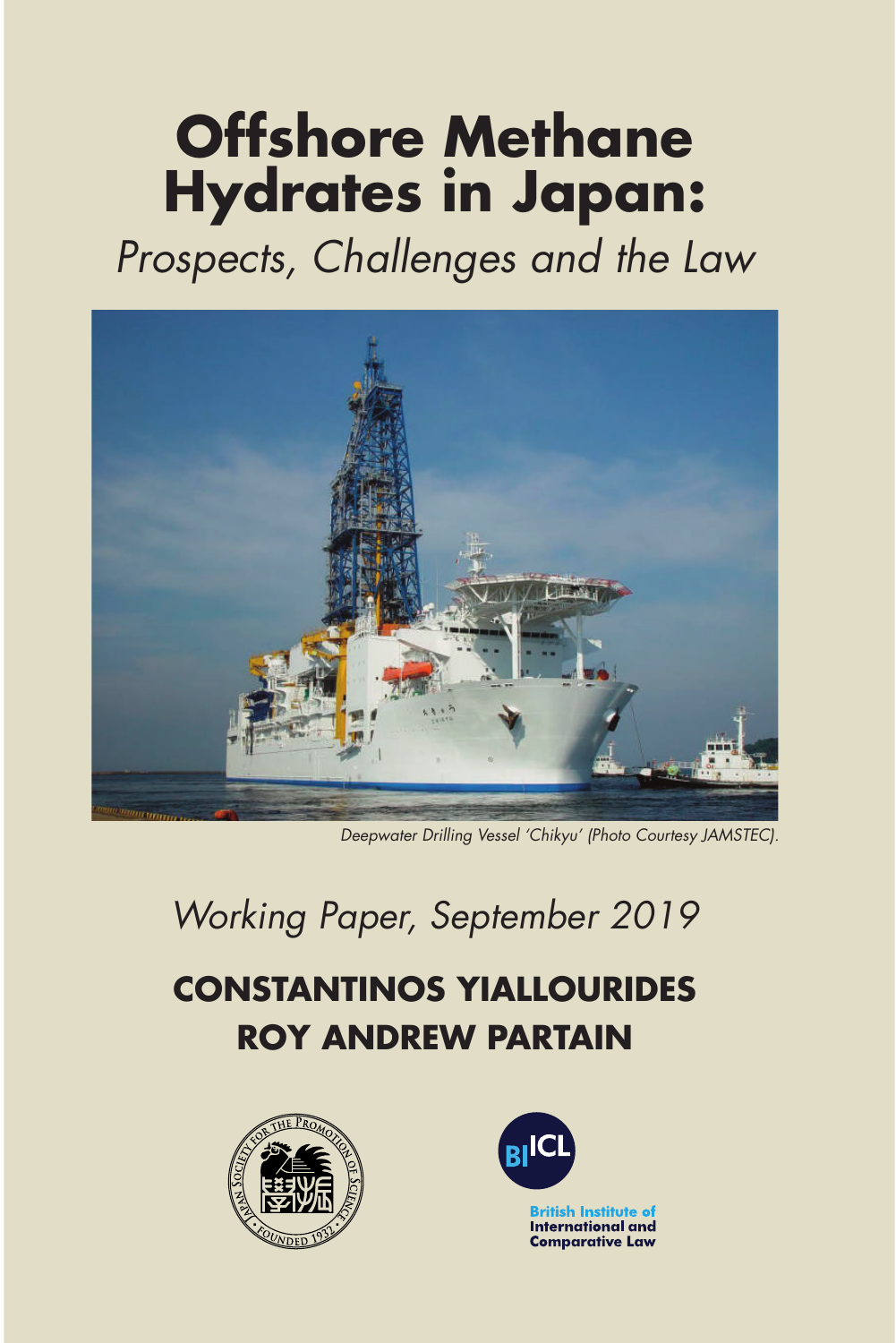# **Offshore Methane Hydrates in Japan**

### **Prospects, Challenges and the Law**

Working Paper, September 2019

**CONSTANTINOS YIALLOURIDES**

**ROY ANDREW PARTAIN**



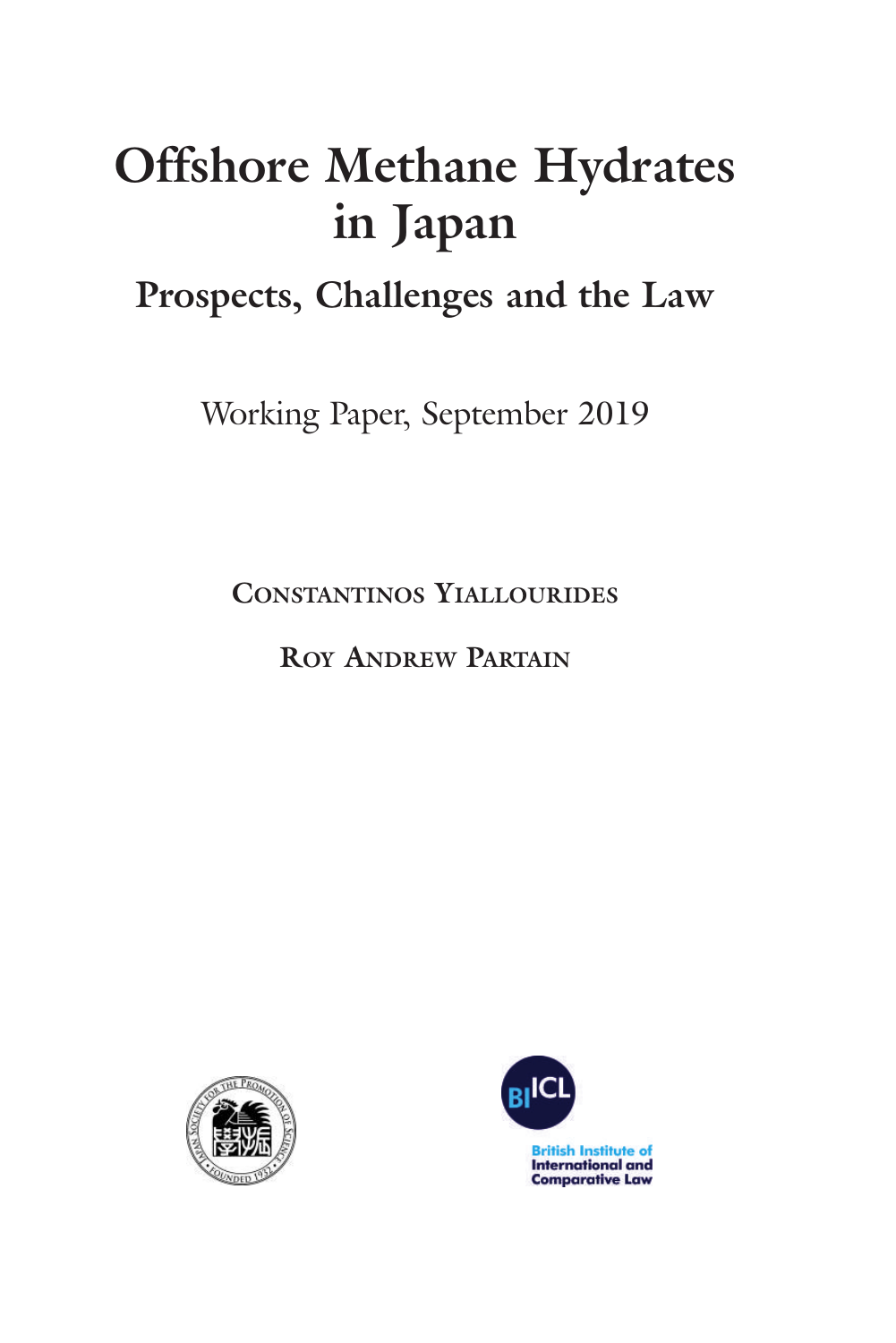Published and Distributed by The British Institute of International and Comparative Law Charles Clore House, 17 Russell Square, London WC1B 5JP

#### © BIICL 2019

All rights reserved. No part of this publication may be reproduced or transmitted in any form or by *any means, electronic, mechanical, photocopying, recording or otherwise, or stored in any restricted system of any nature without the written permission of the copyright holder, application for which should be addressed to the distributor. Such written permission must also be obtained before any part of this publication is stored in a retrieval system of any nature.*

Content as at 2 September 2019

### **Disclaimer:**

The opinions expressed in this publication are the authors' own and do not necessarily reflect the views of any affiliated Institution.

> Typeset by Cambrian Typesetters, Camberley, Surrey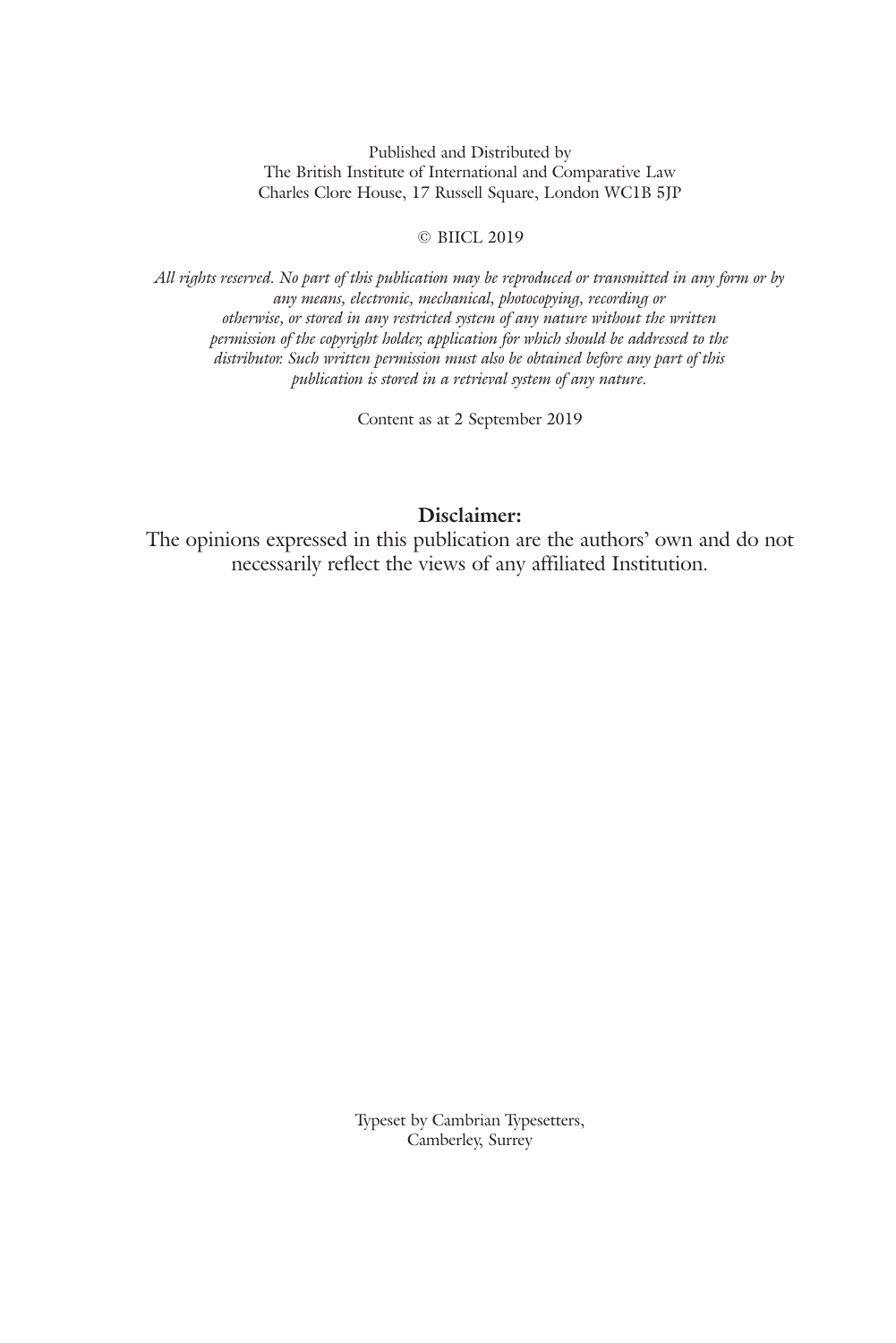# *Table of Contents*

|                   |                                                    | Table of Contents                                 | $\overline{111}$          |  |  |  |  |
|-------------------|----------------------------------------------------|---------------------------------------------------|---------------------------|--|--|--|--|
|                   |                                                    | List of Figures                                   | $\ensuremath{\mathbf{V}}$ |  |  |  |  |
| List of Acronyms  |                                                    |                                                   |                           |  |  |  |  |
| Executive Summary |                                                    |                                                   |                           |  |  |  |  |
|                   |                                                    | About this study                                  | X1                        |  |  |  |  |
|                   |                                                    | 1 Non-Technical Introduction to Methane Hydrates  | $\mathbf l$               |  |  |  |  |
|                   |                                                    | 1.1 Introduction                                  | $\mathbf{1}$              |  |  |  |  |
|                   |                                                    | 1.2 Global Methane Hydrate Resources              | $\overline{4}$            |  |  |  |  |
|                   |                                                    | 1.3 What are methane hydrates?                    | 6                         |  |  |  |  |
|                   |                                                    | 1.4 Offshore Methane Hydrate Lifecycle            | 8                         |  |  |  |  |
|                   |                                                    | 1.4.1 Exploration                                 | 9                         |  |  |  |  |
|                   |                                                    | 1.4.2 Appraisal and Development                   | 9                         |  |  |  |  |
|                   |                                                    | 1.4.3 Production                                  | 11                        |  |  |  |  |
|                   |                                                    | 1.4.4 Decommissioning                             | 11                        |  |  |  |  |
|                   |                                                    | 1.5 Potential 'New Risks'                         | 12                        |  |  |  |  |
|                   | 2 Japan's Pressing Energy Challenges and Methane   |                                                   |                           |  |  |  |  |
|                   | Hydrates                                           |                                                   |                           |  |  |  |  |
|                   |                                                    | 2.1 Introduction                                  | 16                        |  |  |  |  |
|                   |                                                    | 2.2 Energy Security                               |                           |  |  |  |  |
|                   |                                                    | 2.3 Electricity Costs                             | 22                        |  |  |  |  |
|                   |                                                    | 2.4 Greenhouse Gas Emissions                      |                           |  |  |  |  |
|                   |                                                    | 2.5 Japan's Methane Hydrate Research Programme    | 26                        |  |  |  |  |
|                   |                                                    | 2.6 Japan's Energy Policy and Methane Hydrates    | 29                        |  |  |  |  |
|                   | 3 Legal Framework for Offshore Methane Hydrates in |                                                   |                           |  |  |  |  |
|                   | Japan                                              |                                                   | 31                        |  |  |  |  |
|                   |                                                    | 3.1 Introduction                                  | 31                        |  |  |  |  |
|                   |                                                    | 3.2 Sovereign Rights in Offshore Methane Hydrates | 31                        |  |  |  |  |
|                   |                                                    | 3.3 Ocean Policy and Methane Hydrates             |                           |  |  |  |  |
|                   |                                                    | 3.4 Basic Structure of Japan's Mining Regime      | 34<br>36                  |  |  |  |  |
|                   | 3.5                                                | Mining Act                                        |                           |  |  |  |  |
|                   |                                                    | 3.5.1 Right to extract and ownership of extracted | 39                        |  |  |  |  |
|                   |                                                    | methane hydrates                                  | 39                        |  |  |  |  |
|                   |                                                    | 3.5.2<br>Licensing system for mining operations   | 41                        |  |  |  |  |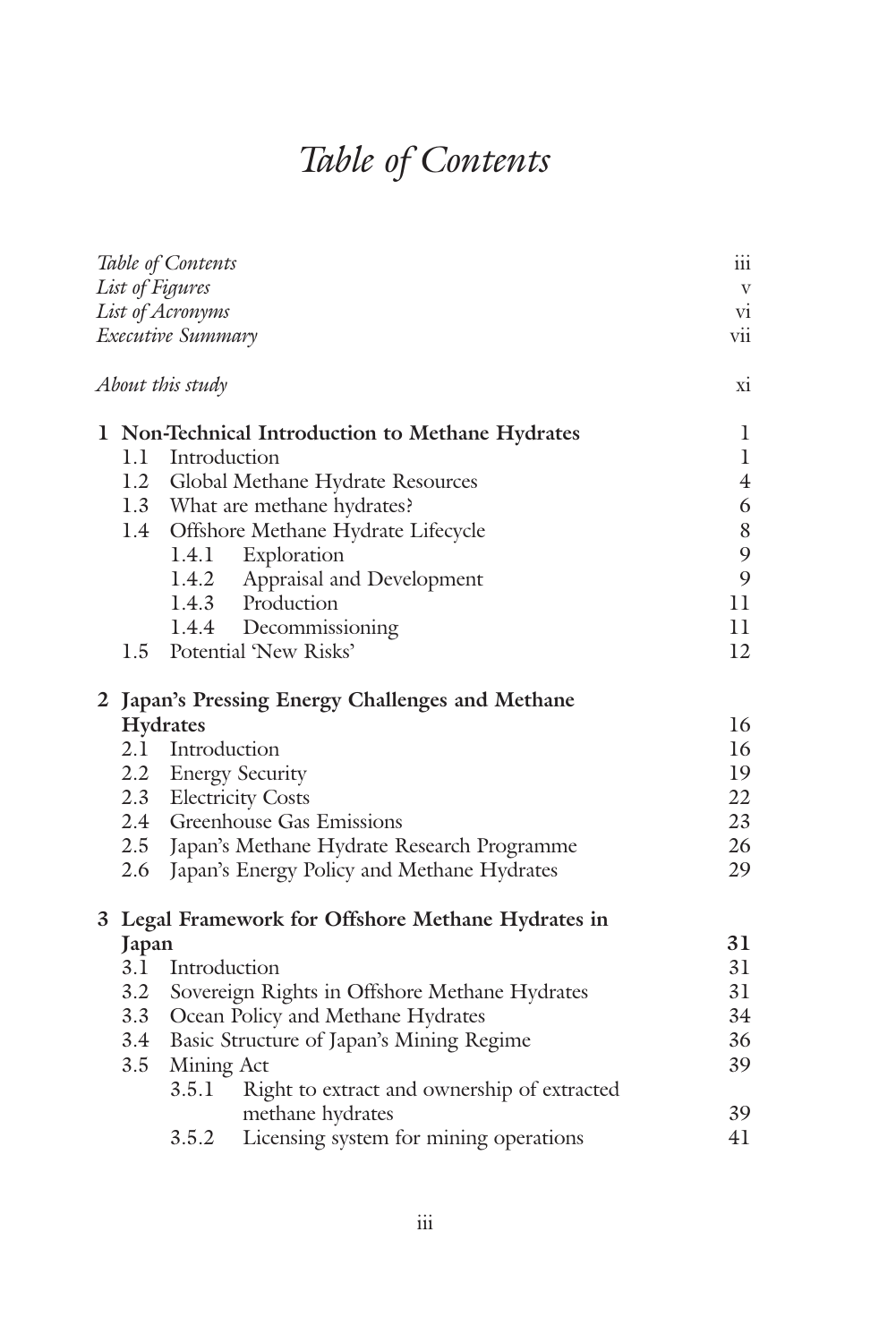### iv *Contents*

|                  |  |                 | 3.5.3 Pollution prevention, liability and compensation |    |  |
|------------------|--|-----------------|--------------------------------------------------------|----|--|
|                  |  |                 | claims                                                 | 44 |  |
|                  |  | 3.6 Conclusion  |                                                        | 52 |  |
|                  |  | 4 Final Remarks |                                                        | 53 |  |
| Acknowledgements |  |                 |                                                        |    |  |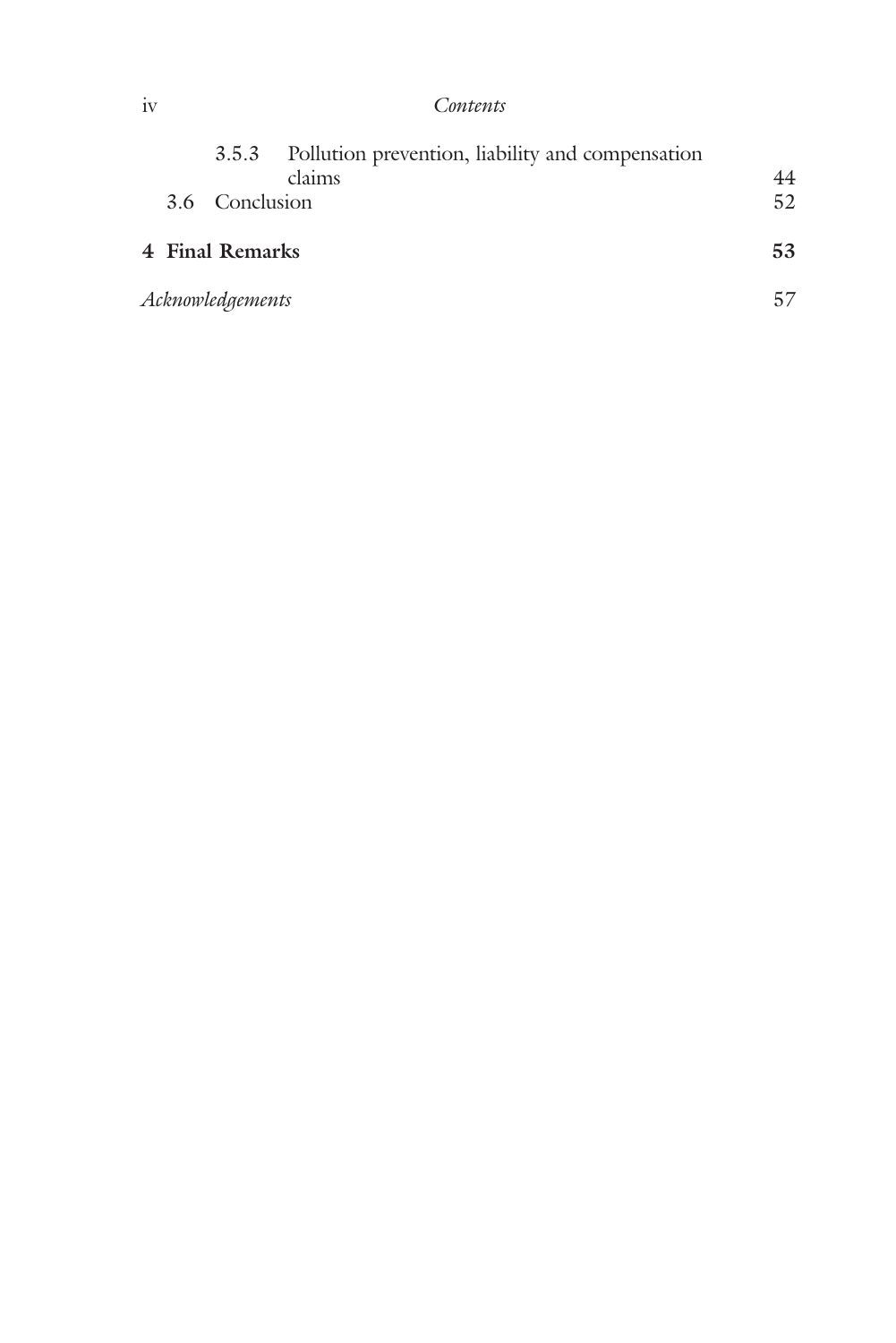## *List of Figures*

| Figure 1  | Methane hydrates landmark findings             | 3  |
|-----------|------------------------------------------------|----|
| Figure 2  | Sand-Based Methane Hydrates Global Volume      |    |
|           | Estimates in Tcf                               | 5  |
| Figure 3  | Methane Hydrate Molecule                       | 7  |
| Figure 4  | Methane Gas and Water                          | 8  |
| Figure 5  | Methane Hydrate Drilling Activities Around the |    |
|           | World                                          | 14 |
| Figure 6  | Basic Energy Policy of Japan $(Es + S)$        | 19 |
| Figure 7  | Japan's Self-Sufficiency Ratio                 | 25 |
| Figure 8  | Energy Mix in Japan                            | 25 |
| Figure 9  | Methane Hydrates within Japan's EEZ            | 27 |
| Figure 10 | Maritime Zones of Japan                        | 32 |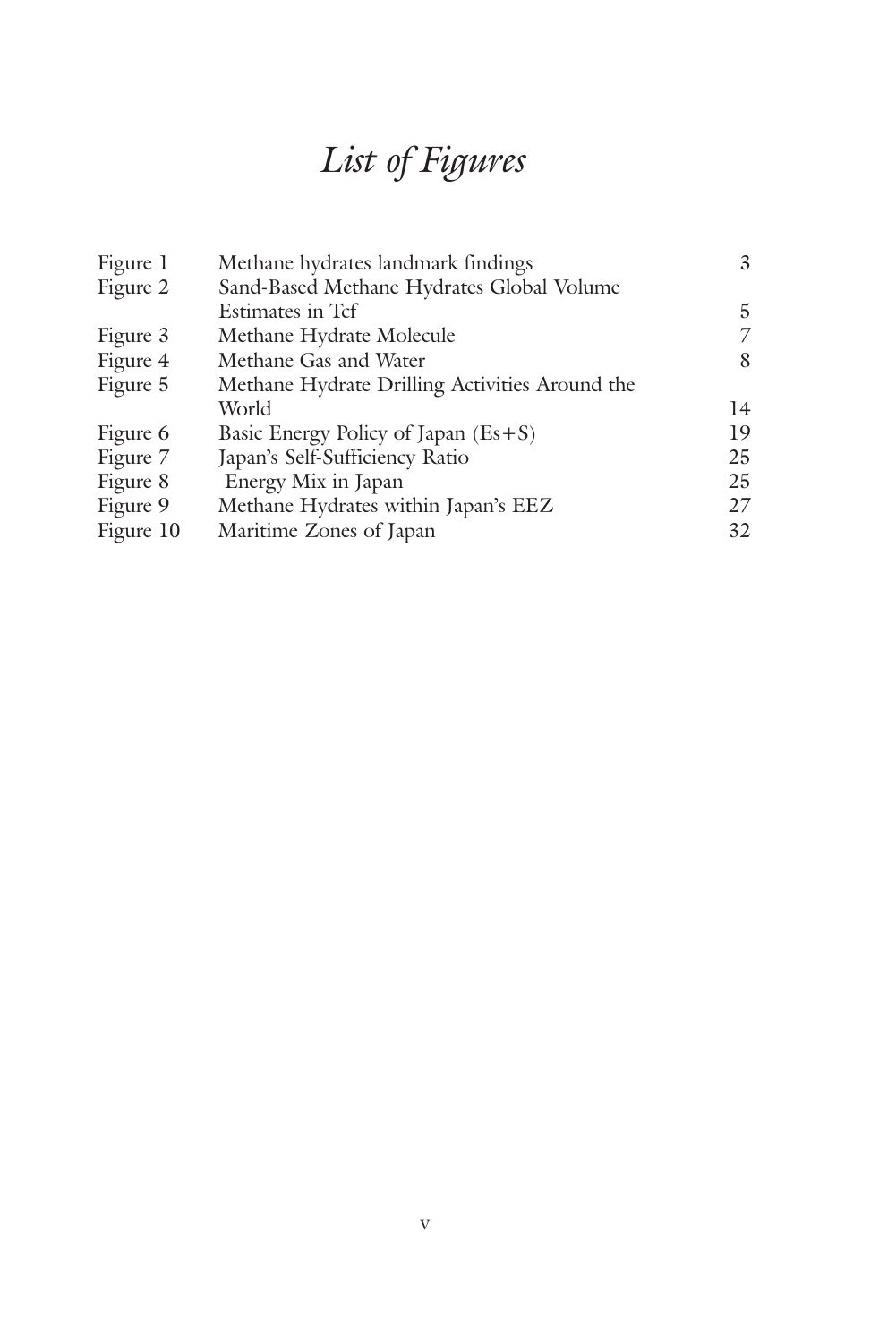# *List of Acronyms*

| <b>AIST</b>    | National Institute of Advanced Industrial Technology  |
|----------------|-------------------------------------------------------|
| <b>CLCS</b>    | Commission on the Limits of the Continental Shelf     |
| <b>EDCC</b>    | <b>Environmental Dispute Coordination Commission</b>  |
| EEZ            | <b>Exclusive Economic Zone</b>                        |
| EI             | Energy Independence                                   |
| EIA            | <b>Environmental Impact Assessment</b>                |
| <b>EIS</b>     | <b>Environmental Impact Statement</b>                 |
| <b>ENAA</b>    | Engineering Advancement Association of Japan          |
| <b>ESF</b>     | <b>Energy Self-Sufficiency</b>                        |
| <b>GEA</b>     | Global Energy Assessment                              |
| <b>IEA</b>     | <b>International Energy Agency</b>                    |
| <b>IIASA</b>   | Applied Systems Analysis                              |
| <b>JAMSTEC</b> | Japan Agency for Marine-Earth Science and Technology  |
| <b>JMHEP</b>   | Japan Methane Hydrate Exploitation Programme          |
| <b>JOGMEC</b>  | Japan Oil, Gas and Metals National Corporation        |
| LNG            | Liquified Natural Gas                                 |
| <b>METI</b>    | Ministry of Economy, Trade and Industry               |
| <b>MH21</b>    | Research Consortium, Research Consortium for Methane  |
|                | Hydrates                                              |
| NM             | <b>Nautical Miles</b>                                 |
| <b>NRA</b>     | <b>Nuclear Regulation Authority</b>                   |
| <b>SFFS</b>    | Self-Developed Fossil Fuel Supply                     |
| Tcf            | Trillion Cubic Feet                                   |
| <b>T</b> cm    | Trillion Cubic Meters                                 |
| <b>UNCCD</b>   | United Nations Convention to Combat Desertification   |
| <b>UNCLOS</b>  | United Nations Convention on the Law of the Sea       |
| <b>UNDP</b>    | United Nations Development Programme                  |
| <b>UNFCCC</b>  | United Nations Framework Convention on Climate Change |
| US EIA         | United States Energy Information Administration       |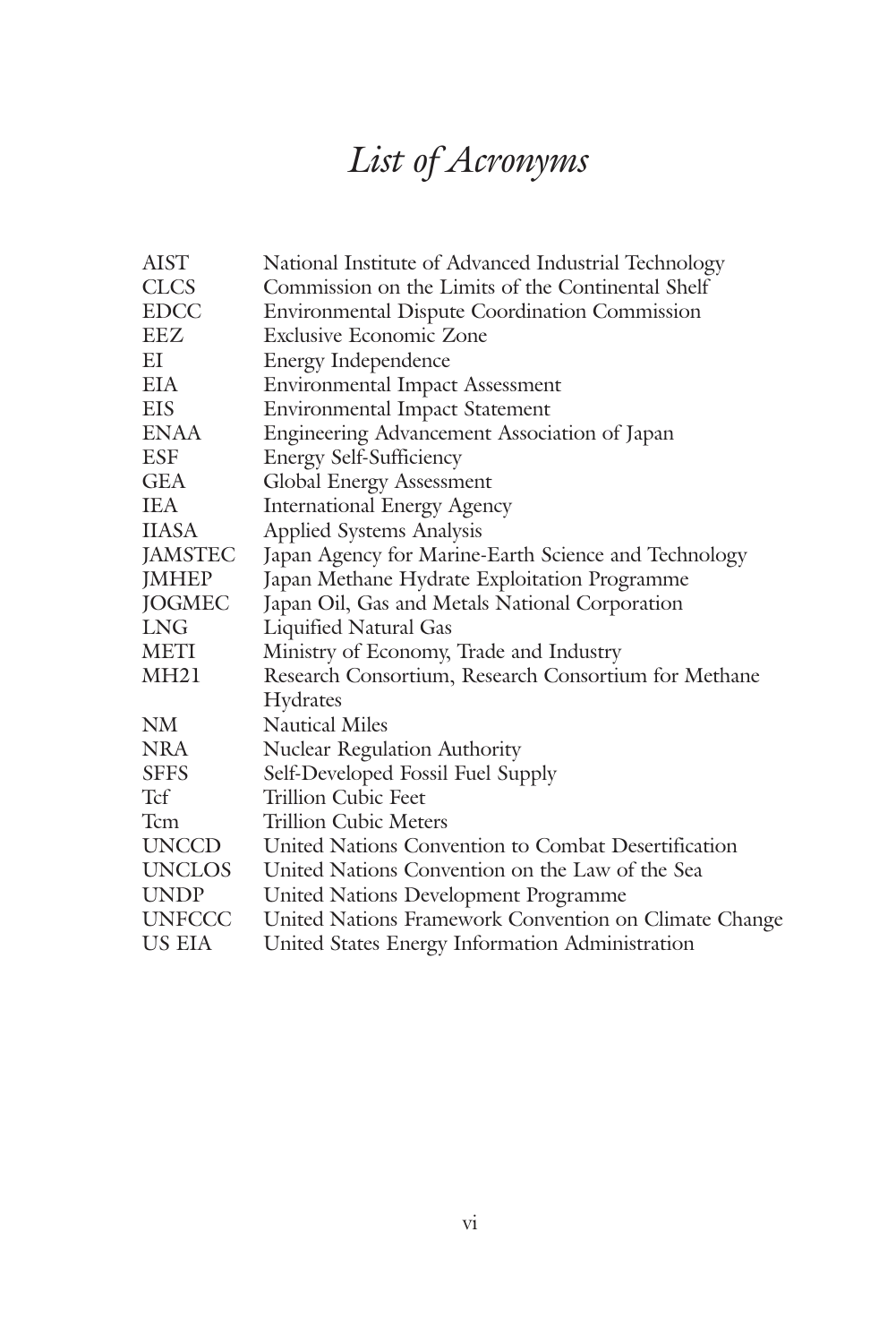### *Executive Summary*

This report provides a background to the science and engineering of Japan's offshore methane hydrates, on the place of the natural gas produced from those hydrates in Japan's overall energy policies, and how Japan might best legally prepare for the onset of natural gas production from those offshore hydrate assets.

Chapter One provides a non-technical introduction to the field of offshore methane hydrates. Methane hydrates are essentially a natural gas reserve trapped within icy water fields; methane hydrates reserves can be found onshore in cold areas but are far more abundantly found offshore at sufficient depth under layers of mud. The methane produced from hydrates is chemically and functionally equivalent to the natural gas already utilized in Japan for energy supplies, chemical feedstocks, and for home cooking and heating. Thus, the finding that Japan has a large domestic supply of natural gas from its offshore methane hydrate reservoirs could be transformative for Japan's energy policies and its opportunities for economic growth.

Methane hydrates will require less drilling to access than conventional offshore natural gas, as the methane hydrates lay under mud layers, whereas conventional natural gas lays miles under rock and mud. But the consequence of the shallow hydrate deposits is that they are less geologically protected; the mud layers are more readily disturbed and injurable than the geological traps of conventional natural gas, so there are new risks to consider. Primarily, the risks will be those of venting and leaking methane from the bottom of the sea; secondarily weakened mudbeds could collapse in subsea landslides that could in turn cause tsunami to hit nearby coastal communities. Novel technologies and precautionary strategies will need to be developed to ensure safe production of the offshore methane hydrates.

Chapter Two explores the drivers, causes, and effects of Japan's multiple energy policies. Both historical and recent energy challenges are reviewed, from Japan's traditional comparative lack of fossil fuel resources, to challenges of supporting industrial growth during the oil shocks of the 1970s, to the hopes of reducing carbon emissions, under the United Nations Framework Convention on Climate Change (UNFCCC), by relying on nuclear power, to the recent policy frustrations created in the aftermath of the 2011 Great East Japan Earthquake and Fukushima Daiichi nuclear accident. It is very clear that Japan would greatly benefit from securing a domestic supply of energy. As offshore methane hydrates are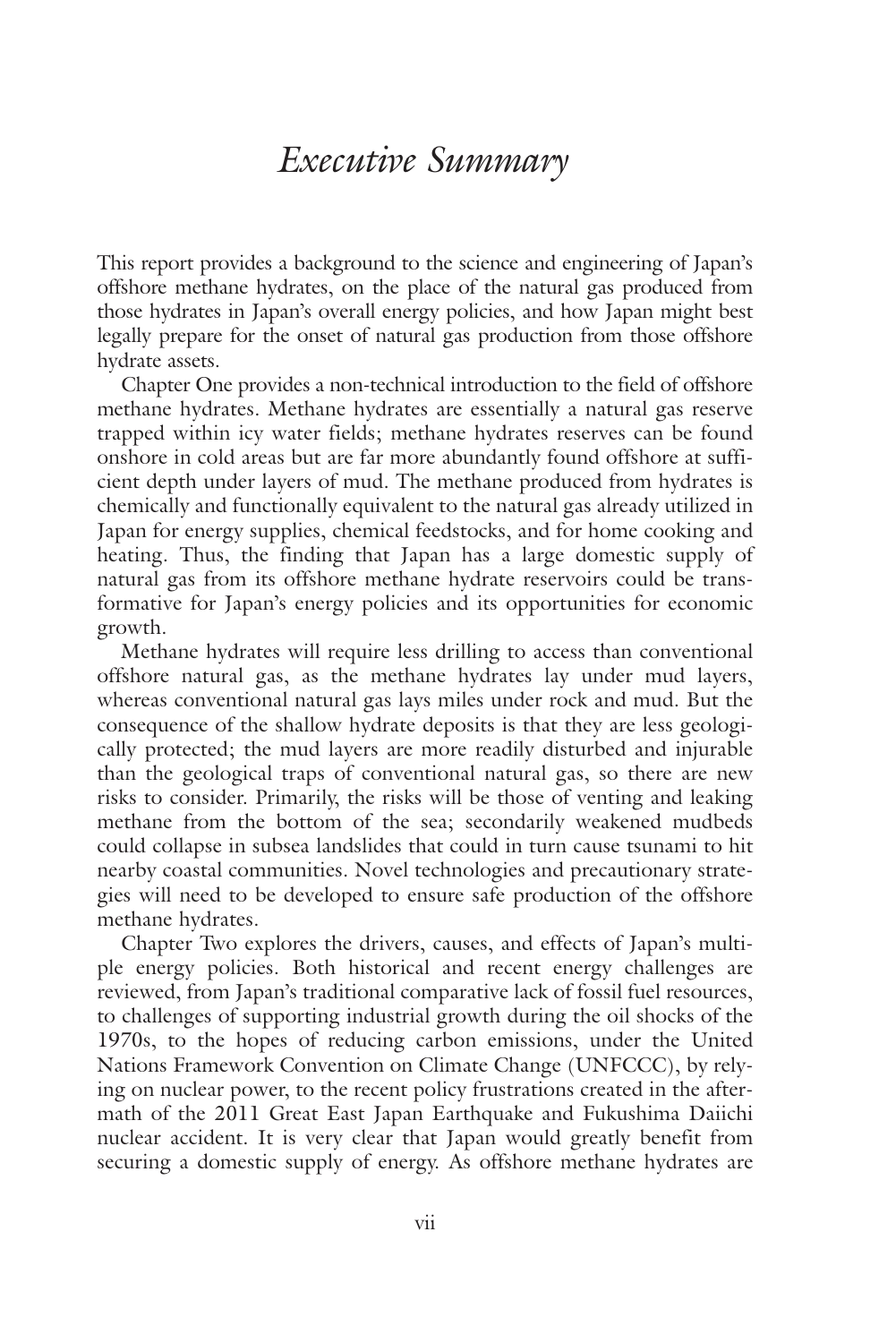precisely that, a large domestic supply of natural gas, the Japanese Government's plans to support the development of this novel natural resource is found to be a robust policy response to the opportunity.

Chapter Three explores the existing legal frameworks that would apply to commercial operations from offshore methane hydrates. We place Japan in control of its natural resources, as soundly supported under international law. A variety of other legal enactments are reviewed, evidencing that Japan does have a reliable legal system in place for the development of offshore minerals.

In the Final Remarks, a concern is raised that the licensing and liability frameworks contemplate more conventional forms of mining, such as conventional crude oil, and may need complementary new frameworks to more robustly address the opportunities and challenges unique to offshore methane hydrate extraction and production activities. We recommend further study on this opportunity for legal frameworks to support Japan's new energy opportunities.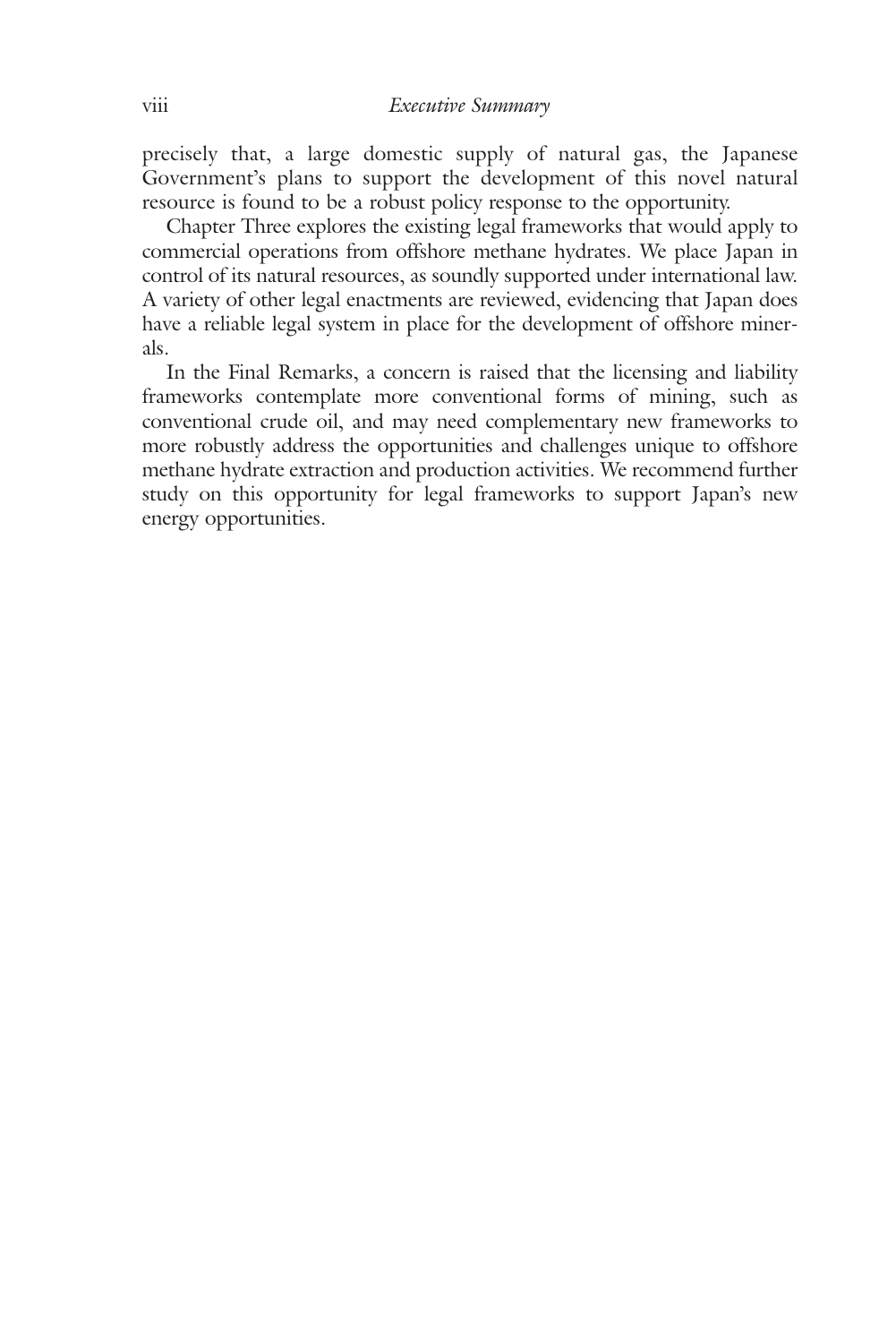### *Authors*

DR CONSTANTINOS YIALLOURIDES (PRINCIPAL INVESTIGATOR)

JSPS Scholar in Energy Law and Public Policy, University of Tokyo, Japan; Arthur Watts Research Fellow in Law of the Sea, British Institute of International and Comparative Law (BIICL); Lecturer in International Law, University of Aberdeen.

PROFESSOR DR ROY ANDREW PARTAIN (CO-INVESTIGATOR)

Chair/Professor in International Law and Sustainability, University of Aberdeen; Residential Visiting Professor of Law, Kobe University, Japan; Director of Research Centre for Commercial Law at the University of Aberdeen.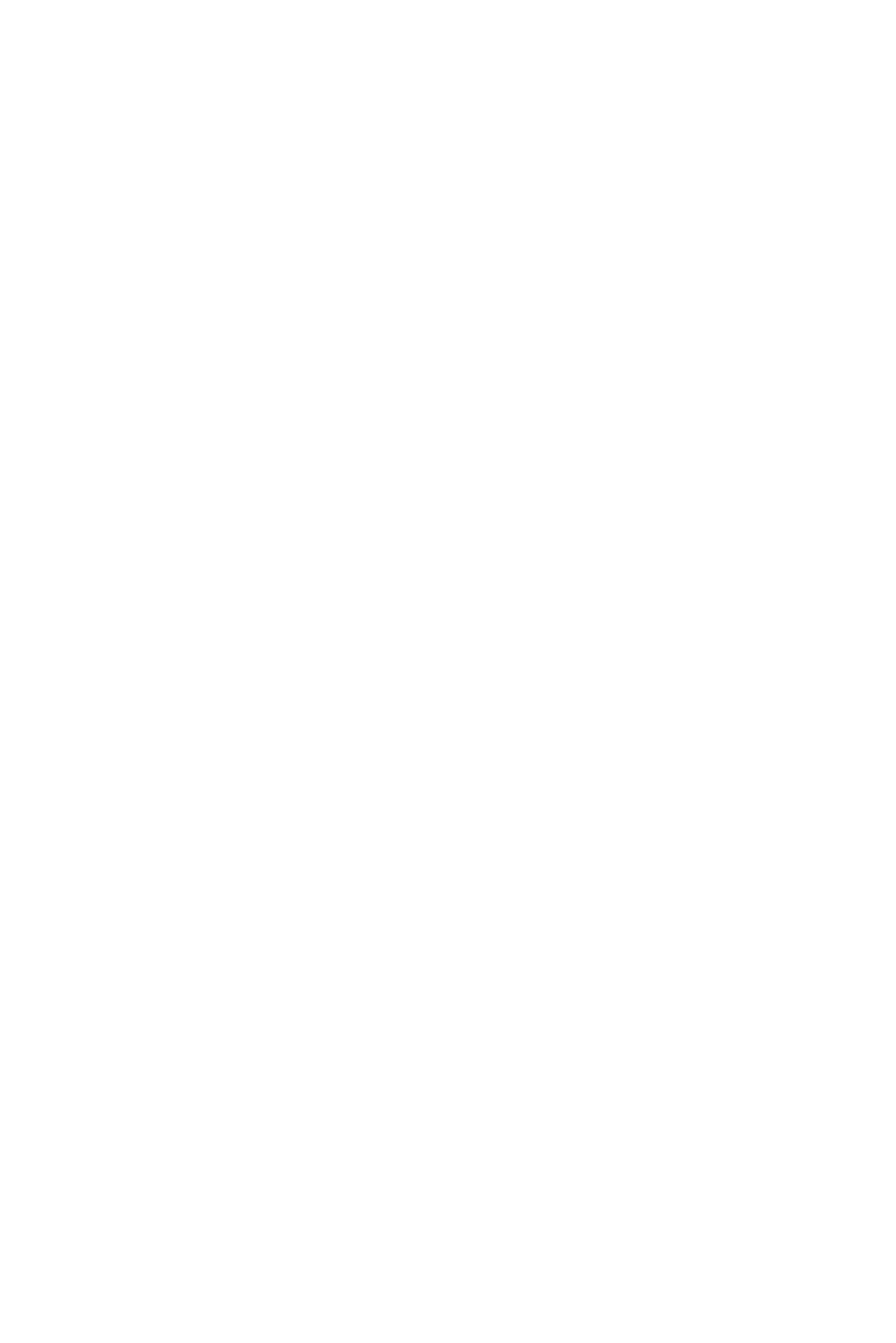### *About this study*

On 19 March 2013, the world changed. On that day, Japan became the firstever country to announce successful continuous-flow production of methane gas from a solid methane hydrate layer located under the seabed, establishing the technical feasibility of this new energy resource and of its novel extraction technology. <sup>1</sup> 'Japan could finally have an energy source to call its own', announced the Japan Oil, Gas and Metals National Corporation (JOGMEC), the state-run company which leads methane hydrates extraction in Japan. 2 This breakthrough experiment, conducted from the drilling ship *Chikyu* in the Nankai Trough about 100 miles east of Osaka, was the world's first methane hydrate production test in deep waters. 3

According to current estimates, the amount of natural gas located in global methane hydrates reserves 'is believed to greatly exceed the volume of known conventional natural gas reserves', making it a potential game-changer for countries with limited conventional energy resources like Japan. <sup>4</sup> Given this abundance of methane hydrate in both permafrost and sub-seabed sediments, scientists in Japan have begun looking to methane hydrates as a prospective new source of natural gas for energy production. However, the extraction of methane hydrates from the seabed raises questions about various risks and hazards to the environment, including the potential of submarine mudslides and tsunami. <sup>5</sup> Many of such risks and hazards are not present with the production of traditional natural gas. <sup>6</sup> The regulatory schemes that would

<sup>&</sup>lt;sup>1</sup> On Japan's accomplishments in the field of methane hydrates, see Ai Oyama and Stephen M Masutani, 'A Review of the Methane Hydrate Program in Japan' (2017) 10 Energies 1–13.

<sup>2</sup> Hiroko Tabuchi, 'An Energy Coup for Japan: "Flammable Ice"' (*The New York Times*, 12 March 2013) <https://www.nytimes.com/2013/03/13/business/global/japan-says-it-is-first-totap-methane-hydrate-deposit.html>.

<sup>3</sup> Ibid.

<sup>4</sup> Timothy S Collett and Gabriel D Ginsburg, 'Gas Hydrates in the Messoyakha Gas Field of the West Siberian Basin – A Re-Examination of the Geologic Evidence' (1998) 8(1) International Journal of Offshore and Polar Engineering 96.

<sup>5</sup> The exact properties of undersea hydrates and how they might affect the environment are still poorly understood, see Tabuchi (n 2); Ben Lefebvre, 'Critics Warn of Environmental Hazards of Extracting Methane Hydrate' (*Wall Street Journal* 29 July 2013) <https://www. wsj.com/articles/SB10001424127887323664204578610370550437906>; Rudy Rogers, *Offshore Gas Hydrates: Origins, Development, and Production* (Elsevier 2015) 1–2; Roy A Partain, 'The Application of Civil Liability for the Risks of Offshore Methane Hydrates'*,* (2015) 26 Fordham Environmental Law Review 225, 234.

<sup>6</sup> Roy A Partain, *Environmental Hazards from Methane Hydrate Operations* (Wolters Kluwer 2017) 3, 57–92.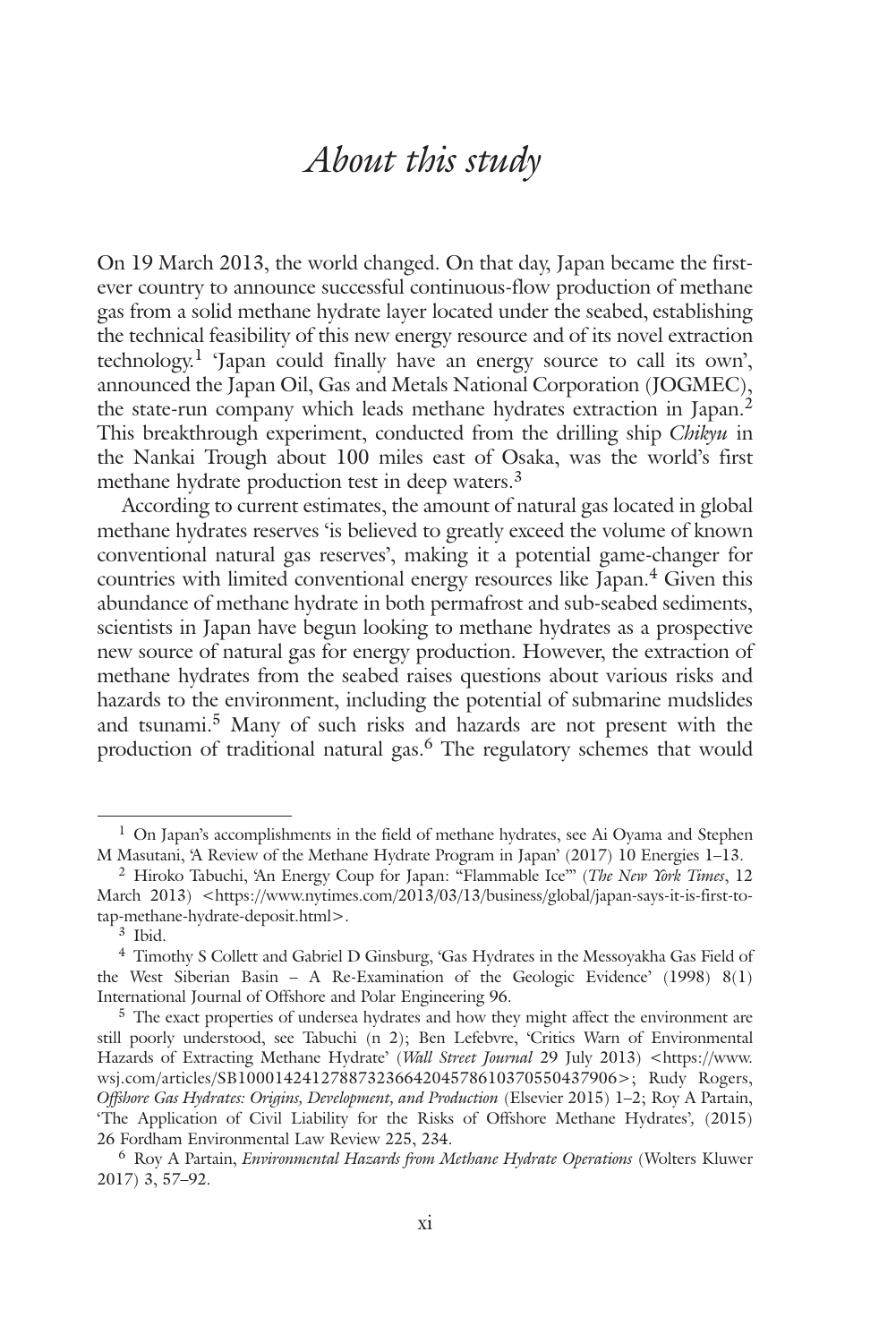eventually govern extraction of natural gas from methane hydrate within Japan's 200 nautical miles (nm) continental shelf and beyond may not be robust enough to prevent or mitigate these risks.

This study examines the potential prospects and benefits stemming from the commercial development of offshore methane hydrates in Japan and ascertains whether existing legal frameworks are sufficiently robust to address the foreseeable environmental risks posed by methane hydrate exploration and exploitation operations in Japan.

The study seeks to investigate and address the following questions:

- How do methane hydrates fit within Japan's established energy policy?
- How does Japan's existing legal framework regulate methane hydrates?
- Would the existing legal framework in offshore methane hydrates be adequate to address the environmental risks associated with Japan's offshore methane hydrate resources and what regulatory changes would be required?

### METHODOLOGY AND STRUCTURE

In addressing the above questions, the study takes an interdisciplinary methodological approach with technical, commercial and public policy perspectives applied to the examination of methane hydrate regulation within Japan's 200 nm exclusive economic zone (EEZ) and continental shelf.

The overall approach of this study is based on a combination of literature review and consultation with legal experts to better understand the legal framework governing mining operations in Japan. The literature review has focused on primary legal sources and available scientific literature, including past research carried out by the members of the research team, such as Partain's monograph 'Environmental Hazards from Offshore Methane Hydrate Operations: Civil Liability and Regulations for Efficient Governance', which served as a starting basis for the present study.

This study is structured as follows.

Following this introduction, the first part of the study provides a nontechnical introduction to the scientific, engineering and commercial characteristics of offshore methane hydrates. It also provides an informative primer to the geology and extraction process for methane hydrates whilst contrasting it with conventional hydrocarbon extraction. This will also serve to highlight some of potential 'new risks' associated with methane hydrate extraction compared to conventional oil and gas.

In the second part, the study presents the potential benefits in light of Japan's pressing energy challenges.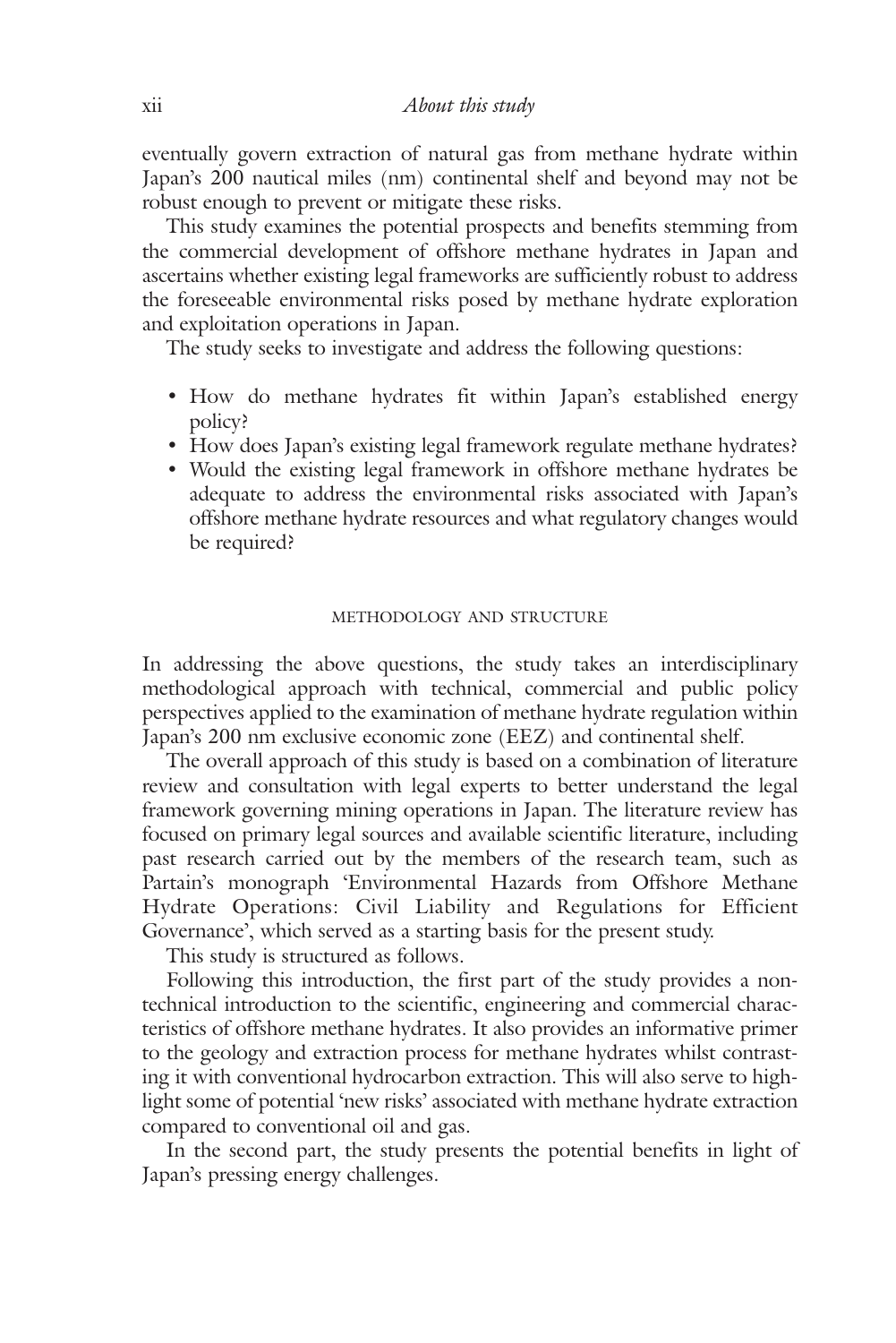The third part of the study examines existing Japanese laws and international conventions to determine which might be applicable to activities engaging offshore methane hydrates in Japan. The domestic petroleum and maritime laws of Japan are presented and analysed in order to determine whether there are adequate mechanisms in place to address environmental risks and hazards associated with offshore methane hydrates.

The fourth, and final, part of the study provides some recommendations as to how to update the existing legal frameworks to accommodate the onset of offshore methane hydrates development in Japan and beyond.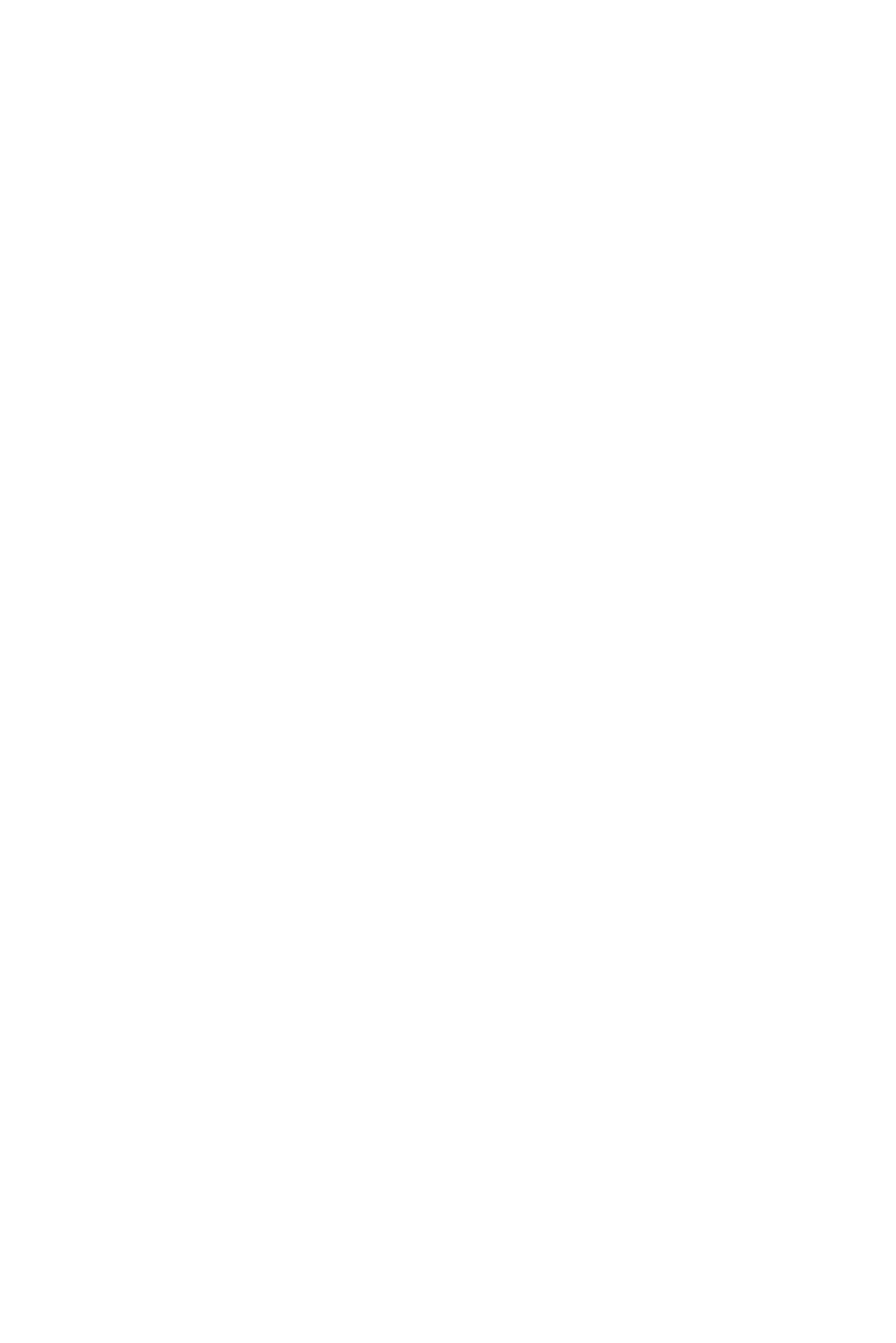# **1**

### *Non-Technical Introduction to Methane Hydrates*

### 1.1 INTRODUCTION

Methane hydrates are not a novel type of resource. In fact, they were first reported by Humphrey Davies in 1811 and have been a functional part of chemistry for over two centuries. <sup>7</sup> For several decades, methane hydrates were classified mainly as an 'industrial hazard' which had the potential to block deep-water oil and gas pipelines. <sup>8</sup> Accordingly, research concentrated almost exclusively on preventing gas hydrate formation in pipelines and associated oil and gas infrastructure.

As for their potential role as an energy resource, it was not until 1964 that the first methane hydrate gas field was discovered within the Russian Messoyakha gas fields, located in the West Siberian Basin; the production results at Messoyakha proved that extraction difficulties facing methane hydrates could be overcome and made clear the geologic significance of methane hydrate deposits as a potentially feasible energy source. 9

The discovery of methane hydrates coincided with the global energy crisis of the 1970s, prompting rapid expansion in methane hydrate research and development programs across jurisdictions. <sup>10</sup> The first international conference on methane hydrate extraction, as an energy resource, was held in 1991 and the first offshore methane hydrate well was drilled in 1999. 11 At the Mallik site in the Canadian Arctic, a full-scale thermal production test was completed in 2002, and gas hydrate production was tested in 2007

<sup>7</sup> Rogers (n 5) 1–2; Partain (n 6) 10.

<sup>8</sup> Ibid.

<sup>9</sup> Yuri Makogon, 'Hydrates of Natural Gas' (*Geoexplorers Associates*, 1978) (W. Cieslewicz tr.) <https://pdfs.semanticscholar.org/42be/1c46e47a42940d3710414d8167dbf8ec1808.pdf>; Collett and Ginsburg (n 4).

<sup>10</sup> Makogon, ibid; George J Moridis and others, 'Toward Production from Gas Hydrates: Current Status, Assessment of Resources, and Simulation-Based Evaluation of Technology and Potential' (2009) 12(05) SPE Reservoir Evaluation and Engineering 745, 748–52.

<sup>11</sup> Partain (n 6) 10.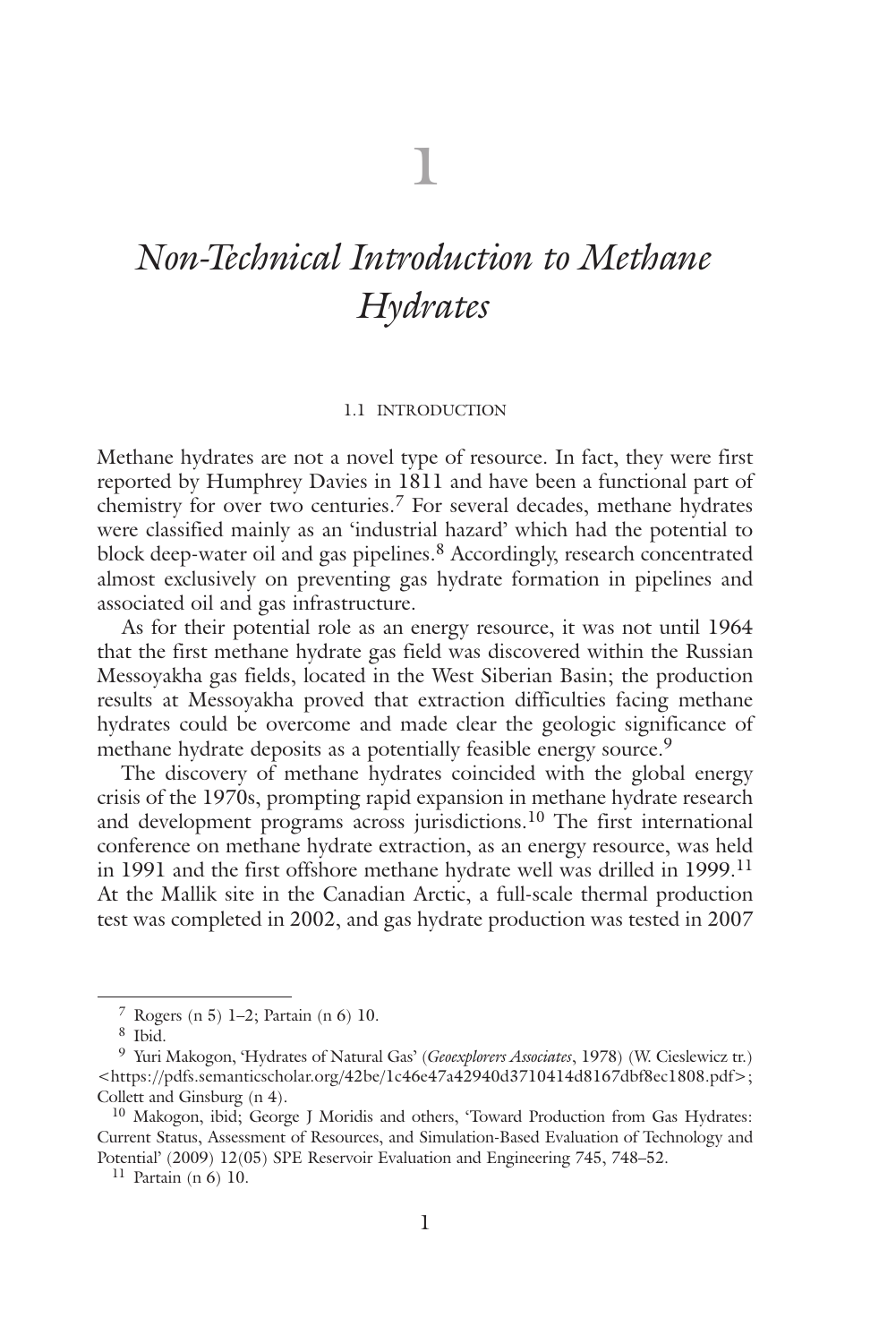and 2008. The first continuously flowing methane hydrate production well was tested only in 2013 by JOGMEC in the Eastern Nakkai Trough, within Japan's EEZ.<sup>12</sup> Thus, while hydrates are not a recent discovery, it is not until very recent times that their potential as an energy resource was properly identified.

Progressively, technological innovations and rapid advances and improvements in seafloor and seabed data acquisition (e.g. 2-D and 3-D seismic survey systems), offshore coring, drilling and logging techniques (providing ground-truth information on the location of seabed resources) have greatly facilitated the detection of large quantities of technically recoverable methane hydrate deposits around the globe.<sup>13</sup>

A number of studies conducted during the past 30 years have reported large volumes of methane hydrates in worldwide locations pointing to their 'truly vast natural gas hydrate potential', creating new hopes of fuel independence and economic growth especially for coastal States long depended on imported fossil fuels.<sup>14</sup> While global estimates for total gas in place have a very wide range, as the resource and its extraction techniques become better understood with time, volume estimates have become more precise. 15

<sup>&</sup>lt;sup>12</sup> For a timeline of important methane hydrate-related events, see Rogers  $(n 5)$  1–2.

<sup>13</sup> Note that early geophysical studies simply identified methane hydrates in situ with no attention paid to either technical recoverability or commerciality of the resource; see Michael D Max and Arthur H Johnson, *Exploration and Production of Oceanic Natural Gas Hydrate: Critical Factors for Commercialization* (Springer 2016) 61; Rogers (n 5) 1–2; Partain n 6) 1, 9. On marine technological advances in the period between 1982 and 2016, see João Camargo and others, 'Marine Geohazards: A Bibliometric-Based Review' (2010) 9(2) Geosciences 1, 23–24.

<sup>14</sup> Arthur H Johnson, 'Global Resource Potential of Gas Hydrate – A New Calculation' (2011) 11(2) Fire in the Ice, Methane Hydrate Newsletter, US Department of Energy 1–4 <https://www.netl.doe.gov/sites/default/files/publication/MHNews-2011-12.pdf>; see also A Trofimuk, N Cherskii, and V Tsaryov, 'The Role of Continental Glaciation and Hydrate Formation on Petroleum Occurrence' in R F Meyer (ed) *The Future Supply of Nature-made Petroleum and Gas* (1st edn, Pergamon 1977) 919–26; R F Meyer, 'Speculations on Oil and Gas Resources in Small Fields and Unconventional Deposits' in R F Meyer and J C Olson (eds) *Long-Term Energy Resources* (Pitman 1981) 49–72; Kärg Kama, 'Resource-Making Controversies: Knowledge, Anticipatory Politics and Economization of Unconventional Fossil Fuels' (2019) Progress in Human Geography 1, 4 <https://doi.org/10.1177/ 0309132519829223>; Gordon J MacDonald, 'The Future of Methane as an Energy Resource' (1990) 15 Annual Review of Energy 53–83; Keith A Kvenvolden, 'Methane Hydrate – A Major Reservoir of Carbon in the Shallow Geosphere?' (1988) 71 Chemical Geology 41–45.

<sup>15</sup> Max and Johnson, (n 13) 61.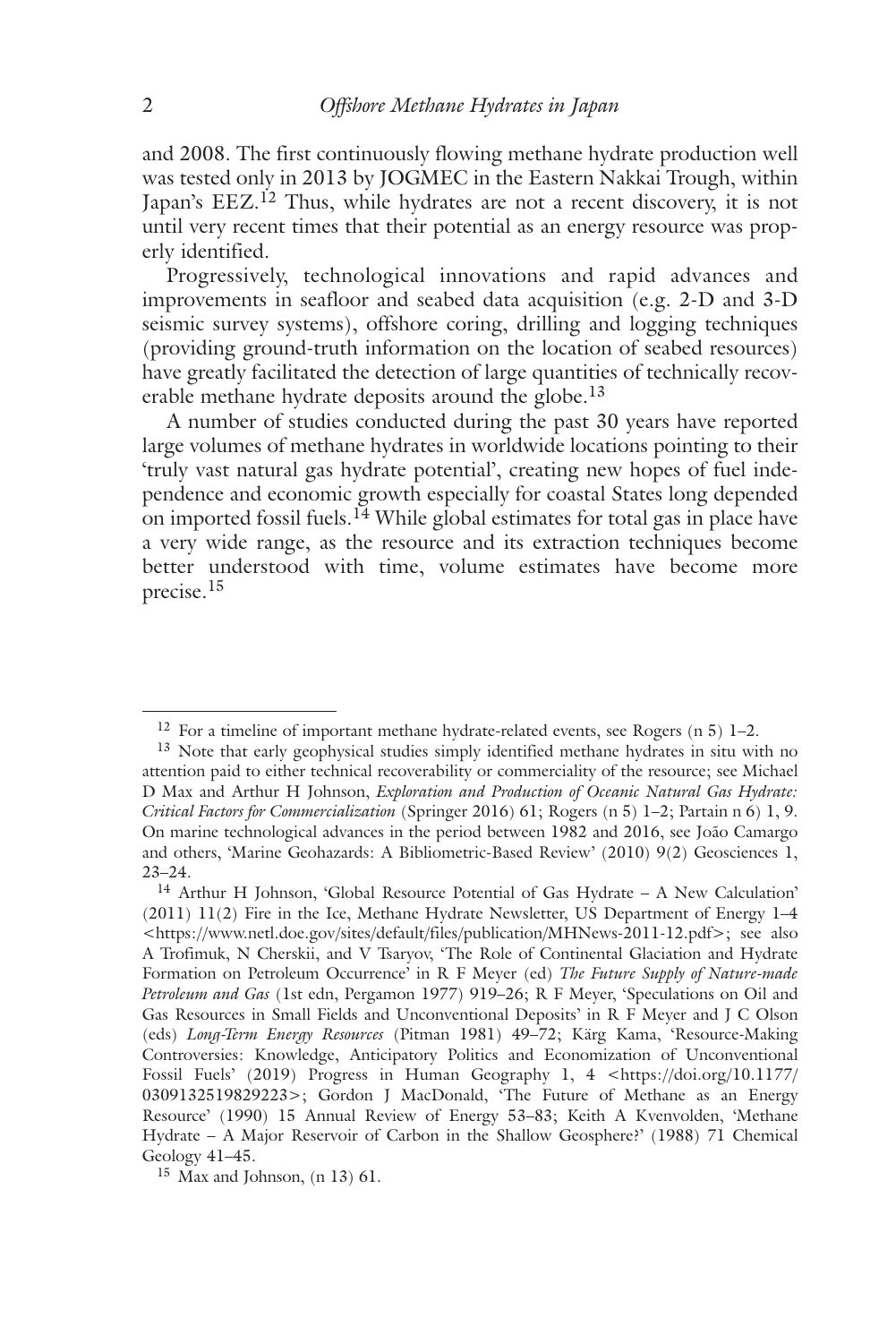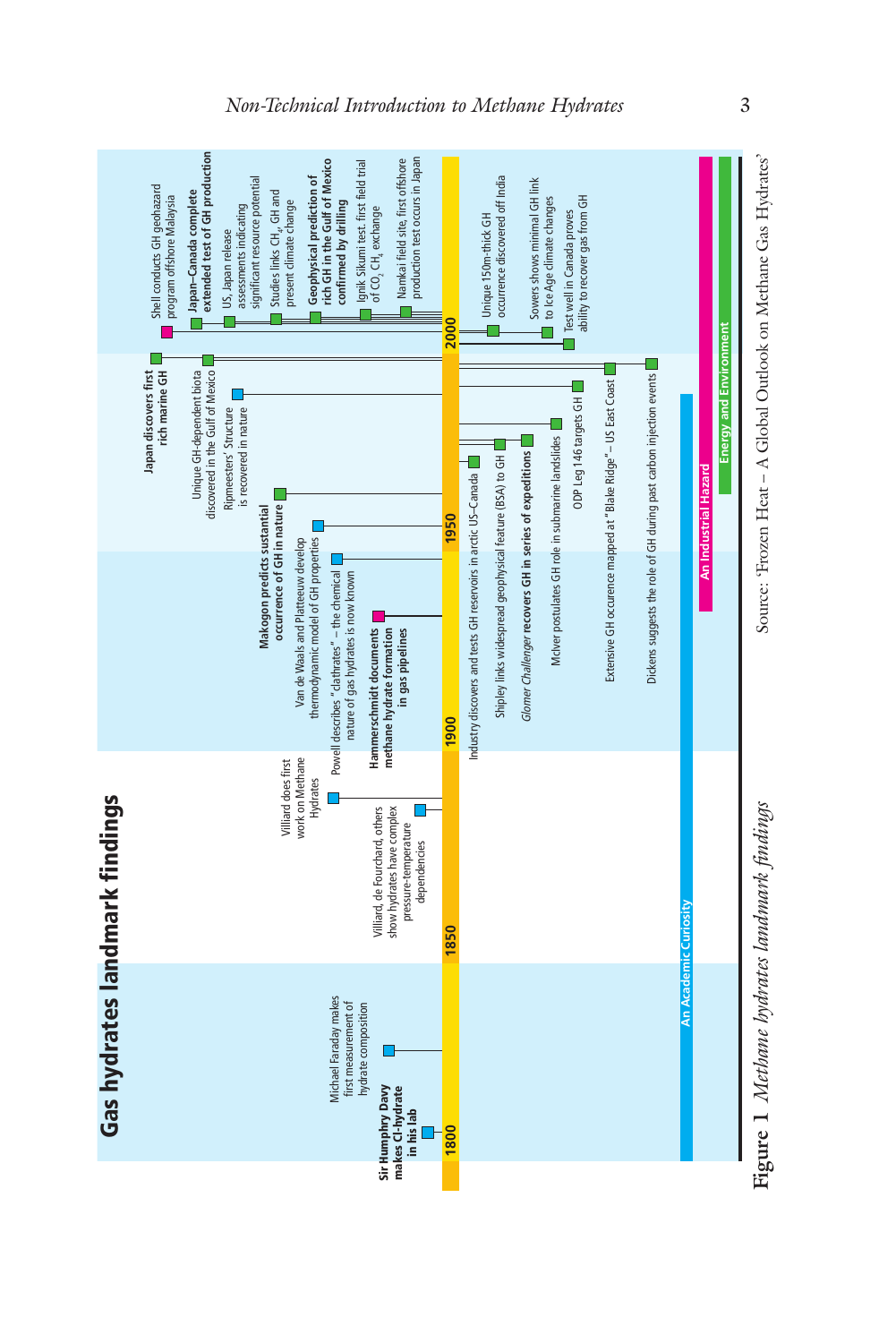#### 1.2 GLOBAL METHANE HYDRATE RESOURCES

A report undertaken by the International Institute for Applied Systems Analysis (IIASA) as part of the Global Energy Assessment (GEA) provides the latest, comprehensive assessment of methane hydrate resources globally. It covers every coastal margin on Earth over 18 regions, along with Polar Regions and employs a 'petroleum systems approach': methane hydrate formations are excluded from the assessment if they do not meet the critical parameters for their classification as technically and economically extractable (so called 'high-grade' methane hydrate deposits). <sup>16</sup> This places this evaluation of methane hydrates into a potential 'reserves' estimate, due to the commercial feasibility requirements, instead of the geological reservoir estimates more commonly reported in studies on methane hydrates.

A critical factor in the identification of 'high-grade' methane hydrate deposits was the lithology (rock type) of the host sediment. Methane hydrates located in high-porosity, high-permeability sediments such as sands and gravels, have much greater prospects for being commercially exploited with existing technologies than methane hydrates located in fine-grained sedimentary rocks such as shales and sandstones.<sup>17</sup>

The report concludes that the mid-range ('median') estimate of technically recoverable methane hydrates situated in high-grade, sand-based reservoirs of continental margins stands in excess of 43 tcf (about 122 trillion cubic meters  $(tcm)$ ) and ranging up to a maximum of 217 tcm.<sup>18</sup> This is about only a fraction of 5 per cent of the total average estimate for gas hydrate in-place resources globally.<sup>19</sup> Nevertheless, as Max and Johnson suggest, global methane hydrate resources are so vast that even if a very small fraction of the resource is commercialised (i.e. produced at cost and profit margins that would allow it to compete with other gas resources), 'the resulting production would be significant on a world scale'. <sup>20</sup> Indeed, considering that, as a

<sup>&</sup>lt;sup>16</sup> The report includes reservoir rocks with adequate porosity and permeability to allow rates of production that are high enough to ensure a reasonable economic return, see International Institute for Applied Systems Analysis, *Global Energy Assessment (GEA) – Toward a Sustainable Future* (Cambridge University Press 2012) 455.

 $17$  Ibid.

<sup>18</sup> Arthur H Johnson, 'Global Resource Potential of Gas Hydrate – A New Calculation' in *Proceedings of the 7th International Conference on Gas Hydrates (ICGH)* (United Kingdom, 17–21 July 2011) 309; see also International Institute for Applied Systems Analysis, ibid 455–58.

<sup>19</sup> Y C Beaudoin and others (eds), *Frozen Heat: A UNEP Global Outlook on Methane Gas Hydrates* (United Nations Environment Programme 2014) 20; '[O]nly a fraction of the methane sequestered in global gas hydrate deposits is likely to be concentrated enough and accessible enough to ever be considered a potential target for energy resource studies', US Geological Survey, 'Gas Hydrates – Primer' (19 March 2019) <www.usgs.gov/centers/whcmsc/science/gashydrates-primer?qt-science\_center\_objects=0#qt-science\_center\_objects>.

 $20$  Max and Johnson, (n 13) 65.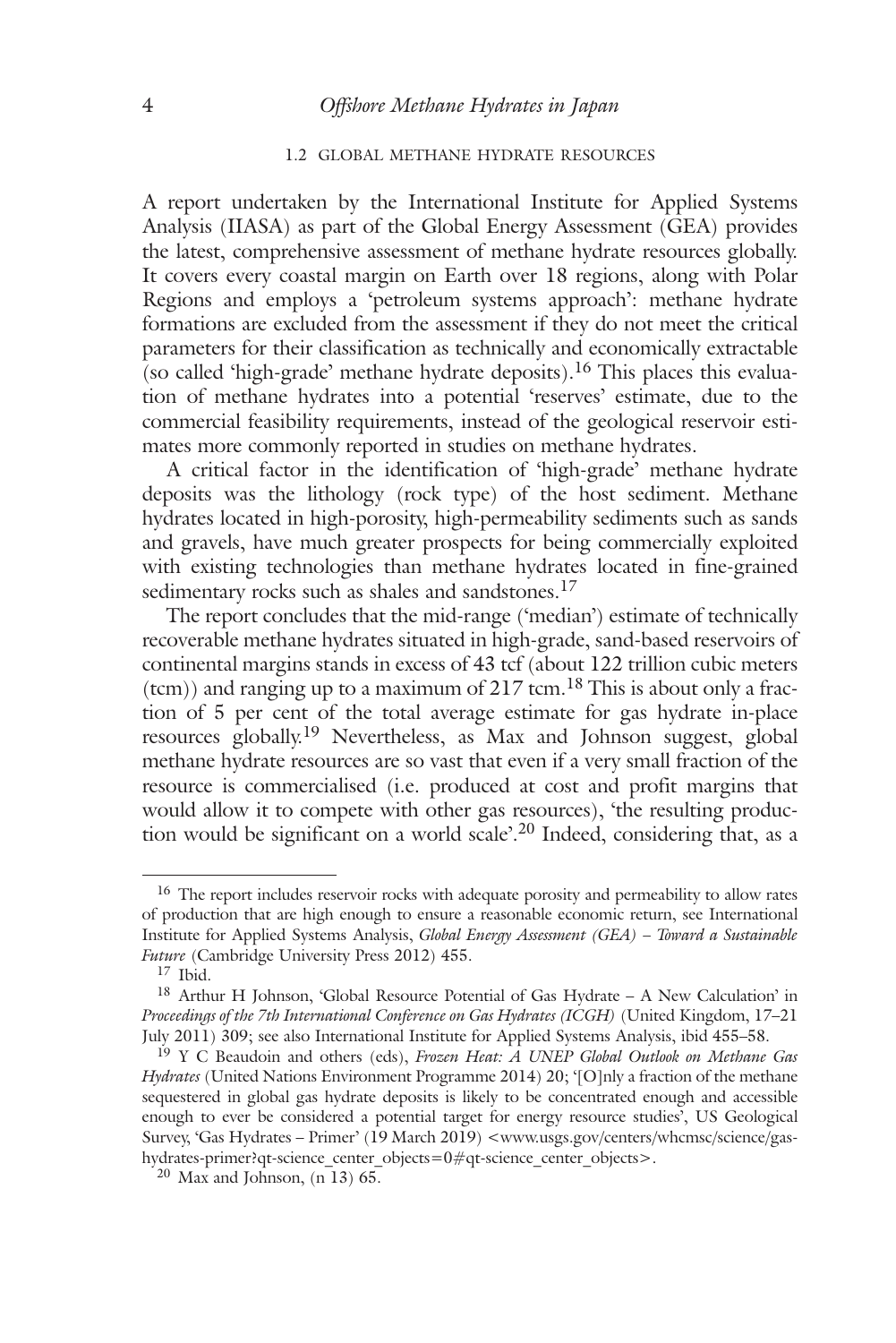

### **Calculated Gas In-Place in Hydrate-Bearing Sands Total Median = 43,311 tcf**

**Figure 2** *Sand-Based Methane Hydrates Global Volume Estimates in Tcf*

Source: Arthur H Johnson, 'Global Resource Potential of Gas Hydrate – a New Calculation'

comparison, technically recoverable conventional natural gas reserves are presently estimated as 187 tcm, methane hydrates could shape the global energy picture in the years to come, loosely doubling the commercial reserves of available methane or natural gas. 21

To help place these numbers into perspective, as can be seen in **Figure 2** above, Japan, which is the focus of the present study, ranks in the report's Top-15 countries with technically recoverable methane hydrate resources. As an energy importer, Japan ranks first in liquified natural gas (LNG), second in coal, and third in crude oil.

Japan's conventional natural gas consumption is steadily increasing while its proven conventional natural gas reserves have declined from 1.4 tcf (about

<sup>21</sup> Renat Shakirov and Anatoly Obzhirov, 'Western Pacific Gas Hydrate Belt' in *Proceedings of the 7th International Conference on Gas Hydrates (ICGH)* (United Kingdom, 17–21 July, 2011) 2034.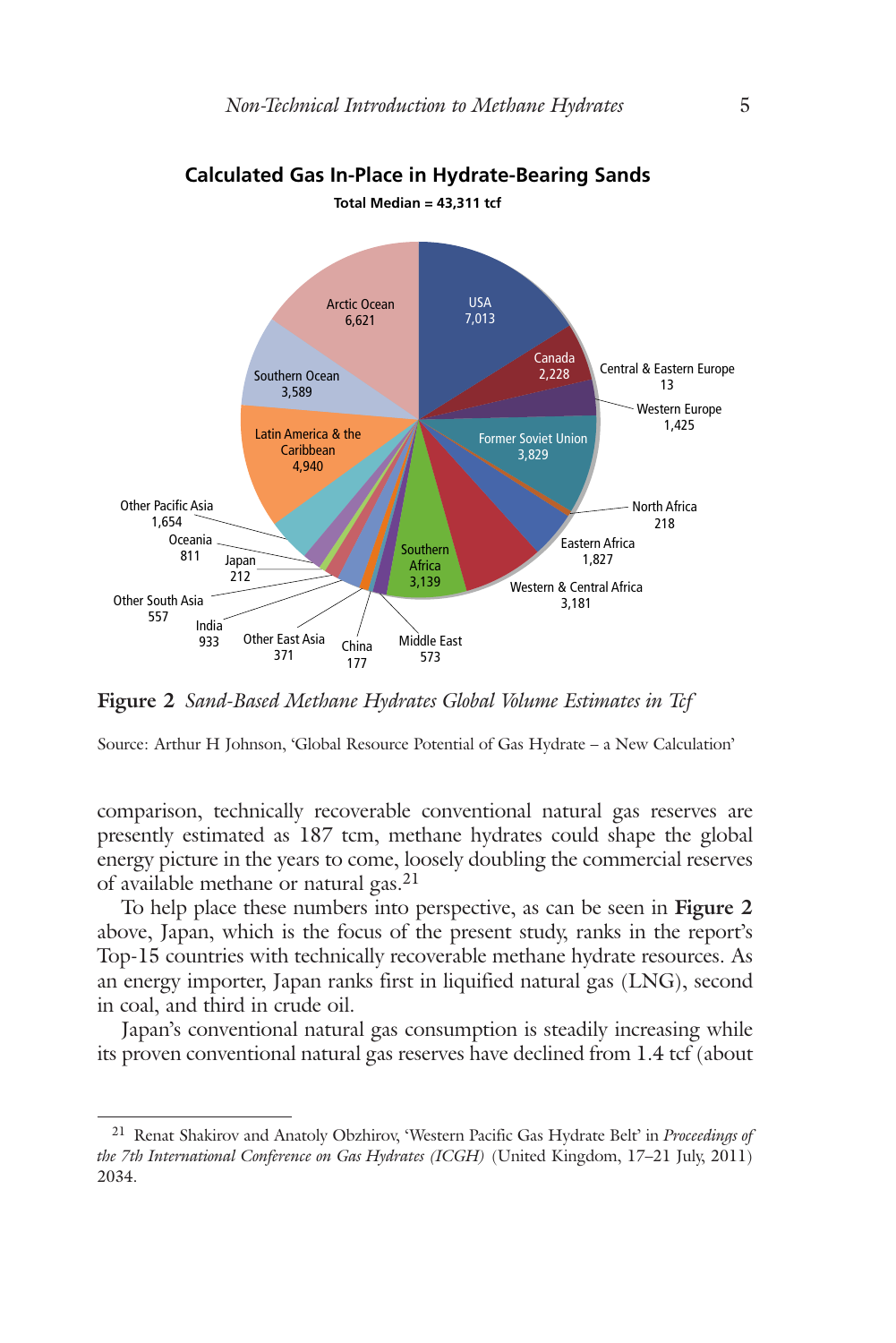0.48 tcm) in 2007 to 0.7 tcf (about 0.020 tcm) as of January 2017. <sup>22</sup> In comparison, reports estimate modest reserves of technically producible methane hydrates offshore Japan (50.4 tcm in the Nankai Trough alone). <sup>23</sup> This is particularly important for an energy-hungry country such as Japan: its methane hydrates assets will contribute to Japan's existing energy mix, thus adding to its energy security, and may well be served as a 'transition fuel' from coal to low carbon alternatives, considering that natural gas from methane has a significantly lower carbon footprint than coal when used for electricity generation.<sup>24</sup>

#### 1.3 WHAT ARE METHANE HYDRATES?

Methane hydrates<sup>25</sup> are one of the major naturally-occurring fossil fuel resources from which natural gas may be produced and are composed of volumes of methane and fresh water that condense into a solid both in sediments below seafloors (usually deeper than 500 metres) and in permafrost soils. <sup>26</sup> Commonly manifesting the appearance of slushy ice, the methane molecules are trapped within cage-like structures within a water-ice framework. <sup>27</sup> Methane hydrates carry the general chemical form of  $M_n$  (H<sup>2</sup>O), whereby M represents the inner molecule around which the water lattice forms. 28

Offshore methane hydrates are formed when methane seeps from the earth into subsea mud deposits; the chemical reaction that follows extracts both salt from the oceanic brines and strips out natural gas liquids, leaving only pure freshwater and clean methane gas in hydrates.<sup>29</sup> For example, 1m<sup>3</sup> of methane hydrate could involve approximately 160–170m<sup>3</sup> of methane gas and  $0.8\text{m}^3$  of water – although the exact amount varies depending on conditions of temperature and pressure of measuring environment. <sup>30</sup> Thus, if you find methane hydrates, you have both fresh water and pure natural gas with no salt and no contaminants.

<sup>22</sup> Energy Information Administration, 'Country Analysis Brief: Japan' (2 February 2017) 8.

<sup>23</sup> METI, 'Strategic Energy Plan' (July 2018) 34 <https://www.enecho.meti.go.jp/en/ category/others/basic\_plan/5th/pdf/strategic\_energy\_plan.pdf>.

 $24$  Max and Johnson, (n 13) 65–66.

<sup>&</sup>lt;sup>25</sup> Other synonymous terms are gas hydrates, natural gas hydrates and clathrate hydrates.

<sup>&</sup>lt;sup>26</sup> In the present study, the term methane hydrate is used as a general term to denote 'a clathrate or hydrate of methane-rich natural gas of any composition or crystal structure', see Max and Johnson, (n 13) 47.

<sup>&</sup>lt;sup>27</sup> Research Consortium for Methane Hydrate Resources in Japan, 'What is methane hydrate?' (1 September 2010) <https://www.mh21japan.gr.jp/english/mh21-1/01-2/>; US Geological Survey, (n 19).

<sup>28</sup> Partain (n 6) 11.

<sup>29</sup> MacDonald, (n 14) 53, 59.

<sup>30</sup> Rogers (n 5) 1–2; Partain (n 6) 3.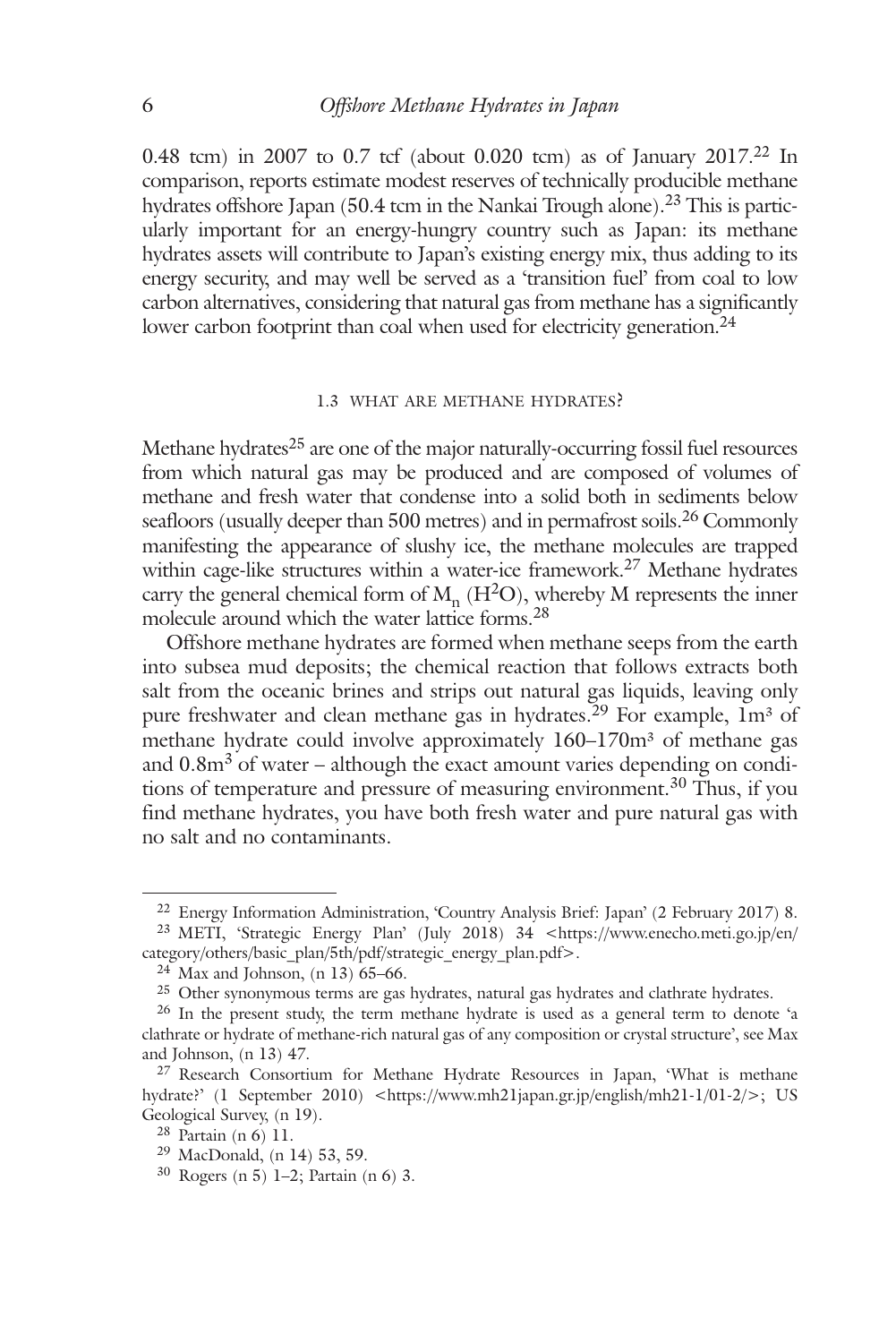

**Figure 3** *Methane Hydrate Molecule*

Source: Research Consortium for Methane Hydrate Resources in Japan

Natural gas from hydrates is typically the same type of gas used by consumers for cooking, heating, and increasingly as a transport fuel; and industrially as a fuel for power plants and as an industrial feedstock for the petrochemical industry. 31

This chemical simplicity makes methane hydrates attractive to countries for three simple reasons. First, as mentioned above, methane is an easy and ready to use fuel that is 'the cleanest and most environmentally friendly' of all fossil fuel options such as coal or crude oil. Second, extraction of methane from hydrates produces a large volume of potable water fit for multiple purposes.<sup>33</sup> Third, the co-production of water and methane enables the production of hydrogen, which is a green fuel source as its combustion leaves only energy and water. 34

<sup>31</sup> MacDonald, (n 14) 53, 62.

<sup>32</sup> Max and Johnson, (n 13) 65–66.

<sup>33</sup> Roy A Partain, 'Delivering Energy to the Drylands: Obligations Under the UN Convention to Combat Desertification(UNCCD) to Provide Energy, Water, and More' in Raphael J Heffron and Gavin Little (eds) *Delivering Energy Law and Policy in the EU and the US* (Edinburgh University Press 2015) 1–4 <https://ssrn.com/abstract=2583288>.

<sup>34</sup> Ryunosuke Kikuchi, 'Analysis of Availability and Accessibility of Hydrogen Production: An Approach to a Sustainable Energy System Using Methane Hydrate Resources' (2005) 6 Environment, Development and Sustainability 453–471. Further, any carbon dioxide produced from the production of hydrogen fuel could either be vented far from coastal communities or reinjected back into the hydrate formation to enhance additional hydrate recovery extraction, see Partain (n 6) 11.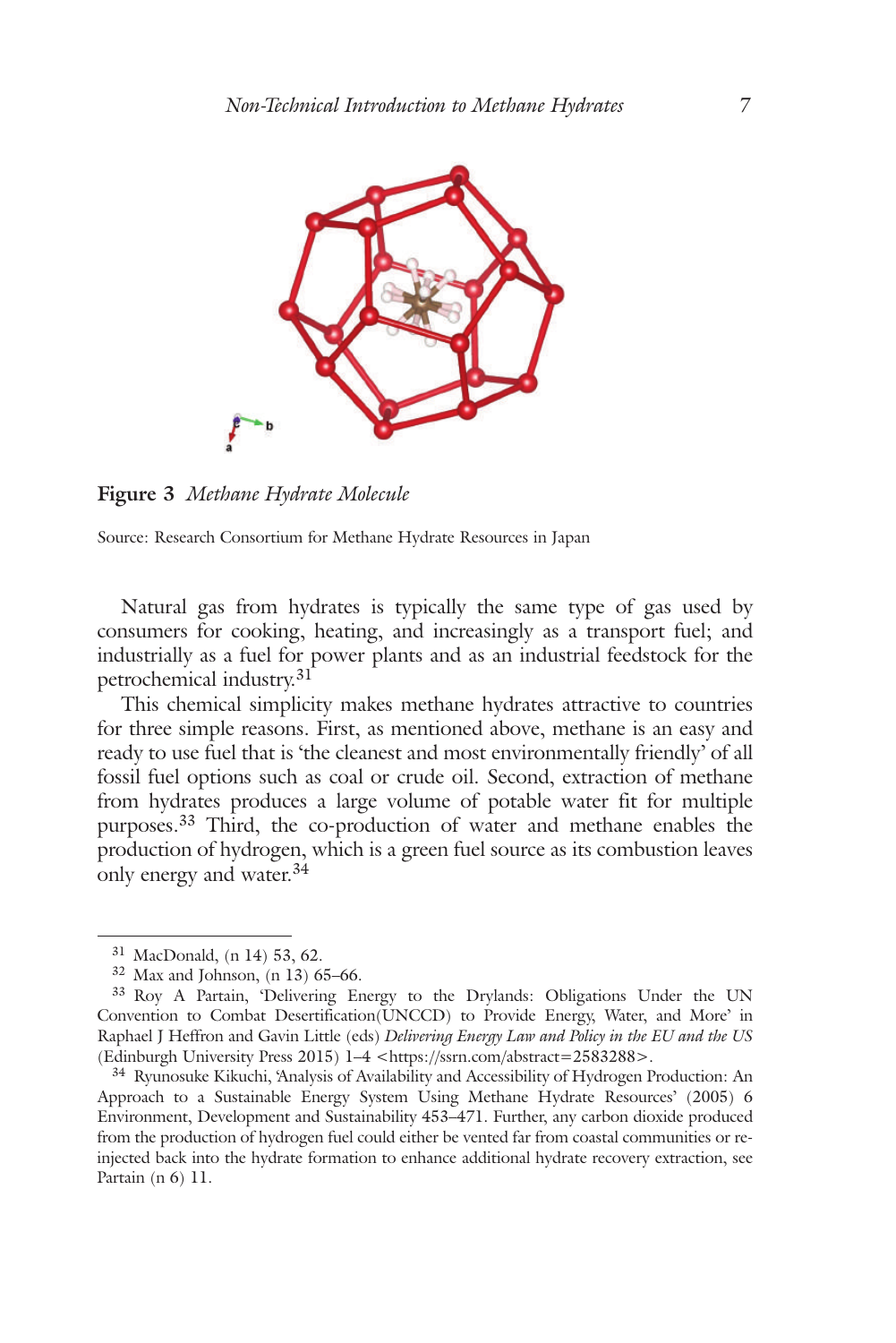

**Figure 4** *Methane Gas and Water*

Source: Research Consortium for Methane Hydrate Resources in Japan

Given the abundance of methane hydrates and the need to maintain a low carbon ratio, scientists in Japan have begun exploring not only how to combust the produced natural gas from methane hydrates to produce electricity but also how the greenhouse gas emissions can be re-injected back within the hydrate reservoir system. Such a system could enable the production of carbon-neutral electrical power. Additionally, in a hydrogen fuel era, the freshwater can be converted to steam to use in generating hydrogen from the natural gas co-produced with the water. Thus, freshwater can be produced from offshore methane hydrates with co-production of natural gas; electrical power, hydrogen fuel, and carbon capture and storage can be implemented alongside the production activities.

#### 1.4 OFFSHORE METHANE HYDRATE LIFECYCLE

Production research and development studies suggest that natural gas could be explored, exploited, and produced using techniques that are already employed by the hydrocarbon industry. <sup>35</sup> Conventional oil and gas activities have a recognised lifecycle which includes four phases:

- a) Exploration (to determine whether oil and gas may be present);
- b) Appraisal and Development (to determine whether oil and gas is commercially exploitable and, if so, plan for production);
- c) Production (oil and gas are commercially produced) and finally;

<sup>35</sup> Beaudoin and (n 19) 22.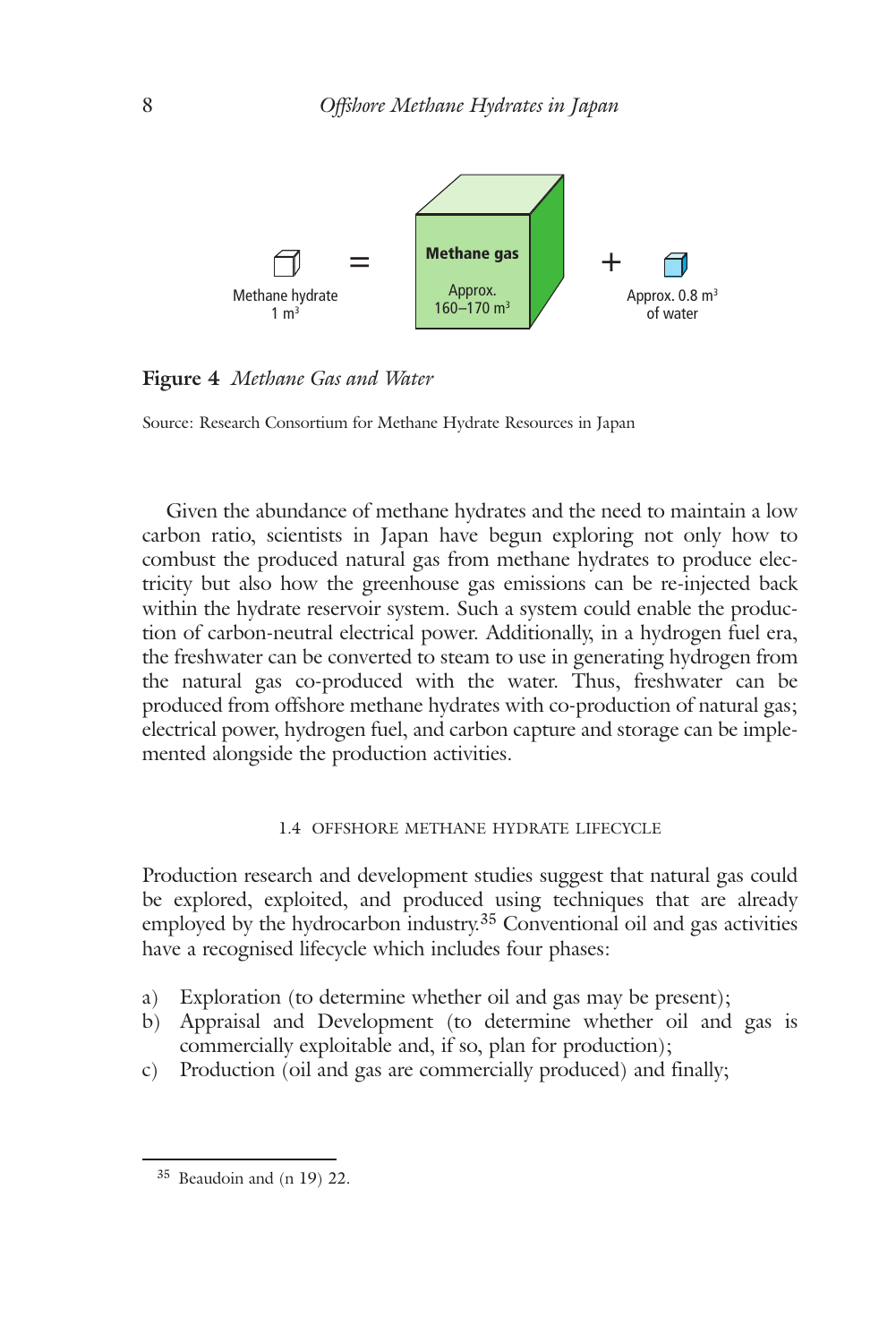d) Decommissioning (to safely shut-down wells, remove installations and prevent future emissions from wells). 36

### *1.4.1 Exploration*

In conventional oil and gas settings, exploration is the application of geophysical surveying methods in the search for potential hydrocarbon-bearing accumulations. The progressive advancement of exploration techniques, such as those concerning seismic acquisition and processing, has improved geologists' understanding of the geological characteristics of the seabed and subsoil and increased the efficiency of exploration. Seismic surveys are amongst the most widely used techniques applied to methane hydrate geophysical exploration to enable the mapping of the broad subsurface structure and to detect the likelihood of methane hydrate-bearing formations, prior to the drilling of the initial exploration wells.<sup>37</sup> Moreover, similar to conventional oil and gas, the exploration phase of methane hydrates requires a small number of wells to be drilled within an identified target to confirm the actual occurrence of methane hydrates.

### *1.4.2 Appraisal and Development*

The appraisal phase shifts the emphasis from data collection and analysis to determine the presence of methane hydrates (i.e. the objective of the exploration phase) to delineating the extent of the oil and gas deposit and determining the commerciality of the resource. This typically requires more seismic surveys to be conducted, further wells to be drilled and logged to delineate the field, with additional data collected and analysed to reduce the uncertainty in the description of the hydrocarbon reservoir, and to provide information with which to take a commercial decision on whether or not to develop the field. To appraise the commerciality of a methane hydrate field several wells need to drilled and tested; production and early safety reports

<sup>36</sup> It should be noted that the term 'decommissioning' is often used in the literature interchangeably with the term 'abandonment', see B Hamzah, 'International Rules on Decommissioning of Offshore Installations: Some Observations' (2003) 27 Marine Policy 339–48; Zhiguo Gao, 'Current Issues of International Law on Offshore Abandonment, with Special Reference to the United Kingdom' (1997) 28 Ocean Development and International Law 59–78. While both terms tend to refer to the process of removing (partly or fully) and disposing disused offshore oil and gas assets, the industry generally tends to avoid the term 'abandonment' as 'it conveys the wrong image of what is involved', see John Paterson, 'Decommissioning of Offshore Oil and Gas Installations' in Greg Gordon, John Paterson, and Emre Usenmez (eds) *UK Oil and Gas Law: Current Practice & Emerging Trends* (3rd edn, Edinburgh University Press 2018) 235.

<sup>37</sup> W A Ashcroft, *A Petroleum Geologist's Guide to Seismic Reflection* (Wiley-Blackwell 2011) 3.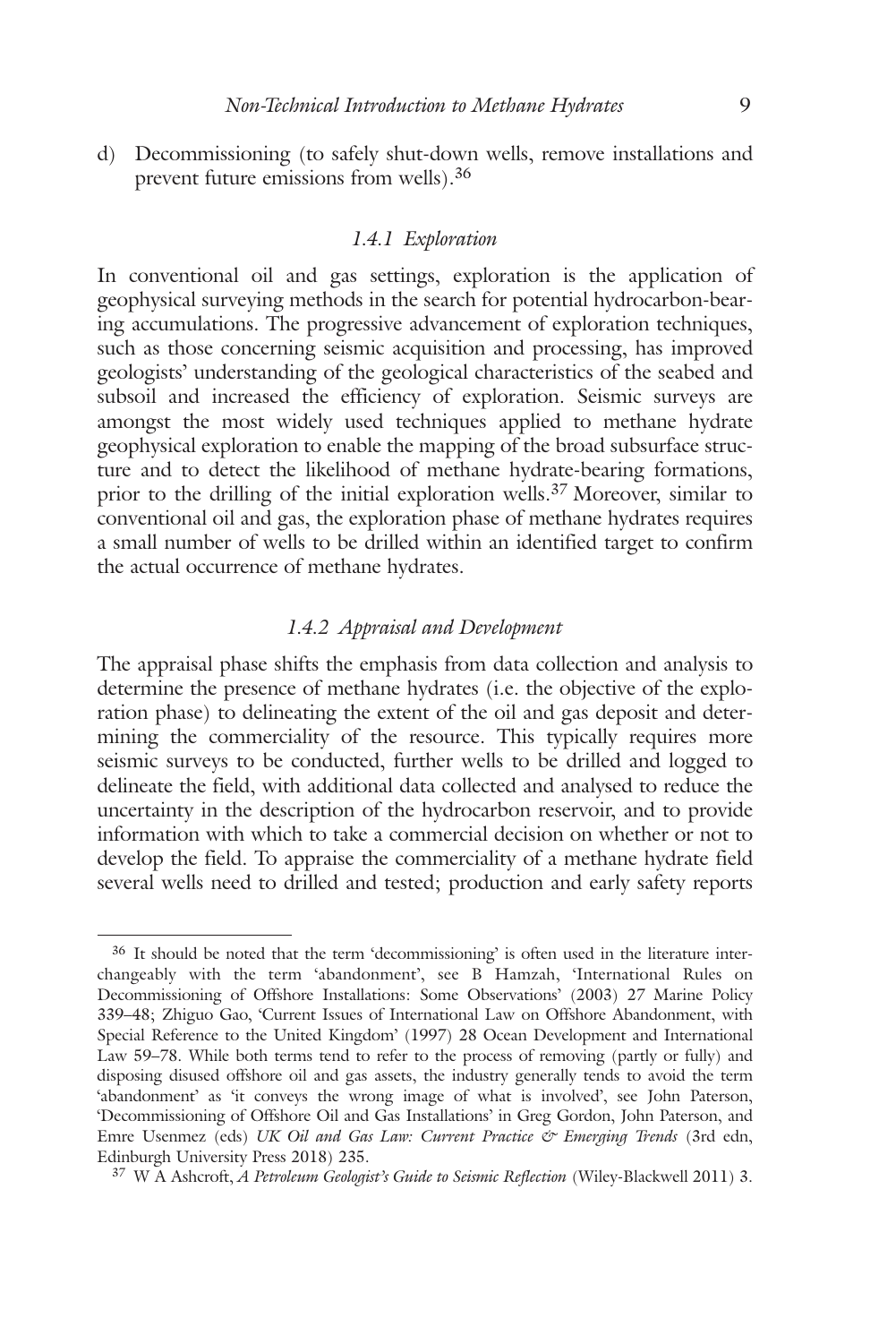during the appraisal and development phase are critical to decisions on how and whether to shift to the production phase.

Exploration drilling for methane hydrates can be carried out at great depths, in excess of 10,000m, where the chance of finding traditional oil is negligible because of oil's thermodynamic instability at high temperatures. 38 The shift from exploration and appraisal drilling to actual production is the most critical one, since it brings with it a different set of new and less well understood environmental impacts, requiring comprehensive risk assessment and response as appropriate.<sup>39</sup> It is during the drilling phase that most of the actual hazards are present: drilling induces methane hydrate disassociation which could weaken sediment integrity deterioration, which in turn opens up the possibly for a host of onward hazards, such as methane leakage from the seafloor around the production well, around any re-injection wells, or from seafloor subsidence and submarine landslides. 40

Once methane hydrate formations have been identified through exploration, there are four principal methods for recovering natural gas from methane hydrate deposits:

- i. thermal stimulation;
- ii. depressurization;
- iii. the use of chemical injection; and
- iv. gas-exchange method. 41

The thermal stimulation of a methane hydrate deposit requires the injection of thermal energy into the rock in order to raise the local temperature to induce hydrate to dissociation and releasing of natural gas.

In depressurization, the pressure in the deposit is lowered until the phase boundary is crossed causing dissociation of the hydrate. <sup>42</sup> The free gas would then flow up the well, to be collected at the surface using conventional equipment.

In 2012, an advanced production test programme involving carbon dioxide injection and pressure draw-down was completed in Alaska and in early

<sup>38</sup> MacDonald, (n 14) 53, 54.

<sup>39</sup> Nao Arata and others, 'Environmental Impact Assessment Studies on Japan's Methane Hydrate R&D Program' in *Proceedings of the 7th International Conference on Gas Hydrates (ICGH)* (United Kingdom, 17–21 July 2011) 214–219.

<sup>40</sup> Partain (n 6) 62; Kvenvolden (n 14) 41, 47; Beaudoin and others (n 19) 23.

<sup>41</sup> Zhenyuan Yin and Praveen Linga, 'Methane Hydrates: A Future Clean Energy Resource' (2019) Chinese Journal of Chemical Engineering 1, 8–9 <https://doi.org/10.1016/j.cjche. 2019.01.005>; See also Benjian Song and others, 'Seafloor Subsidence Response and Submarine Slope Stability Evaluation in Response to Hydrate Dissociation' (2019) Journal of Natural Gas Science and Engineering 1, 2 <https://doi.org/10.1016/j.jngse.2019.02.009>.

<sup>42</sup> MacDonald, (n 14) 53, 66.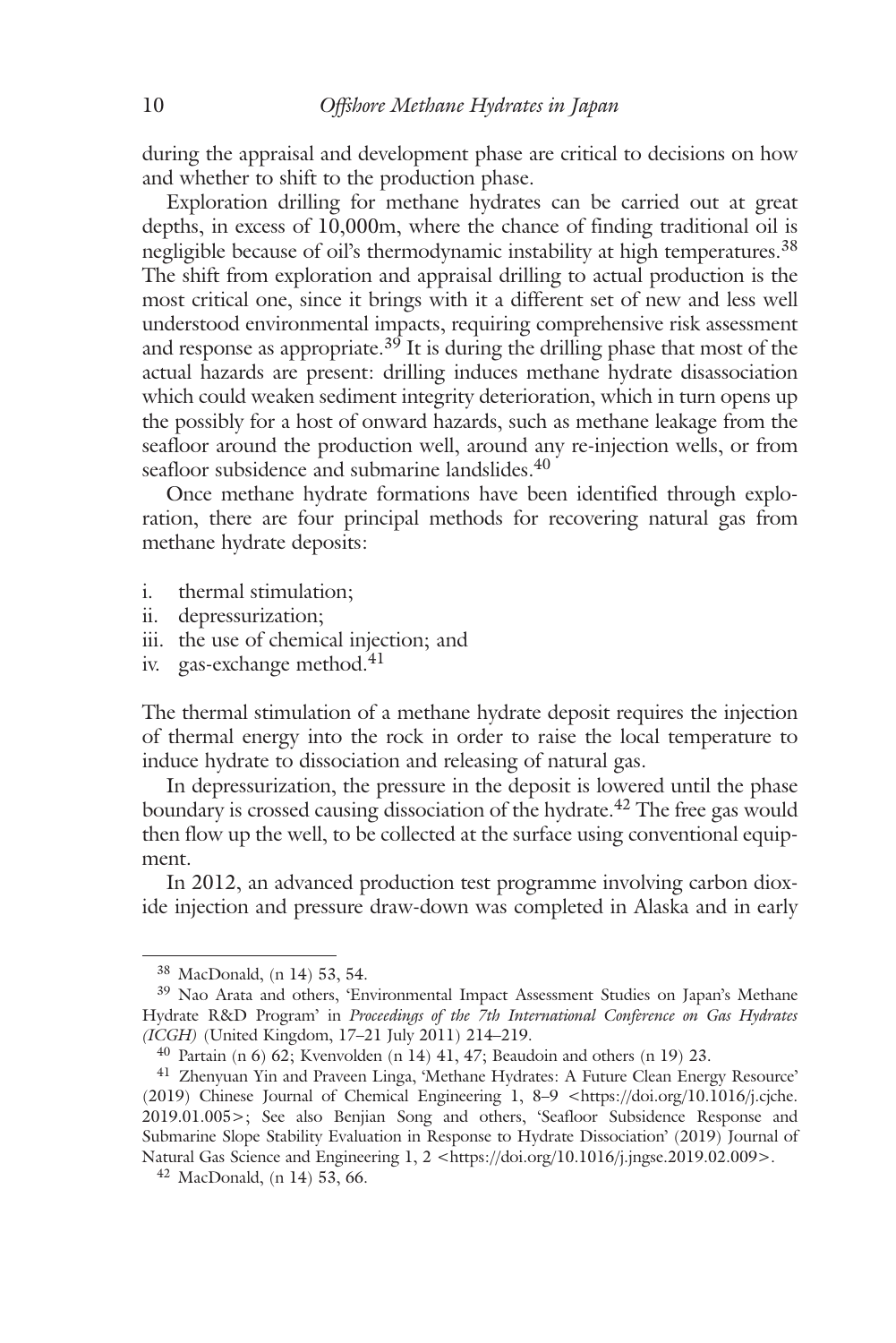2013, Japan conducted the first production test, using depressurization in the Eastern Nakkai Trough off Japan's South-Eastern coast. <sup>43</sup> In 2017, China utilised the depressurisation method to extract hydrates in the Shenhu area of the South China Sea. 44

Most current models assume that a combination of techniques may be required for the economic extraction of methane hydrates from deep-sea locations. 45

### *1.4.3 Production*

The production stage commences with the first commercial quantities of methane hydrates flowing through the wellhead. This marks the turning point from a cash flow perspective, since from this point onwards revenues are generated and can be used to pay back the prior investments, or may be made available for new projects.

Generally, production will not begin unless initial safety testing and production flow tests have been fully completed within the development stage. These tests are usually based on the expected production profile which depends strongly on the mechanisms utilised to sever, extract, and lift the methane from the deposits. The production profile will determine the facilities required and the number and phasing (vertical or horizontal) of wells to be drilled.

The period of production will normally last for decades and will generally continue to include new in-field drilling (e.g. to enhance production flow) and extensions to existing equipment. Thus, once the initial phase production is underway, excepting for new in-field drilling operations, risks will be of similar type and variance for each day of operation.

### *1.4.4 Decommissioning*

Decommissioning refers to the stage of the methane hydrate lifecycle where offshore installations and structures, at the end of their production life (i.e. when final production volumes are extracted and transported) need to be dismantled, removed (whether wholly or partly), disposed of, or re-used, in a socially responsible and environmentally sound way.<sup>46</sup>

Technically speaking, there are two key stages to methane hydrate decommissioning: an early active stage of closing and stabilising the field and a

<sup>43</sup> MacDonald, ibid 53, 68.

<sup>44</sup> Song and others, (n 41) 1, 2.

<sup>45</sup> Yin and Linga, (n 41) 1, 8–9; Partain (n 6) 37; Moridis and others, (n 10) 745, 757–759.

<sup>46</sup> Paterson, 'Decommissioning of Offshore Oil and Gas Installations' in Gordon, Paterson, and Usenmez (n 36) 235.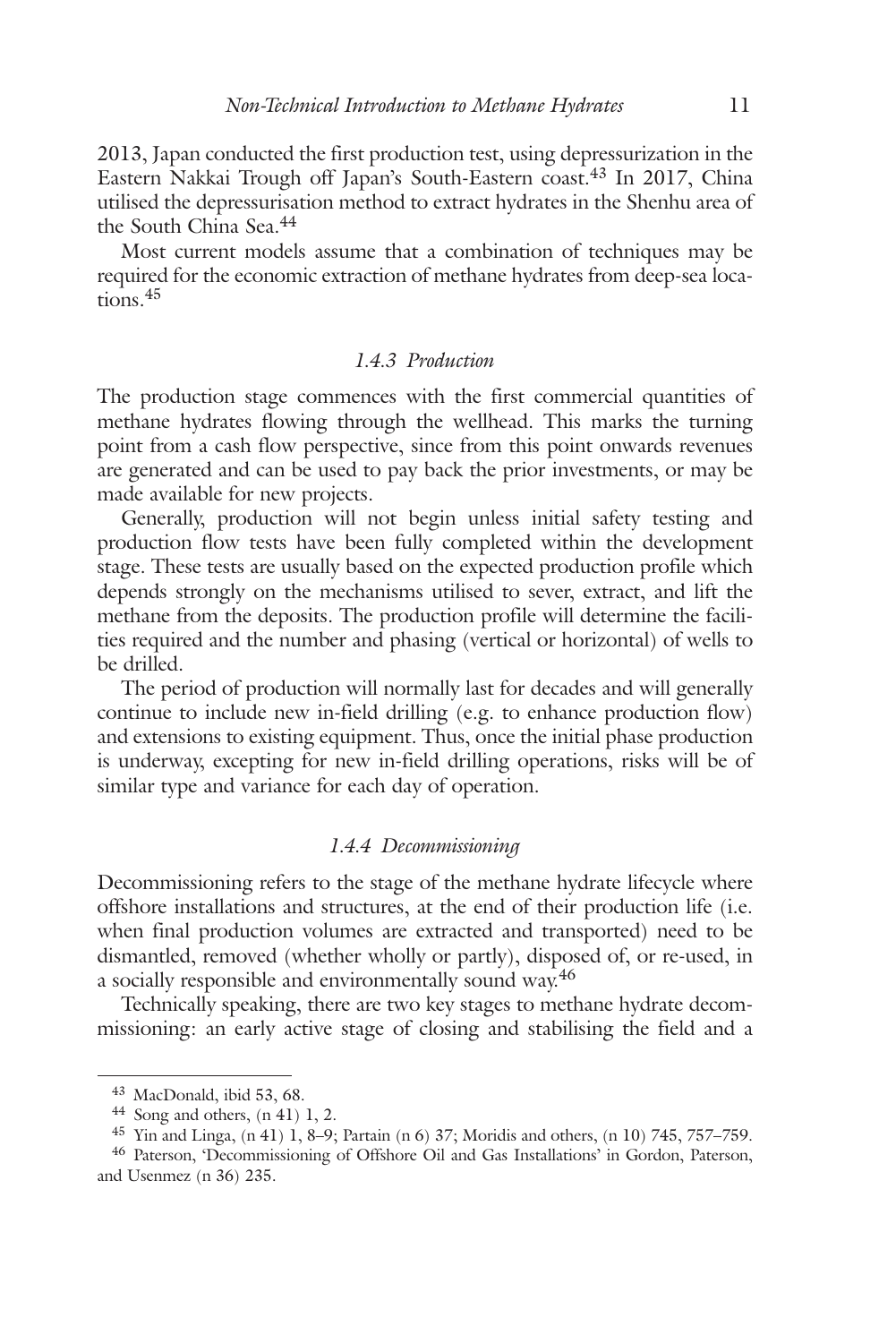subsequent stage of securing and monitoring the field. With respect to procedures to stabilize the deposits and reserves, a variety of chemicals may be injected into the deposit level. Thereafter, wells would be plugged to ensure minimum communication between the well systems and the surface above the production zones.

The latter stage of decommissioning could potentially last decades; it is unclear when it would be possible to declare a depleted methane hydrate field stable and safe so as to not require additional monitoring.

### 1.5 POTENTIAL 'NEW RISKS'

Considering that high-grade, sand-based methane hydrate resources could be extracted and developed using techniques already employed by the oil and gas industry, the assumption is that most environmental considerations related to natural gas production from methane hydrate would apply to those of conventional oil and gas projects. <sup>47</sup> However, ongoing studies suggest that the commercial development of methane hydrates contains a 'mixture of risks', some of which are 'unique' to methane hydrates. <sup>48</sup> Thus, despite employing largely the same extraction techniques as traditional oil and gas, the potential risks arising from methane hydrate extraction and development could significantly differ. This significant difference arises from the vastly different geology containing offshore methane hydrates. As Partain explains:

Methane hydrates are located not under geologically deep cap rocks, but instead they lay under mud beds at the bottom of the sea. And those mud beds are not laying flat, but are sloped, and thus at risk of slipping. As methane is extracted from the hydrates beneath those mud beds, there are several ways for the muddy containment system to fail, enabling methane to escape uncontrolled. That venting could be either cataclysmic and release massive volumes of methane immediately or be persistent leaks that slowly emit methane into the water column. Both forms of emissions lead to a variety of risks and hazards.

What is unique to methane hydrates is the placement of methane hydrates under subsea muds and the hydrates' lack of a geological cap rock to secure them in place; this stands in stark contrast to conventional oil and gas deposits that are found deep in the earth under cap rocks […] The greatest unique environmental problem facing the extraction of methane from

<sup>47</sup> Beaudoin and others (n 19) 23.

<sup>48</sup> For a full account, see Partain (n 6) 57–87.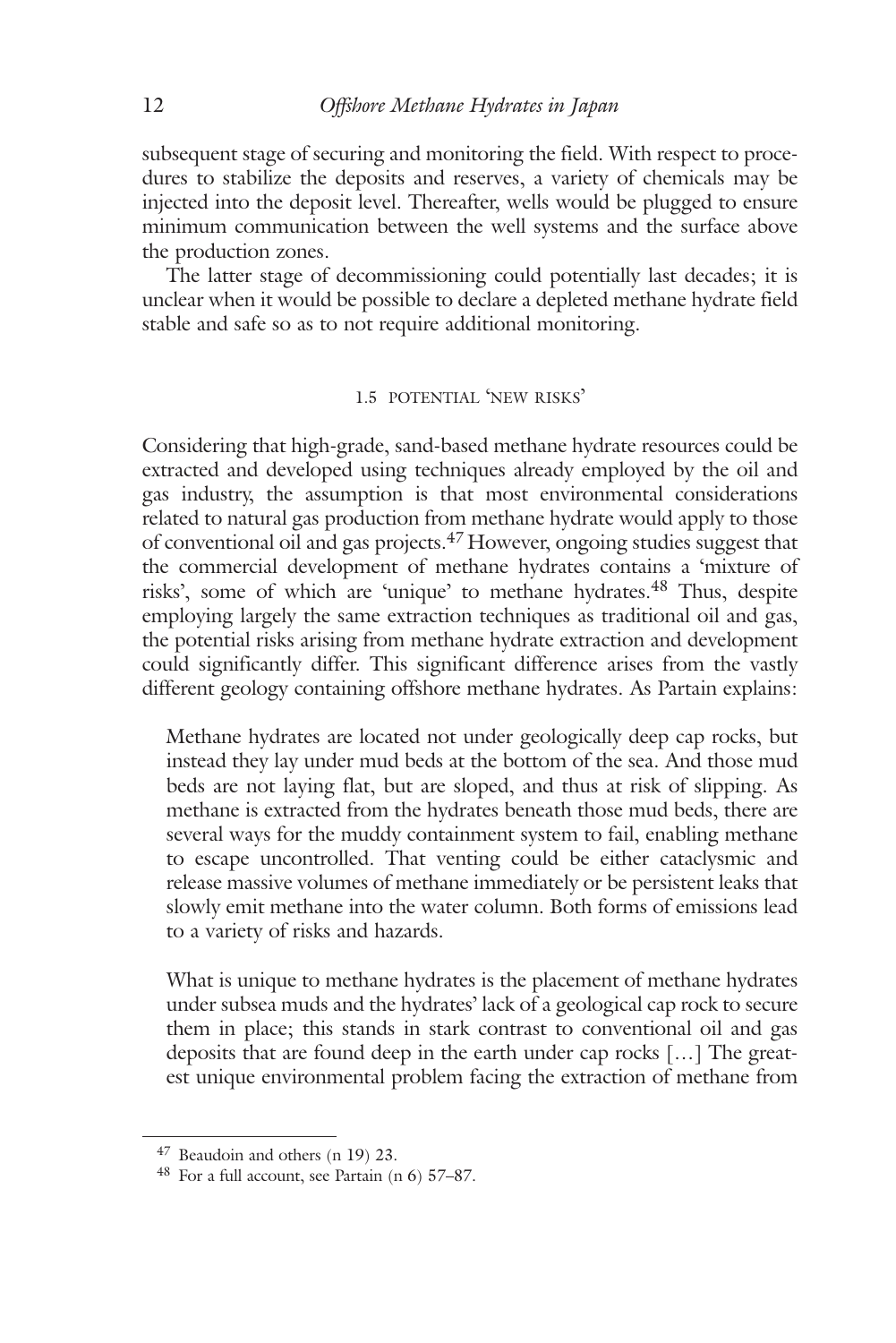hydrates would appear to be the uncontrolled release of methane once the hydrates are disturbed. 49

Previous studies indicate that there are known environmental risks associated with methane hydrate extraction that include marine geohazards, such as seabed subsidence, submarine landslides (which in turn could trigger tsunami) and destruction of marine ecosystems on the seabed (e.g. if large amounts of methane escape the sediment and dissolved into the benthic waters). <sup>50</sup> As Moridis and others explain:

[B]ecause the proximity of [methane hydrate deposits] to the ocean floor and the large compressibility of marine sediments can compromise the stability of structures such as platforms with catastrophic economic and safety consequences, and even more so along the continental slope, where underconsolidated and possibly overpressured zones developed during hydrate dissociation can trigger submarine landslides. 51

These risks and geohazards are in addition to less well understood but nonetheless plausible risks to the environment, such as the potential for global warming if, following a large-scale uncontrolled methane hydrate dissociation, methane is released into the atmosphere. 52

<sup>51</sup> Moridis and others, (n 10) 745, 764; see also Imen Chatti and others, 'Benefits and Drawbacks of Clathrate Hydrates: A Review of their Areas of Interest' (2005) 46 Energy Conversion and Management 1333–1343.

<sup>49</sup> Partain, ibid.

<sup>50</sup> Marine geohazards are 'disasters induced by natural processes or human activity'; they include 'any feature or process that could harm, endanger, or affect seafloor facilities' and have the 'potential to develop into seafloor failure events, which cause losses of life or damage to health, environment or field installations', see Camargo and others, (n 13) 1; See Jian-liang Ye, 'Preliminary Results of Environmental Monitoring of the Natural Gas Hydrate Production Test in the South China Sea' (2018) 2 China Geology 202–203; Itsuka Yabe and Hideo Kobayashi, 'Environmental Risk Analysis of Methane Hydrate Development' in *Proceedings of the 7th International Conference on Gas Hydrates (ICGH)* (United Kingdom, 17–21 July 2011) 206–213; Joo Yong Lee and others, 'The Seafloor Deformation and Well Bore Stability Monitoring During Gas Production in Unconsolidated Reservoirs' (World Congress on Advances in Structural Engineering and Mechanics, South Korea, 8–12 September 2013) 703–707; Yin and Linga, (n 41) 1, 16. On the relationship between submarine landslides and methane hydrates, see Xuemin Wu and others, 'Submarine Landslides and their Distribution in the Gas Hydrate Area on the North Slope of the South China Sea' (2018) 11(12) Energies 3481–3499; M F Nixon and J L H Grozic, 'Submarine Slope Failure due to Gas Hydrate Dissociation: A Preliminary Quantification' (2007) 44(3) Canadian Geotechnical Journal 314–325.

<sup>&</sup>lt;sup>52</sup> Of increasing interest to scientists is the broader impact of methane hydrates on the climate system, particularly the response of methane hydrate occurrences to sea level change and atmospheric and ocean warming, see Beaudoin and others (n 19) 23; Partain (n 6) 67–69.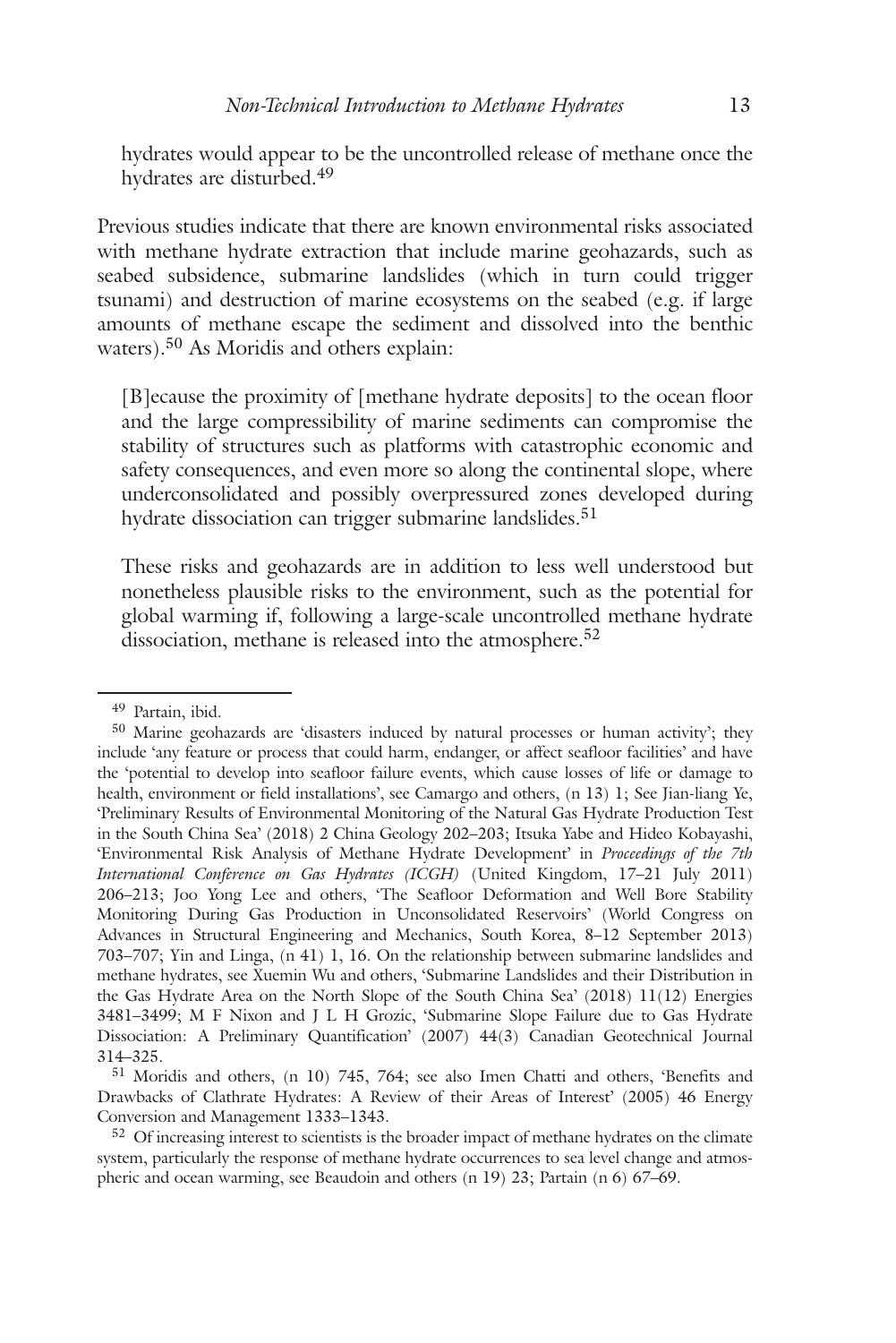

**Figure 5** *Methane Hydrate Drilling Activities Around the World*

Source: Carolyn Ruppel, US Geological Survey (2019)

A recent study, conducted as part of the Japanese Research Consortium for Methane Hydrate Resources (MH21) which currently operates offshore production tests from methane hydrate deposits, notes that while methane hydrate production tests showed minimal short-term impacts on the environment before, during and after the field production tests in the Eastern Nankai Trough, it is difficult to understand the long-term cumulative risks posed by methane hydrate extraction. <sup>53</sup> The study suggests that in view of the 'unprecedented' character of methane hydrates, 'comprehensive marine environmental surveys' based on 'proactive predictions' on the effects of

<sup>53</sup> Arata and others, (n 39) 214–219; see also Yabe and Kobayashi, (n 50) 206, 207–208: 'The testing period is short (one week one month). Therefore, these risks might be small in the first offshore production well.'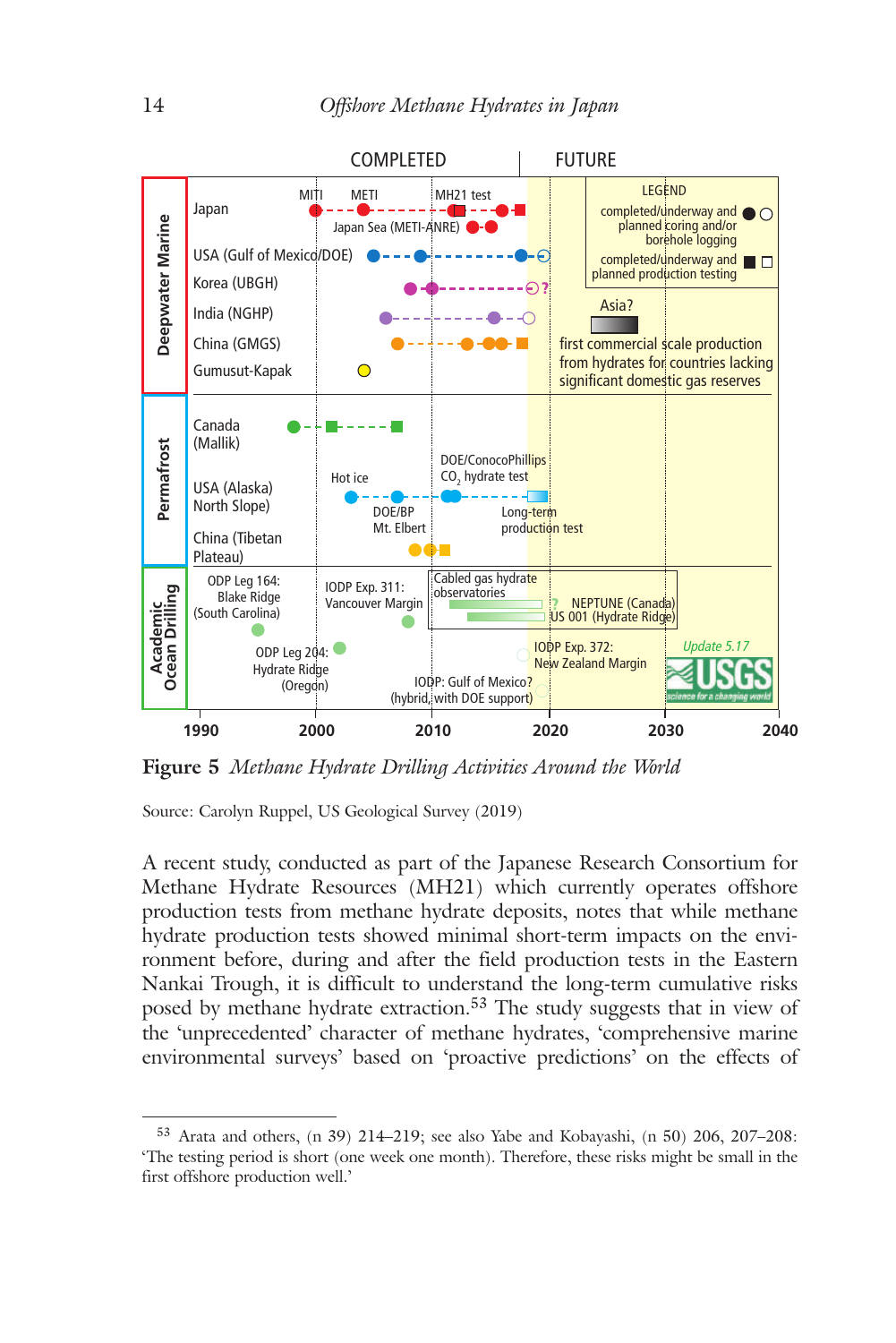methane hydrate dissociation and 'the risks of possible consequences such as tsunami that may be generated by slides' must be applied. <sup>54</sup> Considering the current state of knowledge in this field, 'significant scientific gaps exist' which cannot be comprehensibly addressed by short-term field monitoring. 55 Rigorous environmental monitoring systems are currently being developed across jurisdictions to systematically understand the precise short-term and long-term hazards associated with commercial methane hydrate extraction. 56 Early impact monitoring studies indicate that there are 'certain limiting parameters for operational safety' and some methane hydrate fields are likely to be safer and more stable than other fields 'with more readily foreseeable harms and hazards'. 57

In all, despite the existence of environmental risks and increased scientific uncertainty as to the extremity of such risks, ongoing methane hydrate research and development programmes, in Japan and beyond, are likely to dramatically accelerate methane hydrate commercialisation for wide-scale methane hydrate production in the years to come. <sup>58</sup> **[see Figure 5]** There is, thus, a critical need to ascertain, prior to the onset of methane hydrate commercial development in Japan, whether robust regulatory mechanisms are in place for preventing for preventing major accidents in methane hydrate operations offshore Japan and for limiting the consequences of such accidents.

<sup>54</sup> Arata and others, ibid 214–219.

<sup>55</sup> Yin and Linga, (n 41) 1, 10.

<sup>56</sup> See, for instance, the innovative 'four-in-one' monitoring system developed by China to monitor environmental conditions in the seafloor, the sea water, the borehole environment and the near-sea surface atmosphere during methane hydrate production, Ye, (n 50) 202–203; Jin-fa Li and others, 'The First Offshore Natural Gas Hydrate Production Test in South China Sea' (2018) 1 China Geology 5–12.

<sup>57</sup> Partain (n 6) 64, 79–80.

<sup>58</sup> Max and Johnson, (n 13) 65–66.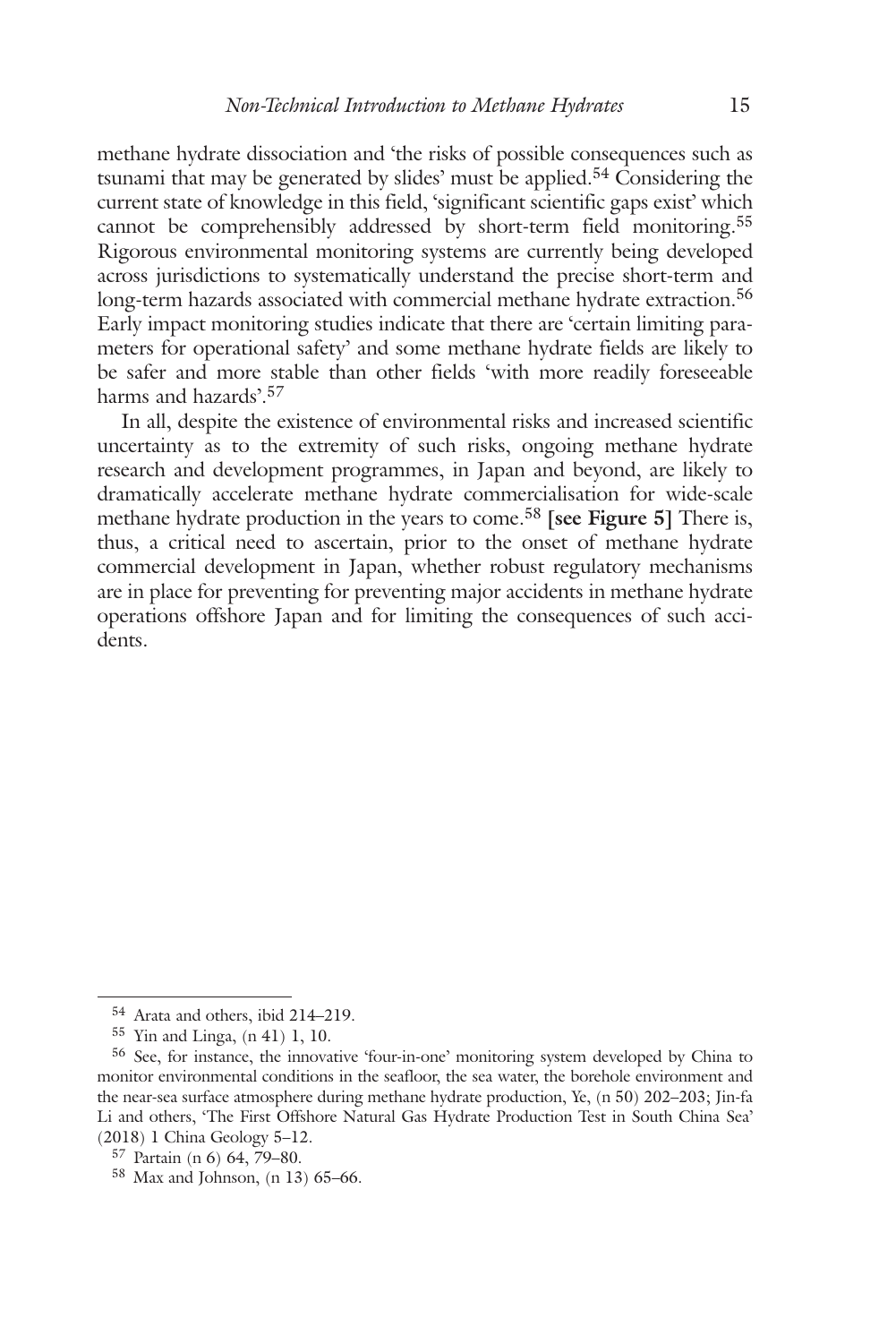### *Japan's Pressing Energy Challenges and Methane Hydrates*

#### 2.1 INTRODUCTION

Many readers would rightfully recognise that Japan enjoys a vibrant industrial economy, has long been one of the world's largest economies and is a recognised leader in energy technologies and, thus, readers might assume that Japan has solved its energy problems.

This is far from being the case.

Japan has faced enormous energy challenges ever since the onset of the first oil crisis in 1973, and major supply shocks were felt recently from the energy shortfalls in the aftermath of the 2011 Great East Japan Earthquake, its resultant tsunami and the subsequent multi-year nuclear stand-down resulting from the Fukushima Daiichi nuclear accident. 59 Japan's energy policymakers must navigate between a *Scylla* of almost no domestic energy resources and a *Charybdis* of bad energy options, such as carbonaceous and polluting coal, expensive LNG imports, and risky uranium-fuelled nuclear power plants. Cutting through that Gordian knot of energy policy risks, offshore methane hydrates have the potential to offer to Japan a new domestic resource, a lower-carbon and locally-abundant energy resource.

This section reviews the key policy materials (law, regulations and programmes) that guide and inform Japan's national energy policy in providing an overview of the current energy environment in Japan, particularly from the viewpoint of energy supply and demand and the role of methane

<sup>&</sup>lt;sup>59</sup> Security of energy supply has always been critical to Japan, according to the International Energy Agency, *Energy Policies of IEA Countries: Japan* (2016 IEA Review) 9. On the consequences of the Fukushima nuclear accident for Japan's energy security, see Vlado Vivoda, 'Japan's Energy Security Predicament Post-Fukushima' (2012) 46 Energy Policy 135–143; Junko Edahiro, 'Japan's Strategic Energy Plan under Review after 2011 Nuclear Disaster' Japan For Sustainability Newsletter No114 (February 2012) <https://www.japanfs.org/en/news/archives/ news id031723.html>; Masatsugu Hayashi and Larry Hughes, 'The Policy Responses to the Fukushima Nuclear Accident and Their Effect on Japanese Energy Security' (2013) 59 Energy Policy 86–101.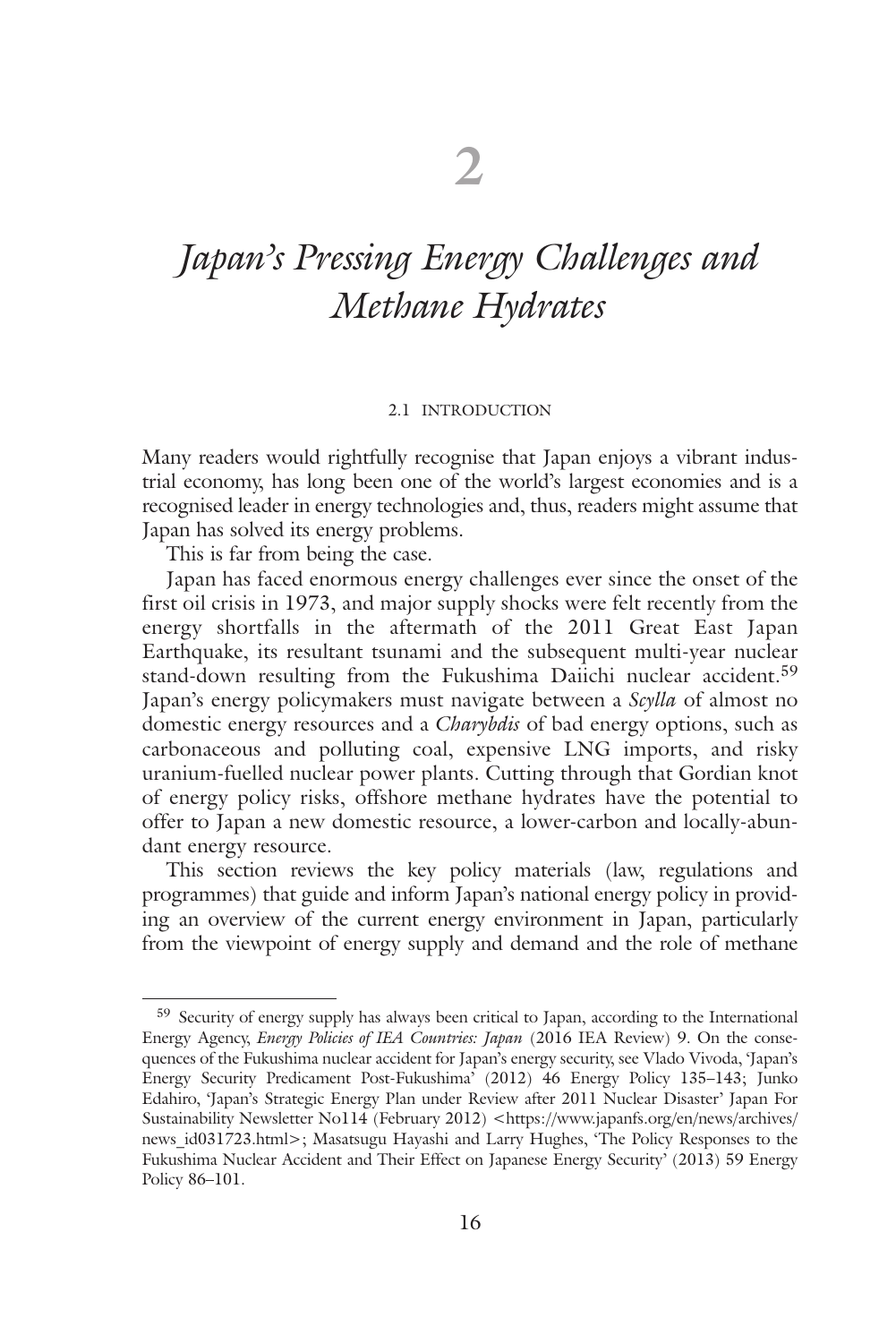hydrates within Japan's overall energy policy. Energy policy materials reviewed for this purpose include but are not limited to the following:

**Basic Act on Energy Policy:** This Act, which came to be known as Japan's 'Energy Constitution', was adopted and enforced in 2002.<sup>60</sup> Its stated objective is:

To promote measures on energy supply and demand on a long-term, comprehensive and systematic basis by laying down the basic policy and clarifying the responsibilities of the State and local public entities with respect to measures on energy supply and demand and by prescribing matters that form the basis of measures on energy supply and demand, thereby contributing to the preservation of the local and global environment and to the sustainable development of the Japanese and global economy and society. 61

The Act establishes three basic goals of energy:

- i. Energy security;
- ii. Adaptability to the environment; and
- iii. Utilisation of market mechanisms.<sup>62</sup>

Whilst the Act itself does not provide any specific energy policies, its principal function is to set a systematic and comprehensive energy policy planning structure.<sup>63</sup> The Act requires the Government of Japan to prepare a Basic Energy Plan (also known as Strategic Energy Plan) 'in order to promote measures on energy supply and demand on a long-term, comprehensive and systematic basis'. <sup>64</sup> The Government of Japan is expected to revise the Basic Energy Plan at least every three years or as necessary in light of changing circumstances or ineffective energy strategies. 65

**Basic (Strategic) Energy Plan:** This policy document formulated by Japan's Ministry of Economy, Trade and Industry (METI), presents the basic direction of Japan's energy policy under the Basic Act on Energy Policy (2002). The first Basic Energy Plan was adopted in 2003 and was revised successively in March 2007, July 2010 and April 2014. <sup>66</sup> The 2014 version

<sup>60</sup> John S Duffield and Brian Woodall, 'Japan's New Basic Energy Plan' (2011) 39(6) Energy Policy 3741, 3742–43.

<sup>61</sup> Art 1, Basic Act on Energy Policy (Act No 71 of 2002) <http://www.japaneselaw translation.go.jp/law/detail/?vm=04&id=123&re=02>.

<sup>62</sup> Arts 2–4, ibid.

<sup>63</sup> Duffield and Woodall, (n 60) 3741, 3741–42.

<sup>64</sup> Art 12, Basic Act on Energy Policy (n 61).

<sup>65</sup> Art 12(5), ibid.

<sup>66</sup> See International Energy Agency, (n 59).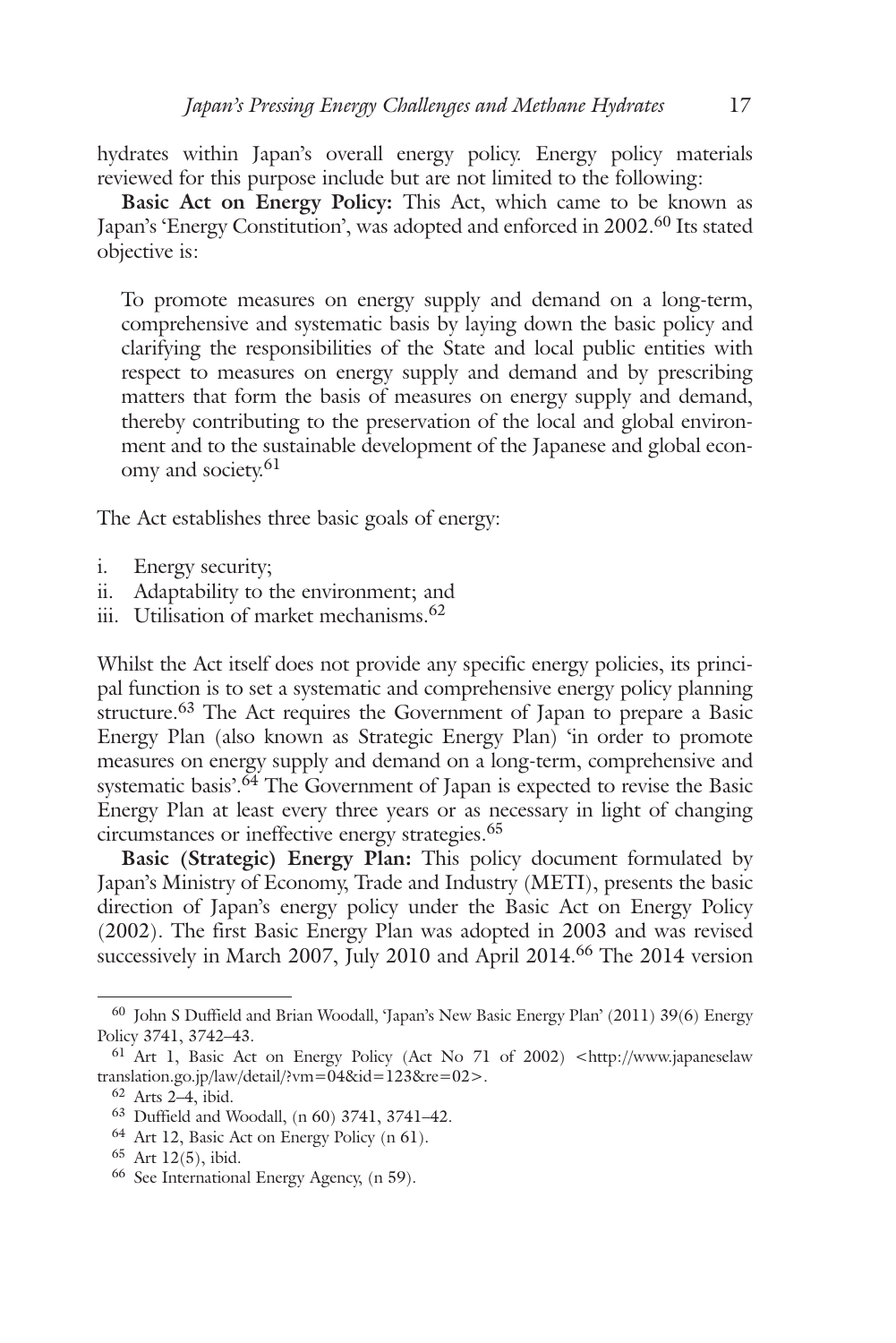was prepared in response to renewed concerns about Japan's security of energy supply due to the 2011 earthquake, the subsequent tsunami and the Fukushima Daiichi nuclear accident. 67

Recognising that Japan's energy supply structure is 'vulnerable', the 2014 Strategic Energy Plan set the basic viewpoint of Japan's new national energy policy stipulating four fundamental policy goals (labelled as 'Three E's + Safety'):

- i. **E**nergy Security (i.e. ensuring stable energy supply);
- ii. **E**conomic Efficiency (i.e. enhancing the efficiency of energy consumption);
- iii. **E**nvironmental Suitability (i.e. ensuring environmental protection);<sup>68</sup> and
- iv. Reflecting on the Fukushima disaster, the fundamental condition of **S**afety was added to Japan's overall energy policy. 69

In July 2018, METI released a revised Strategic Energy Plan to form the basis for the orientation of Japan's new energy policy towards 2030 and further towards 2050, considering the changes in energy environments inside and outside Japan. The new plan includes 'technologies related to energy where intensive measures should be taken for their research and development in order to promote measures on energy supply and demand on a long-term, comprehensive and systematic basis, and measures that should be taken in connection with such technologies'. 71

**Long-Term Supply and Demand Outlook:** This document is produced by METI to present the structure of the Japanese Government's desired longterm energy supply and demand policy in keeping with the key policy objectives concerning energy security, economic efficiency, environmental suitability and safety.<sup>72</sup> The latest Outlook was published in 2015 and describes pathways to satisfy the 'Three E's  $+ S'$  goals in a balanced way. On the balance of nuclear energy and other energy resources (such as LNGpowered energy and renewable energy sources), the new Outlook envisages a reduced role for the former and increased use of the latter.<sup>73</sup>

<sup>67</sup> Edahiro, (n 59).

<sup>68</sup> METI, 3rd Strategic Energy Plan (April 2014).

<sup>69</sup> Ken Koyama, 'Inside Japan's Long-Term Energy Policy' Institute of Energy Economics, Japan (IEEJ) (September 2015) <https://eneken.ieej.or.jp/data/6291.pdf>.

<sup>70</sup> METI, 'Strategic Energy Plan' (July 2018).

 $71$  Art 12, (n 61).

<sup>72</sup> Koyama, (n 69).

<sup>73</sup> METI, 'Long-Term Energy Supply and Demand Outlook' (July 2015) 4–7.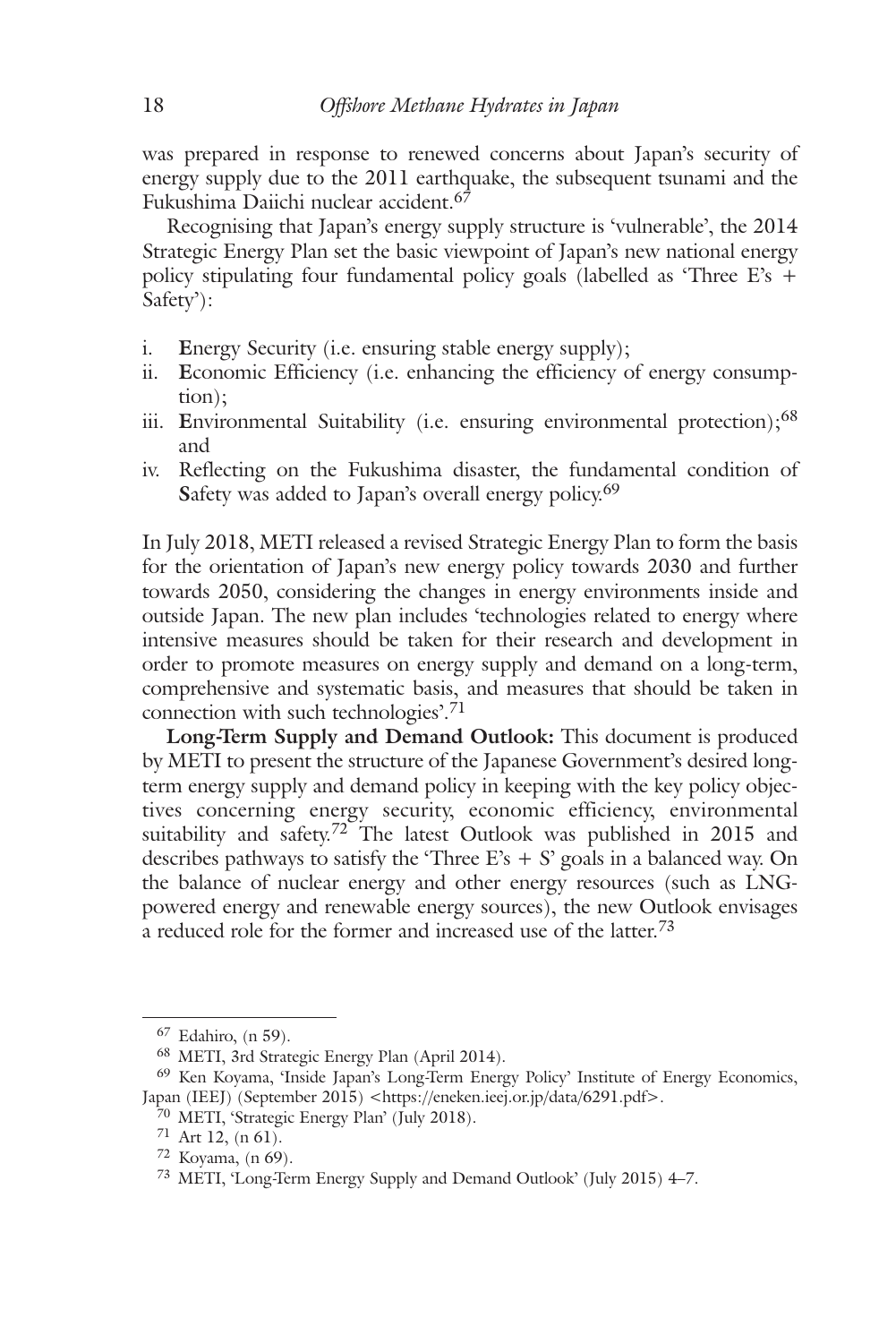

**Figure 6** *Basic Energy Policy of Japan (Es+S)*

Source: METI

**Annual Report on Energy (Energy White Paper):** This is a report produced by METI and submitted to the Diet annually, pursuant to Article 11 of the Basic Act on Energy Policy.<sup>74</sup> It is intended to provide the Government with an outline of the measures taken during the previous fiscal year concerning energy supply and demand, and the ongoing state of Japan's energy security. The latest 2018 edition of the Energy White Paper presents some key changes surrounding the energy security environment in Japan (including, among others, progress made towards diversifying Japan's current energy mix, global crude oil price trends, and the state of restoration of nuclear power production in Japan) and concludes that '[e]nergy security has worsened in Japan due largely to the inactivation of nuclear energy plans'. 75

#### 2.2 ENERGY SECURITY

Japan enjoys the world's third largest economy in terms of nominal gross domestic product and is amongst the top five largest energy consumers globally, despite continuous and progressive efforts for energy efficiency and conservation measures. <sup>76</sup> Such an industrial economy requires fuel and energy.

<sup>74</sup> Previous editions of the Annual Report on Energy (Energy White Paper) are available here: <https://www.enecho.meti.go.jp/en/category/whitepaper/>.

<sup>75</sup> METI, Agency for Natural Resources and Energy: 'Energy White Paper 2018 (Outline)' <https://www.meti.go.jp/english/press/2018/pdf/0608\_001a.pdf>.

<sup>76</sup> Nick Butler, 'Japan is Nervous about its Energy Security' (*Financial Times*, 9 July 2018) <https://www.ft.com/content/66c37158-801a-11e8-bc55-50daf11b720d>.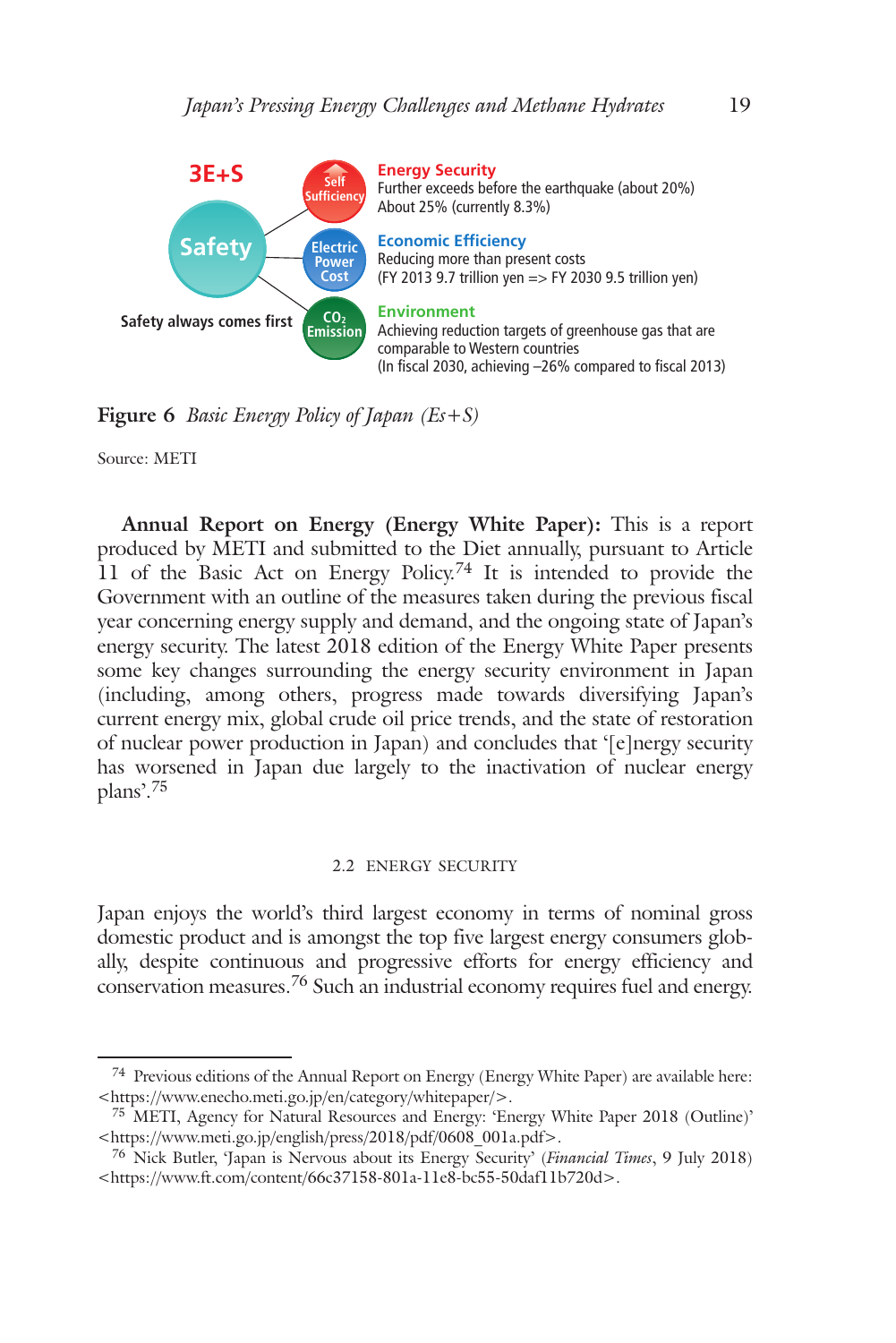Japan's domestic energy resources are limited, so it relies almost exclusively on imported fossil fuels to meet its domestic energy needs. <sup>77</sup> Japan remains the world's largest importer of liquefied natural gas (LNG) and ranks in the top four countries for the highest coal imports, and has a high level of net imports of petroleum and other liquids. <sup>78</sup> The Government of Japan has repeatedly stated that excessive reliance on overseas energy supplies makes Japan's energy structure fundamentally 'vulnerable' to energy supply disruptions (e.g. if some of the trade routes required to bring energy supplies to Japan through Asia were to be disrupted due to regional maritime and territorial conflicts). <sup>79</sup> Indeed, a major issue for Japan's energy security relates to transport of energy by sea, specifically the physical safety of shipping oil from the Persian Gulf to East Asia. Not only is Japan importing almost 90 per cent of its oil from the Middle East but, in addition, most of it passes through risky shipping channels such as the Strait of Hormuz. <sup>80</sup> Inter-state tensions between Iraq and other states pose increased risks to shipping through the Strait of Hormuz and frequent big typhoons in the Malay Strait can require LNG from Australia or Indonesia to take longer routes to Japan. 81

The challenges associated with Japan's excessive reliance on energy imports are exacerbated by the fact that energy-hungry countries in the Asia-Pacific region, such as South Korea, India and China, are also competing to secure long-term oil and gas supply contracts with suppliers in the Middle East and other regions. <sup>82</sup> Japanese companies are 'often failing to outbid Chinese national oil companies who are backed by deep pockets of their home government'.<sup>83</sup> Furthermore, Japan's close security alliance with the United States often results in Japan's aligning with the US on sanctions

<sup>77</sup> The energy self-sufficiency of Japan in 2015 was 7.4 per cent, according to data released by the Hovenement of Japan, Ministry of Economy, Trade and Industry (METI); see METI, 'Japan's Energy: 20 Questions to Understand the Current Energy Situation' https://www. enecho.meti.go.jp/en/category/brochures/pdf/japan\_energy\_2017.pdf.

<sup>78</sup> Energy Information Administration, (n 22) 1–12; see also BP Statistical Review of World Energy (June 2016) 3 www.bp.com/content/dam/bp/pdf/energy-economics/statistical-review-2016/bp-statistical-review-of-world-energy-2016-full-report.pdf.

<sup>79</sup> METI, 'Strategic Energy Plan' (July 2018) 6; see also, Butler, (n 76).

<sup>80</sup> Personal Communication with Professor Nakatani (31 Aug 2019).

<sup>&</sup>lt;sup>81</sup> See Reuters Graphics, 'Tensions rise in the world's most strategic oil chokepoint' (19 July 2019) <https://graphics.reuters.com/MIDEAST-ATTACKS-HORMUZ/0100B0B50N3/ index.html>; Yoichiro Sato, 'Japan's 'trilemma' in the Strait of Hormuz' (*The Japan Times*, 17 July 2019) <https://www.japantimes.co.jp/opinion/2019/07/17/commentary/world-commentary/japans-trilemma-strait-hormuz/#.XXZdiJNKiqQ>.

<sup>82</sup> Vlado Vivoda, (n 59) 135, 136–137.

<sup>83</sup> Ibid; see also METI, 'Strategic Energy Plan' (July 2018) at 18, recognising that 'the country always faces the risk of supply instability against the background of the limits of its negotiating power in resource procurement and the effects of changes in the situations of resource-supplying countries and sea lanes'.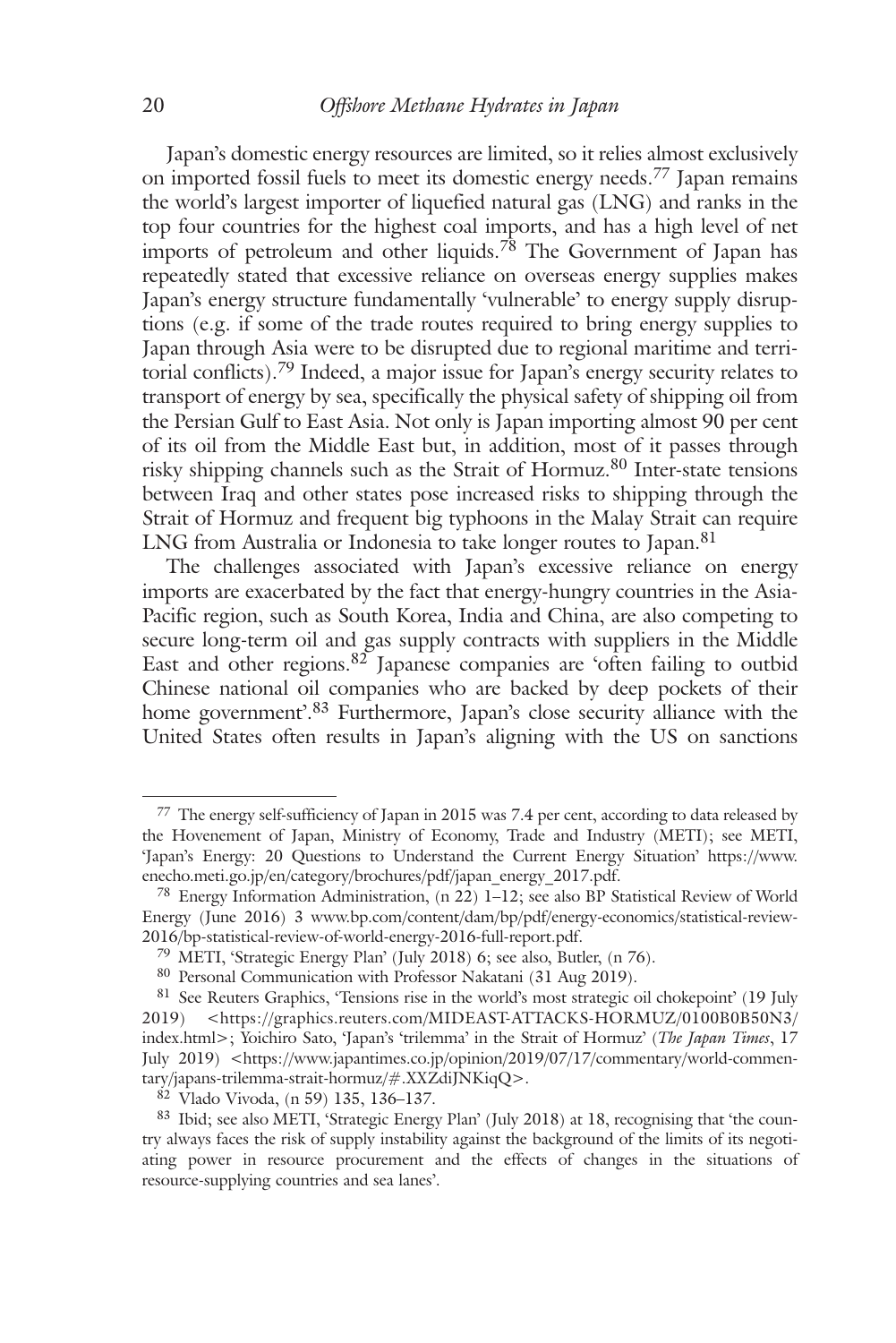measures against certain oil exporters, limiting Japan's energy supply options. 84

Japan pledged in 2009 to address its overall energy self-sufficiency ratio<sup>85</sup> by increasing the country's nuclear power contribution to electricity generation from 30 to 50 per cent. <sup>86</sup> However, this goal was challenged in 2011 by a 9.0 magnitude earthquake that struck off the eastern coast of Japan, triggering a tsunami and causing serious damage at the Fukushima-Daiichi nuclear reactor. <sup>87</sup> The damage to Japan's energy infrastructure resulted in an immediate shutdown of about 10 gigawatts (GW) of nuclear electric generating capacity.<sup>88</sup> The plants that were not immediately damaged were gradually shut down as a result of scheduled maintenance and lack of government approvals to return to operation.<sup>89</sup> For nearly two years, between mid-2013 and mid-2015, Japan suspended nuclear power generation for the first time in more than 40 years. Five and a half years on only three of Japan's 54 nuclear reactors were in operation.<sup>90</sup> This policy of nuclear caution created an energy supply gap of around 30 per cent.<sup>91</sup> In a reverse of its 2009

89 In addition to Nuclear Regulation Authority (NRA) approval, the restart of Japan's nuclear reactors requires the approval of the central government and the consent of local governments or prefectures where the power plants are located, see US Energy Information Administration, 'Today in Energy: Five and a Half Years After Fukushima, 3 of Japan's 54 Nuclear Reactors Are Operating' (13 September 2016) <https://www.eia.gov/todayinenergy/detail.php?id=27912>.

<sup>84</sup> In 2010, Japanese oil company INPEX, which was to be a major developer of Iran's Azadegan oil field, abandoned its stake in the project facing the prospect of being denied access to United States' financial institutions, see Vivoda, ibid.

<sup>85</sup> The Energy Self-Sufficiency (ESF) Ratio is the percentage of Japan's primary energy supply, which is produced domestically (nuclear, renewable energy and fossil fuels). The Self-Developed Fossil Fuel Supply (SFFS) ratio is the percentage of imported coal, oil and natural gas, which is produced by Japanese companies operating overseas. The Energy Independence (EI) ratio is the percentage of Japan's primary energy supply, which consists of either energy produced domestically or imported fossil fuels, which are produced by Japanese companies; it can be calculated as follows:  $EI = ESF + SFFS (100\% - ESF),$  see Duffield and Woodall, (n 60) 3741, 3743.

<sup>86</sup> International Energy Agency, (n 59) 9, 31. For an overview of the energy policy objectives stipulated in Japan's 3rd Strategic (Basic) Energy Plan, see Duffield and Woodall, ibid 3741–49; Edahiro, (n 59).

<sup>87</sup> International Energy Agency, (n 59) 9, 31.

<sup>88</sup> Vlado Vivoda (ed) *Energy Security in Japan: Challenges After Fukushima* (Ashgate 2014) 5. According to the World Nuclear Association, after the Fukushima accident, only 17 out of Japan's 50 remaining nuclear power reactors were in operation, World Nuclear Association, 'Nuclear Power in Japan' <www.world-nuclear.org/information-library/country-profiles/countries-g-n/japan-nuclear-power.aspx>.

<sup>&</sup>lt;sup>90</sup> Ibid.

<sup>&</sup>lt;sup>91</sup> Whilst the share of nuclear energy in total primary energy supply (TPES) fell from 15 per cent to zero, the share of natural gas increased from 17.3 per cent in 2010 to 23.3 per cent in 2015, that of coal from 23.1 per cent to 27.5 per cent, and that of oil from 40.6 per cent to 42.9 per cent, International Energy Agency, (n 59) 9, 18.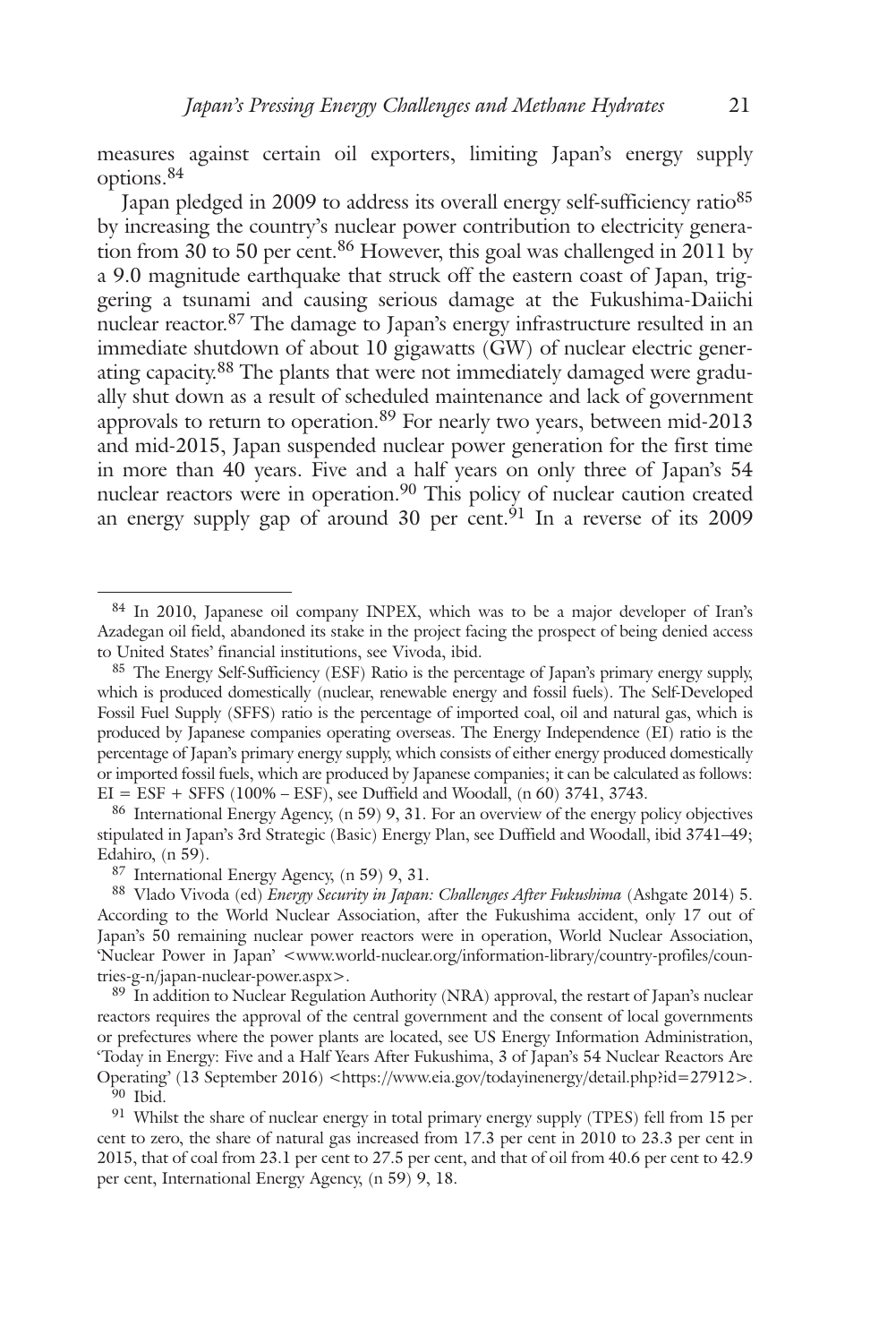commitments, Japan was forced to replace the significant loss of nuclear power largely with at-that-time expensive fossil fuels (i.e. LNG, oil and, from 2013, coal) which resulted in higher government debt levels and even higher dependence on energy imports from foreign countries such as Saudi Arabia, the United Arab Emirates and Australia.<sup>92</sup>

#### 2.3 ELECTRICITY COSTS

As nuclear generation was shut down following the incident at the Fukushima-Daiichi nuclear plant, the composition of fuel used for Japan's power generation efforts shifted back to fossil fuels, particularly LNG and coal, which became the primary substitutes for nuclear power in Japan's electricity portfolio.<sup>93</sup> With this increasing reliance on fossil fuel imports, electricity prices in Japan rose sharply. <sup>94</sup> High electricity prices adversely impact on Japan's competitiveness, in particular in the manufacturing sector. <sup>95</sup> As of August 2019, electricity prices remain substantially high and will likely remain higher in comparison to the other G-20 economies such as Germany, France, the United States and the United Kingdom.

<sup>&</sup>lt;sup>92</sup> Dependence on imported fossil-fuels rose from 80 per cent in 2010 to 94 per cent in 2014; According to US EIA, Japan spent about USD 270 billion for fossil fuel imports in the three years following the Fukushima accident, see Energy Information Administration, (n 22); This has contributed significantly to Japan's record trade deficit of JPY 2.5 trillion (about USD 31.78 billion) in the first half of 2012, see World Nuclear Association, (n 88); see also, METI, 'Strategic Energy Plan' (April 2014) at 5 and METI, Agency for Natural Resources and Energy: 'Energy White Paper 2015' (July 2015) (Outline) at 9 <https://ewb-c.infocreate.co.jp/ewbc/\_pt\_pdf.html?&id=0.6872112628503704&siteId=003\_meti#!lang= en&file=https%3A%2F%2Fwww.meti.go.jp%2Fenglish%2Freport%2Fdownloadfiles%2F2 015 outline.pdf>.

<sup>93</sup> Energy Information Administration, (n 22) 13; Energy Information Administration, 'Japan's Electricity Prices Rising or Stable Despite Recent Fuel Cost Changes' (13 September 2016) <https://www.eia.gov/todayinenergy/detail.php?id=27872>.

<sup>&</sup>lt;sup>94</sup> Following the Fukushima accident, electricity companies passed on the rising costs due to fuel imports to consumers which resulted in higher tariffs with around a 25 per cent increase for households and 40 per cent for industry by the end of 2014, International Energy Agency, (n 59) 32; METI, 'Energy White Paper 2015' (n 92).

<sup>95</sup> According to METI, increases in electricity prices have caused adverse effects on small and medium-sized enterprises resulting in personnel cuts and production transfer to overseas locations due to deteriorating profitability for domestic business, see METI, 'Strategic Energy Plan' (April 2014) 10–11.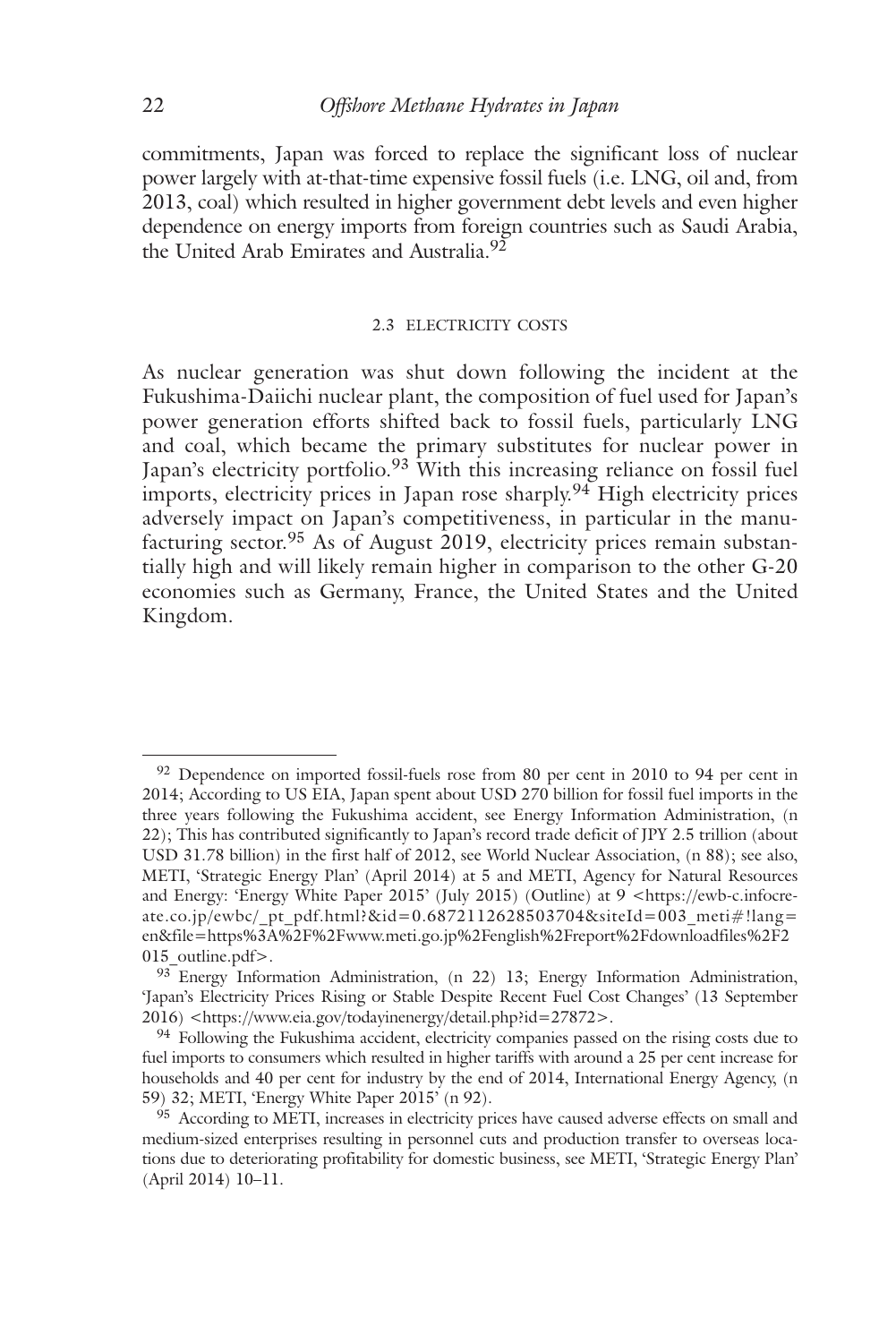#### 2.4 GREENHOUSE GAS EMISSIONS

Historically, Japan has preferred nuclear electricity as a means of enhancing its energy security while simultaneously enabling Japan to reduce its greenhouse gas emissions. <sup>96</sup> However, following the 2011 nuclear crisis the increased use of fossil fuels in power supplies drove annual greenhouse gas emissions from power generation up by more than 110 million tonnes (Mt), an increase of more than 20 per cent from 2010 to 2013 and further up by 11.8 per cent in 2014, according to IEA data.<sup>97</sup> By fuel types, the largest contributors of greenhouse emissions in Japan are coal (39.1 per cent), oil  $(38.2 \text{ per cent})$  and natural gas  $(21.9 \text{ per cent})$ .<sup>98</sup>

While Japan's 2015 'Long-Term Energy Supply and Demand Outlook to 2030<sup>,99</sup> envisaged the progressive restart of nuclear power plants as the most cost-effective and environmentally sound way to cover the energy shortfall, this was met with significant implementation costs ranging from USD 700 million to USD 1 billion per nuclear power unit and several judicial rulings which have hindered a wide number of approved restarts. 100

Whilst that initial surge in restarts has now subsided, as 19 nuclear stations have come back on stream, it remains unclear to what extent nuclear power production will eventually be restored and the exact timeline of any

<sup>96</sup> Energy Information Administration, (n 22) 17–18;

<sup>97</sup> International Energy Agency, (n 59) 21–22; METI announced that since the Great East Japan Earthquake, the amount of greenhouse gas emissions in Japan reached 1.4 billion tons in 2013 and although it started to decline after 2014, 1,307 million tons was still emitted in 2016, see METI, 'Japan's Energy' (n 77) 5.

<sup>98</sup> International Energy Agency, ibid 27–28; see also Takamitsu Sawa, 'The Future Shape of Japan's Energy Policy' (*The Japan Times*, 12 July 2018) <https://www.japantimes.co.jp/opinion/2018/07/12/commentary/japan-commentary/future-shape-japans-energy-policy/#. XLgAlJMzaqQ>.

<sup>&</sup>lt;sup>99</sup> Prepared subsequently to the adoption of the 4th Strategic Energy Plan in 2014; International Energy Agency, ibid 23; Japan aims to reduce greenhouse emissions by 80 per cent by 2050, see METI, 'Strategic Energy Plan' (July 2018) 108.

<sup>100</sup> Vivoda, (n 88) 5; Two reactors were restarted in April 2016 and several others are still in the process of approval, World Nuclear Association, (n 88); Opposition to reactor restarts has been primarily related to public concerns about seismic risks, the efficacy of existing regulations, and evacuation plans in the event of an accident, see Energy Information Administration, (n 89); Bungate writes that ['t]he stigma of nuclear power runs deep' and local communities have successfully campaigned to block the restarting or construction of new reactors, see Peter Bungate, 'Plotting Japan's Energy Future' (*The Diplomat*, 12 July 2018) <https://thediplomat. com/2018/07/plotting-japans-energy-future/>; Mari Saito and Sophie Knight, 'Thousands in Japan Anti-Nuclear Protest Two Years After Fukushima' (*Reuters*, 10 March 2013) <https://www.reuters.com/article/us-japan-protest/thousands-in-japan-anti-nuclear-protesttwo-years-after-fukushima-idUSBRE92903Y20130310>.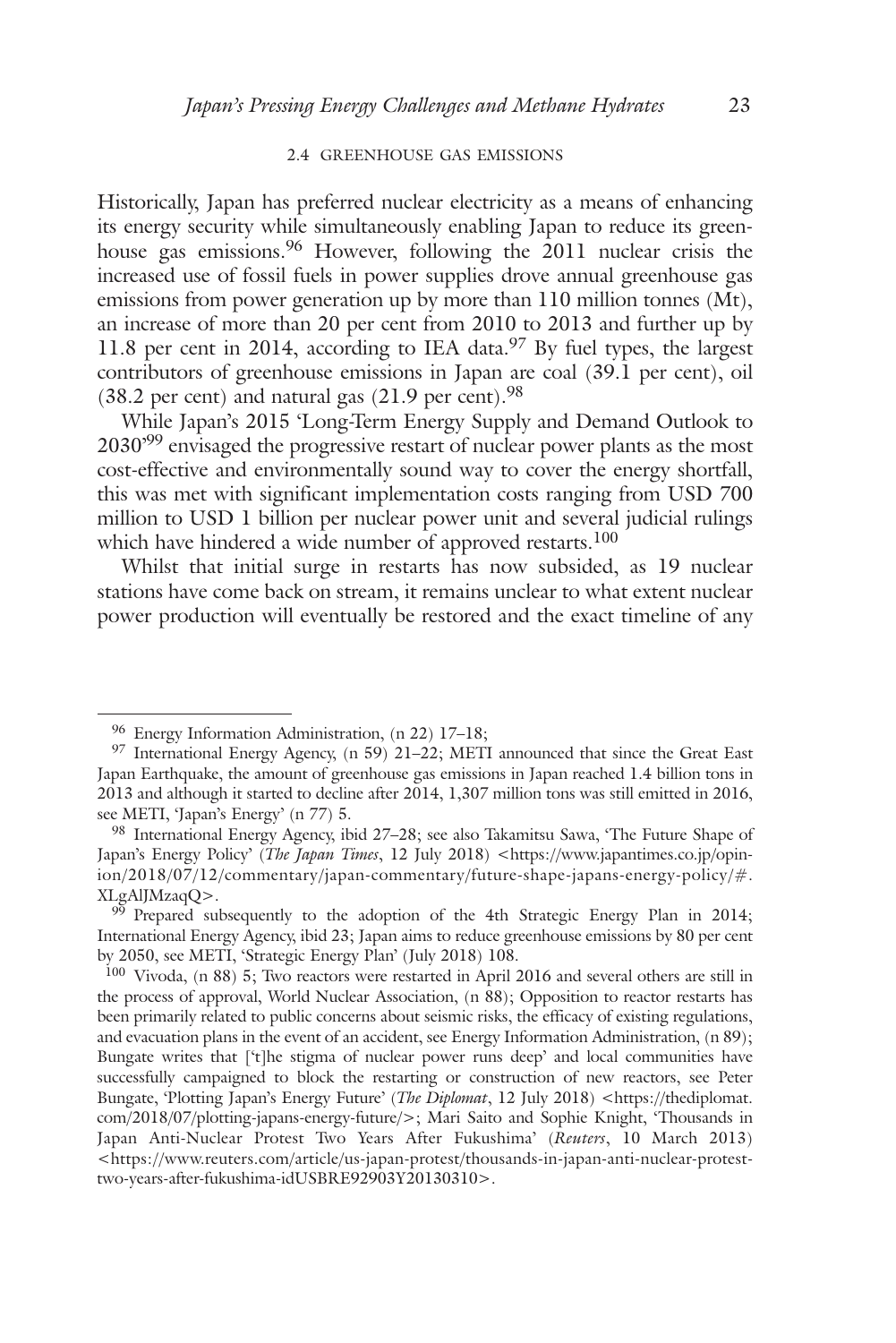approved restarts. If nuclear power generation falls short of the 20–22 per cent target for 2030, under Japan's long-term energy outlook, that outcome would make it extremely challenging, if not impossible, to fill the current energy gap with renewable energy sources alone. <sup>101</sup> Failing to meet the 20–22 per cent share of nuclear power in electricity supply in 2030 will result in increased generating costs and, in the case of coal and oil use, increased greenhouse gas emissions, hence, complicating Japan's emission reduction targets for 2030. 102

In overview, Japan is currently faced with serious energy challenges and urgently needs a solution. As amply explained by Vivoda:

If we are to define energy security as the availability of energy at all times in various forms, in sufficient quantities and at affordable prices, without unacceptable or irreversible impact on the economy and the environment (UNDP, 2004), Japan is facing a serious predicament and a dilemma regarding the direction of its future energy policy. As a consequence of 3/11, the Japanese people are paying more for energy, the supply of which is less secure. Moreover, the higher cost of the energy mix, which is heavier on the fossil fuel side, has an adverse effect on both the economy and the environment. 103

That being the case, Japan has pledged to drastically improve its overall energy self-sufficiency ratio (8 per cent in 2016) to about 40 per cent by, *inter alia*, increasing its self-developed oil and natural gas supply ratio (27 per cent in 2016) to 40 per cent in 2030; thereby strengthening the country's energy security. <sup>104</sup> **[see Figures 7 and 8]**

New energy technologies that have the potential to promote and secure a stable supply of domestically-produced energy for Japan, such as offshore methane hydrates, will be key to enabling Japan's overall energy policy to reduce dependence on overseas energy imports and also as a next-generation 'clean energy resource' as the country shifts away from high-carbon-intensive fuels such as coal and oil. 105

<sup>101</sup> International Energy Agency, (n 59) 9; METI, 'Strategic Energy Plan' (April 2018) 4–5.

<sup>102</sup> Japan's greenhouse gas emission reduction targets for 2030 can be found here: <https://www.mofa.go.jp/ic/ch/page1we\_000104.html>.

<sup>103</sup> Vivoda, (n 59) 135, 137.

<sup>104</sup> METI, 'Strategic Energy Plan' (July 2018) 4, 6–7, 14, 31 and 35–36.

<sup>105</sup> METI, Agency for Natural Resources and Energy: 'Energy White Paper 2016' (May 2016) (Outline) 15 <https://www.meti.go.jp/english/report/downloadfiles/2017\_outline.pdf>; METI, 'Energy White Paper 2015' (n 92); METI, 'Strategic Energy Plan' (April 2014) 20; METI, 'Strategic Energy Plan' (July 2018) 6, 35–36, 108–111.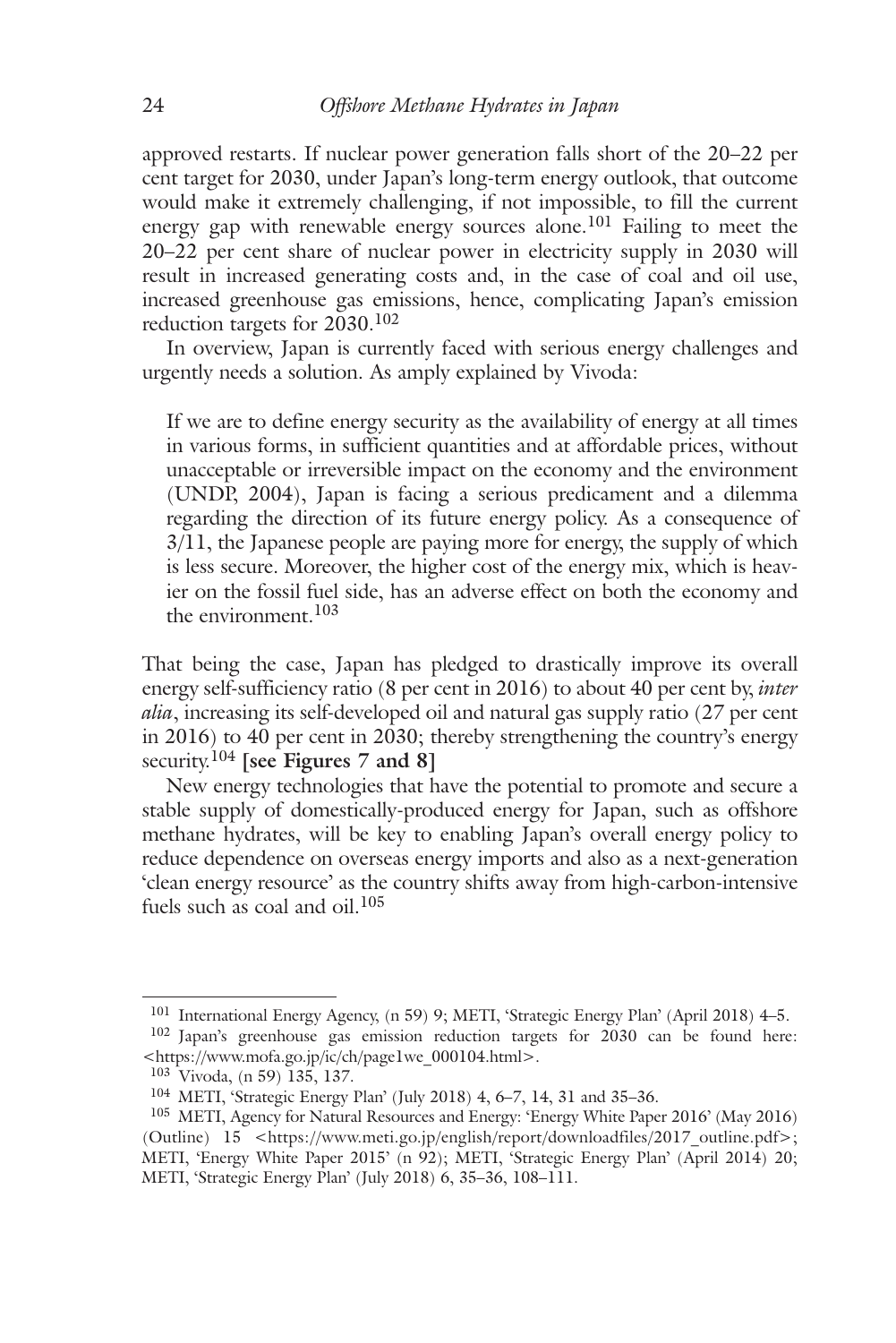

# **Figure 7** *Japan's Self-Sufficiency Ratio*

Source: METI, 'Japan's Strategic Energy Plan (Outline)' (12 April 2018) <https://www.numo. or.jp/topics/1-1Nakanishi.pdf>



# **Figure 8** *Energy Mix in Japan*

Source: METI, 'Japan's Strategic Energy Plan (Outline)' (12 April 2018) <https://www.numo. or.jp/topics/1-1Nakanishi.pdf>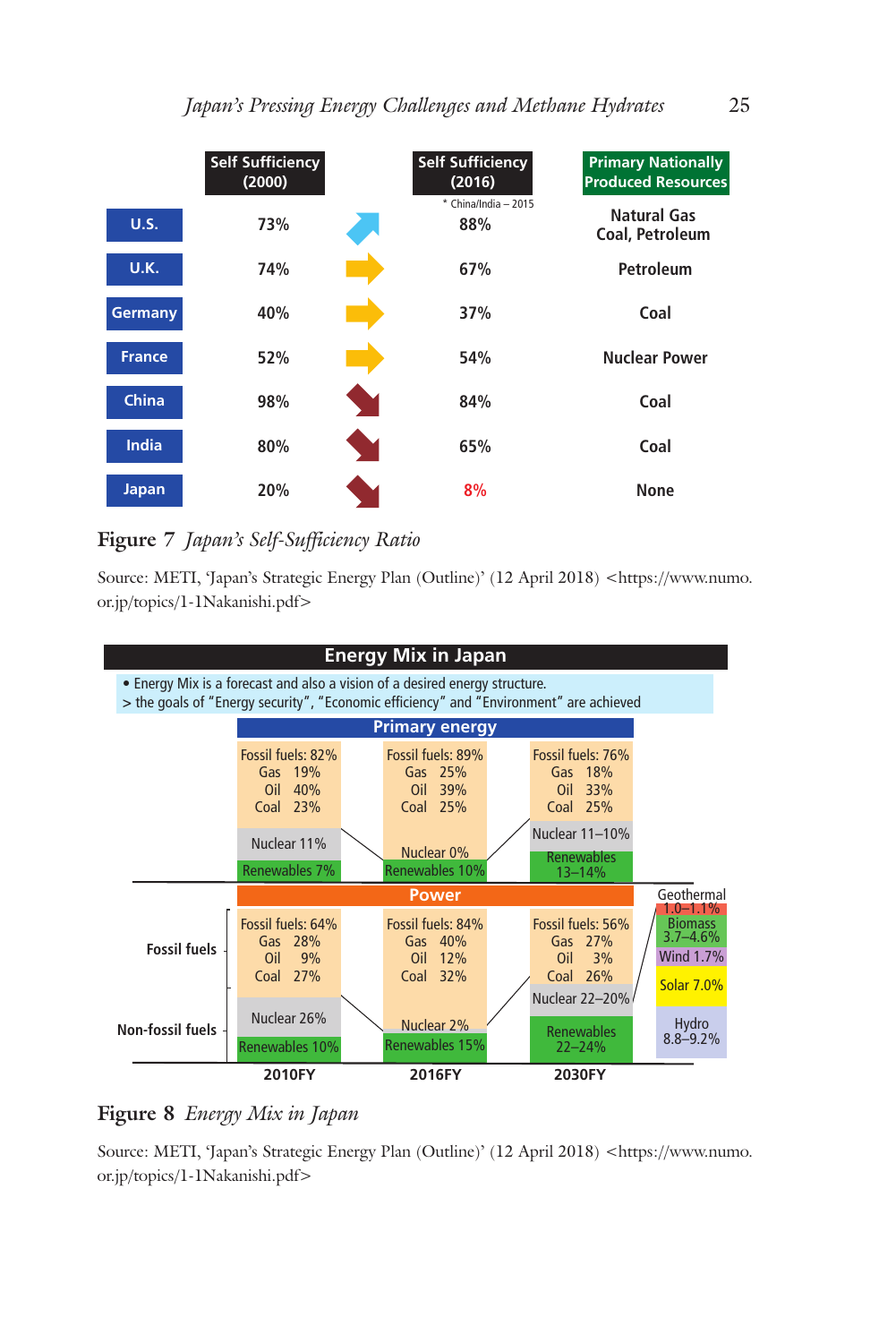# 2.5 JAPAN'S METHANE HYDRATE RESEARCH PROGRAMME106

Japan's geophysical surveys indicate there are at least seven major methane hydrates reservoir systems offshore Japan:

- i. the Nankai Trough;
- ii. the Hyuga Nada;
- iii. the Okushiri Basin;
- iv. Offshore of Tokachi-Hikada;
- v. Offshore of Abashiri;
- vi. the West Tsuguru Basin; and
- vii. the east of the Boso Peninsula **[see Figure 9]**. 107

Estimates suggest that the Nankai Trough alone might contain at least 50.4 tcm of technically producible methane hydrates equivalent to a decade's worth of natural gas consumption in Japan. <sup>108</sup> Japan could well enjoy a century of domestic natural gas resources if Japan were to consume its supply of offshore methane hydrates at its current rate of 4 to 5 tcm per year. 109

Japan's pressing energy security and climate-change concerns, taken with the promising potentials of its methane hydrate assets, go a long way to explaining why Japan is presently pursuing one of the most advanced research and development methane hydrates programmes in the quest for this abundant energy resource.<sup>110</sup> The Government of Japan established a dedicated national research and development (R&D) programme on methane hydrates in 1993 and has continued to promote research projects in this area since that time. <sup>111</sup> Japan's high expectations for this research programme can be found in the Kyoto Protocol Target Achievement Plan (2005 as revised in

<sup>106</sup> For a detailed account, see Jorge F Gabitto and Maria Barrufet, *Gas Hydrates Research Programmes: An International Review* (Technical Report, Prairie View A&M University 2009) 1, 14–22; Oyama and Masutani, (n 1) 1-13; Shyi-Min Lu, 'A Global Survey of Gas Hydrate Development and Reserves: Specifically in the Marine Field' (2015) 41 Renewable and Sustainable Energy Reviews 884–899.

<sup>107</sup> Gabitto and Barrufet, ibid.

<sup>108</sup> METI, 'Strategic Energy Plan' (July 2018) 34.

<sup>109</sup> Partain (n 6) 5; Gabitto and Barrufet, (n 106) 1, 11–12.

<sup>110</sup> In 2014, a budget of JPY 12.7 billion (about USD 113 million) was allocated for methane hydrate development projects, International Energy Agency, (n 59) 78; Oyama and Masutani, (n 1) 1, 3; see also Gabitto and Barrufet, ibid.

<sup>111</sup> Research Consortium on Developing Methane Hydrate Resources, 'Japan's Methane Hydrate R&D Program: Phase 1 Comprehensive Report of Research' (August 2008) <http://www.mh21japan.gr.jp/english/wp/wp-content/uploads/ca434ff85adf34a4022f54b250 3d86e92.pdf>.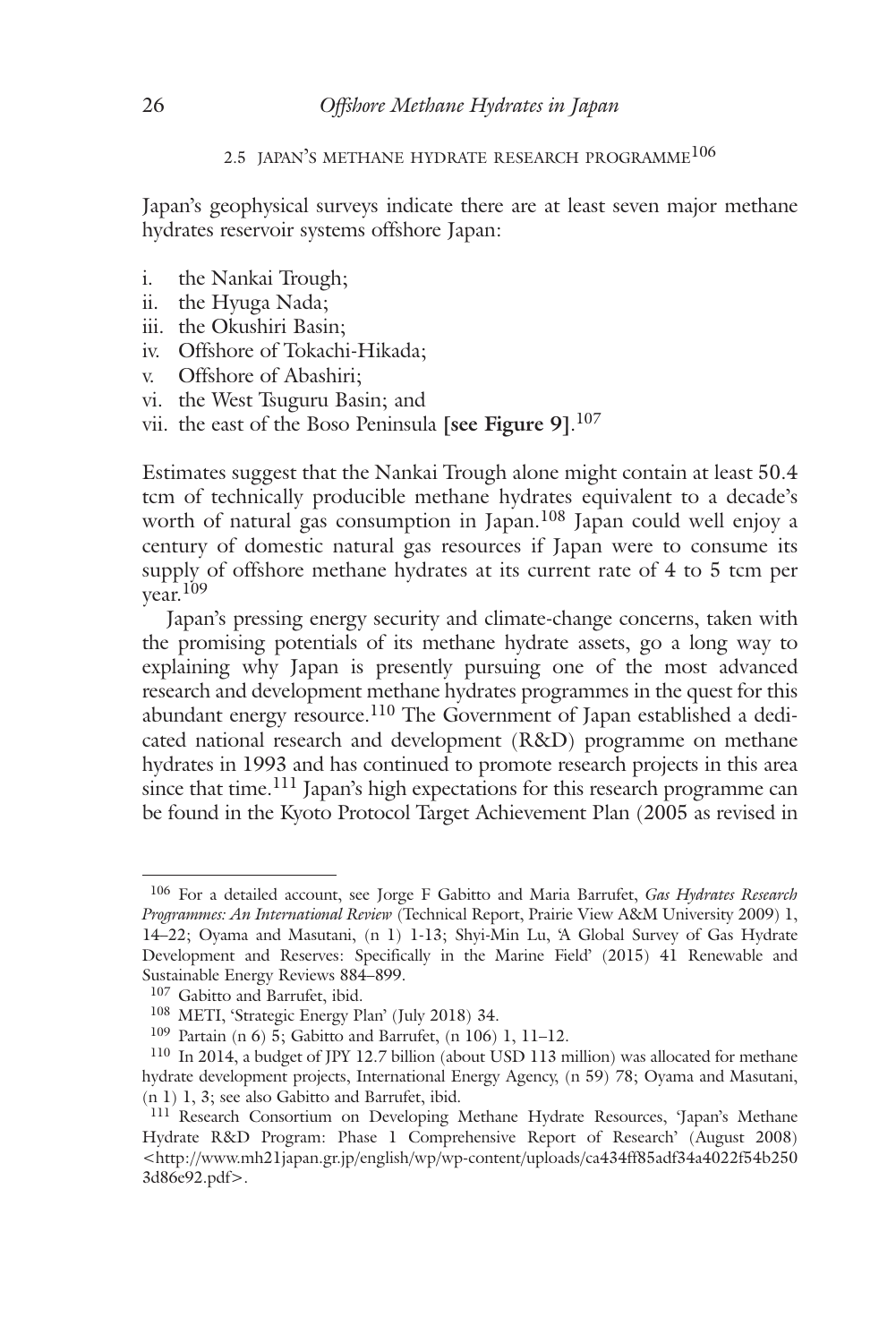

**Figure 9:** *Methane Hydrates within Japan's EEZ*

Source: METI <https://www.enecho.meti.go.jp/en/category/brochures/pdf/japan\_energy\_ 2017.pdf>

 $(2008)$ ,  $^{112}$  the Basic Plan on Ocean Policy  $(2018)$ <sup>113</sup> and METI's Strategic Energy Plans of 2014<sup>114</sup> and 2018.<sup>115</sup>

<sup>112</sup> The Government of Japan will expand role of natural gas in the country's energy mix by promoting the development of technologies related to Gas-to-Liquid (GTL) and Dimethyl ether (DME) which can be produced from natural gas and *methane hydrate* [emphasis added]', see Kyoto Protocol Target Achievement Plan (Formulated 28 April 2005, partially revised 11 July 2006, totally revised 28 March 2008) <https://www.env.go.jp/en/earth/cc/kptap.pdf>.

<sup>113</sup> The establishment of the Basic Act on Ocean Policy in 2007 (hereafter, Ocean Act) was intended to facilitate the development of marine energy and mineral resources, including offshore methane hydrates. The stated purpose of the Ocean Act is to set out the general principles guiding the development and use of Japan's waters and offshore natural resources in harmonisation with the conservation of the marine environment, thus, contributing to the 'sound development' of the economy and society of Japan and improving the stability of the lives of its citizens. In order to promote 'industrial use of the ocean', Japan plans to develop technologies for utilizing methane hydrate with the aim of launching commercialisation projects led by private-sector corporations by the mid-2020s and continue research on recovery and production technologies for shallow methane hydrate, see Art 1, Ocean Act (Act No 33 of 27 April 2007) and Basic Plan on Ocean Policy (April 2013) at 5–6.

<sup>114</sup> METI, 'Strategic Energy Plan' (April 2014) 34–35.

<sup>115</sup> METI, 'Strategic Energy Plan' (July 2018) 35–36.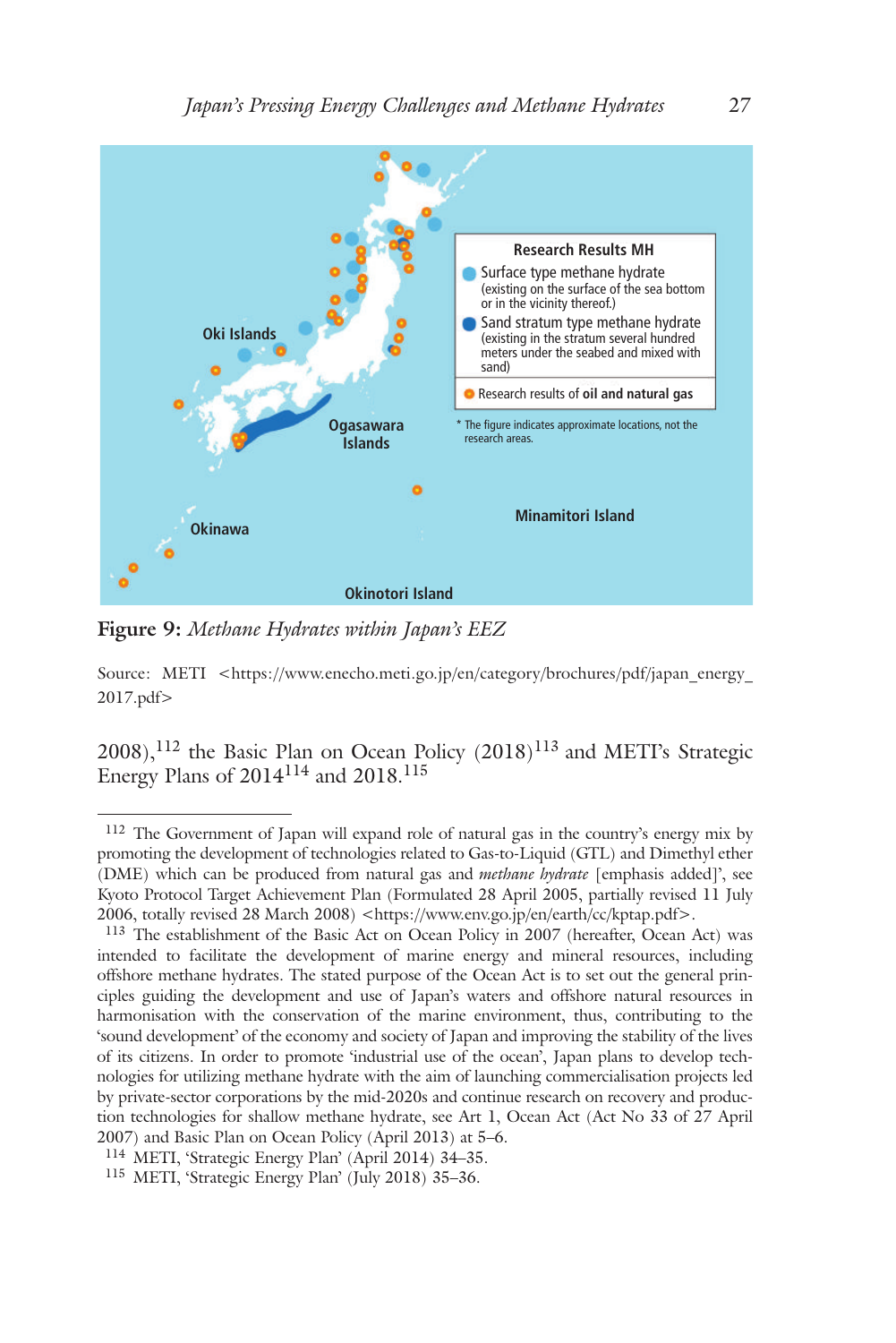The Research Consortium for Methane Hydrate Resources in Japan (hereafter, MH21 Research Consortium), established by METI, has led coordination of the development of offshore methane hydrates as a natural gas resource since 2002.<sup>116</sup> The MH21 Research Consortium brings together leading researchers in Japan and provides private and public alignment on research by coordinating the efforts of METI, the Japan Oil, Gas and Metals National Corporation (JOGMEC) and other public and private bodies such as the National Institute of Advanced Industrial Technology (AIST) and the Engineering Advancement Association of Japan (ENAA). 117

Soon after establishing MH21, in 2004, METI also created the Japan Methane Hydrate Exploitation Programme (JMHEP) to better facilitate methane hydrate research. 118

The MH21 research programme has been divided into three phases.

- **• Phase 1** (FY2001–2008), seismic surveys and explorations were conducted in the eastern Nankai Trough area during which a considerable amount of methane hydrate was confirmed.<sup>119</sup>
- **Phase 2** (FY2009–2015), offshore methane gas production experiments were conducted aiming to develop a technology to extract methane hydrate below the seabed surface.<sup>120</sup> In March 2013 JOGMEC reported that the research vessel Chikyu (a deep-sea drilling vessel owned by the Japan Agency for Marine-Earth Science and Technology) had successfully extracted methane from a deep ocean reserve near the Daini Atsumi Knoll off the coasts of the Atsumi and Shima peninsulas in the Nankai Trough, 80 km (approximately 43 nm) south of central Honshu. 121
- **Phase 3** started in fiscal year 2016. <sup>122</sup> In June 2017, JOGMEC announced the completion of a second test near the Atsumi/Shima peninsula, reporting preliminary values of produced gas of approximately 35,000 m<sup>3</sup> for the first production well over 12 days and  $200,000 \text{ m}^3$  for the second production well over 24 days.<sup>123</sup>

<sup>116</sup> Oyama and Masutani (n 1).

<sup>117</sup> For the accomplishments of the MH21 Research Consortium from 2011 to Present, see here: <http://www.mh21japan.gr.jp/english/>.

<sup>118</sup> Peter Englezos and Ju Dong Lee, 'Gas Hydrates: A Cleaner Source of Energy and Opportunity for Innovative Technologies' (2005) 22 Korean Journal of Chemical Engineering 671.

<sup>119</sup> Methane Hydrate Resources Development Research Consortium (MH21) (tentative translation from Japanese) <http://www.mh21japan.gr.jp/>.

<sup>120</sup> Ibid.

<sup>121</sup> 'Gas Production from Methane Hydrate Layers Confirmed' in, *JOGMEC News Releases* (12 March 2013) <www.jogmec.go.jp/english/news/release/release0110.html?recommend=1>; METI, 'Strategic Energy Plan' (April 2014) 34.

<sup>122</sup> Methane Hydrate Resources Development Research Consortium (n 119).

<sup>&</sup>lt;sup>123</sup> Oyama and Masutani,  $(n 1)$  1, 6–7.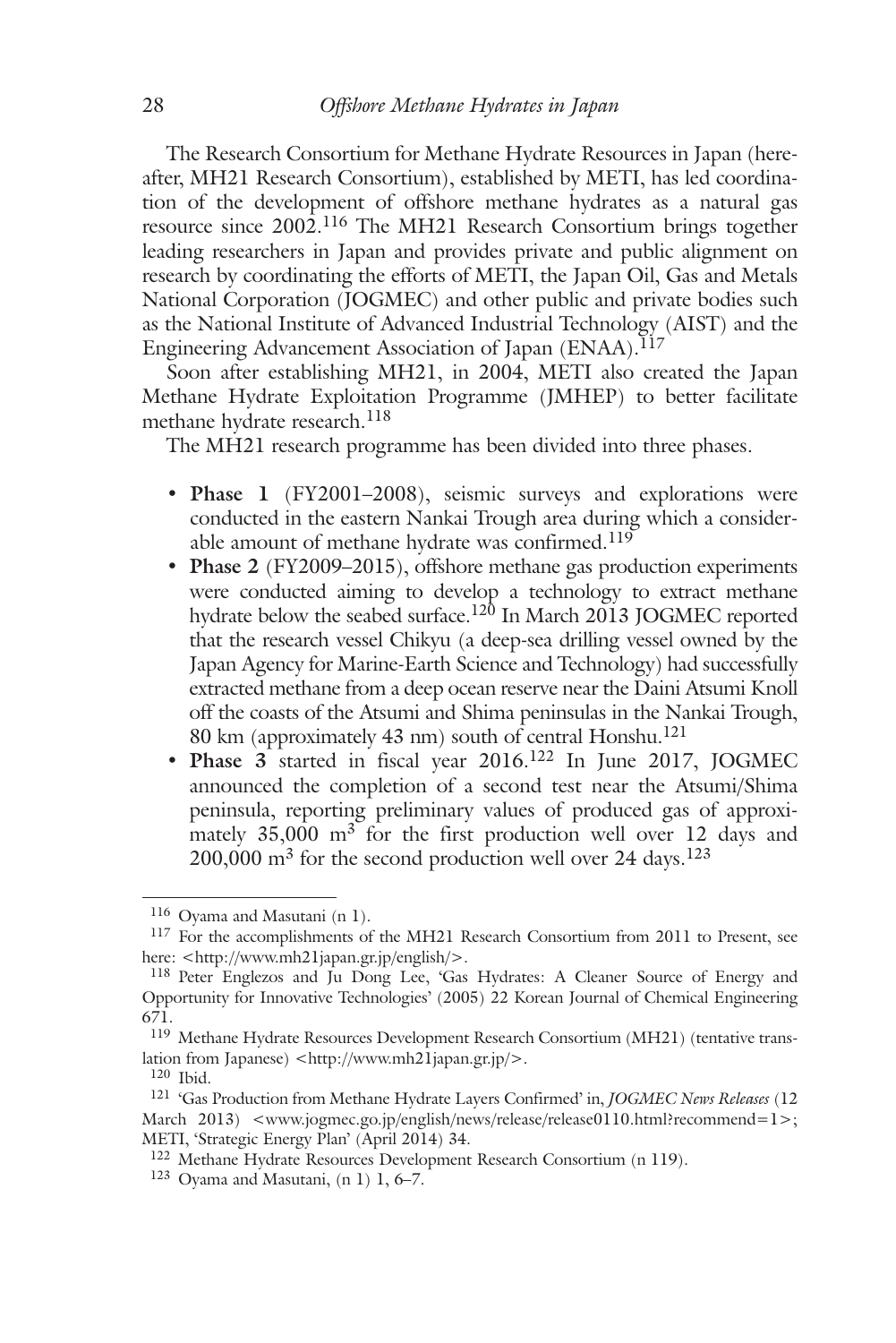Based on the results of the above experiments, commercialisation of production technology is expected to move rapidly to fruition so that a project for commercialisation led by private businesses can be started by the late 2020s. 124

### 2.6 JAPAN'S ENERGY POLICY AND METHANE HYDRATES

A constant challenge in Japanese energy policy since before World War II has been energy independence.<sup>125</sup> Reducing the enormous energy procurement costs and changing the structure dependent on overseas energy remains, to date, 'an unchanging requirement' for Japan. <sup>126</sup> In the aftermath of the 2011 Great East Japan Earthquake and Fukushima-Daiichi nuclear accident, the debate surrounding Japan's future energy choices has revived. Energy independence for an energy security immune to overseas factors is – perhaps now more than ever – Japan's most pressing priority subject to the conditions of safety, economic efficiency and environmental sustainability.<sup>127</sup>

Nuclear energy is one option, however, the Fukushima-Daiichi nuclear accident raised strong concerns among the Japanese people over nuclear power and generated 'distrust of and resentment at the government and nuclear operators that promoted the nuclear power policy'.<sup>128</sup> The Government of Japan has recognised that both it and nuclear operators 'fell into the trap of the so-called "myth of safety", resulting in the failure to adequately deal with the severe accident and prevent [the] disaster'.<sup>129</sup> Accordingly, the current energy policy direction of Japan is that 'dependency on nuclear power generation will be lowered to the extent possible by energy saving and introducing renewable energy as well as improving the efficiency of thermal power generation'.<sup>130</sup> However, given the intermittent nature of many renewables, the amount of capacity that must be built to fill every kilowatt of lost electricity, absent nuclear energy, must be several times greater than for other sources, greatly reducing their costeffectiveness.<sup>131</sup> Moreover, while minor efficiency gains in thermal power generation are theoretically possible, significant increases in energy effi-

<sup>124</sup> Methane Hydrate Resources Development Research Consortium (n 119).

<sup>125</sup> METI, 'Strategic Energy Plan' (July 2018) 4.

<sup>126</sup> Ibid.

<sup>127</sup> Ibid 17.

<sup>128</sup> METI, 'Strategic Energy Plan' (April 2014) 47.

<sup>129</sup> METI, 'Strategic Energy Plan' (July 2018) 3, 56, 113.

<sup>130</sup> Ibid 23.

<sup>131</sup> 'According to one estimate, even 100 GW of installed photovoltaic capacity, or the equivalent of nearly 40% of current power generating capacity, would meet only 12% of Japan's electricity demand', see Vivoda, (n 59) 135, 140; METI, 'Strategic Energy Plan' (April 2018) 4–5.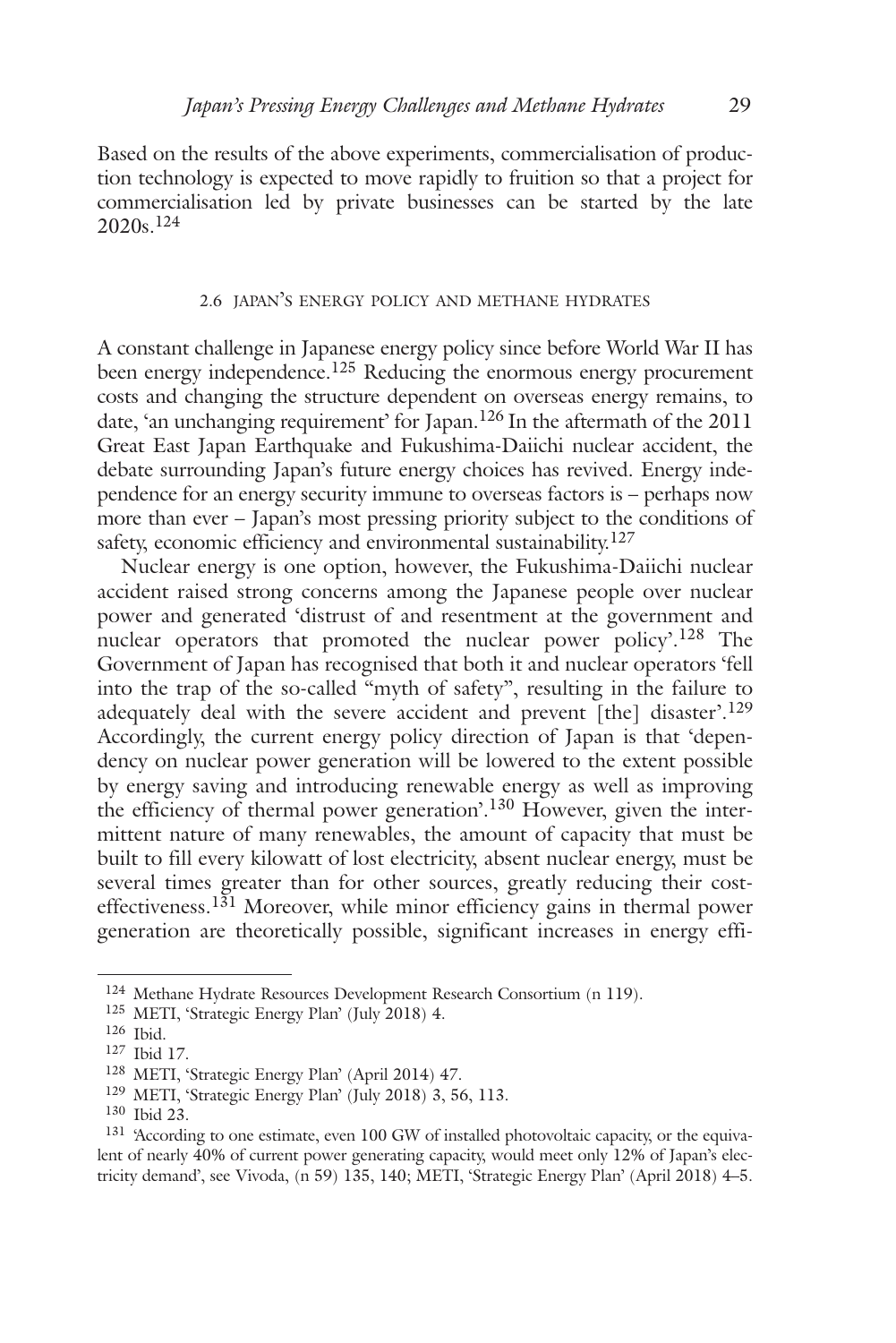ciency in order to significantly reduce reliance on fossil fuels are not feasible in the short or medium term. 132

With nuclear energy remaining at low levels for the foreseeable future, and the challenges regarding renewables, Japan may well raise its self-sufficiency ratio to levels almost double those before the Great East Japan Earthquake if it can develop domestic marine energy and mineral resources, such as methane hydrates. <sup>133</sup> This idea is consistent with Japan's fundamental energy policy to secure energy resources for the purpose of stably supplying inexpensive fossil fuels to domestic economy, lower dependence on the Middle East, toughen its domestic energy supply network and diversify its fuel energy mix.<sup>134</sup> Moreover, from the viewpoint of global warming countermeasures, natural gas from methane hydrates emits the least amount of carbon among Japan's fossil fuel options and methane has a high efficiency as a heat source, so its use is expected to dramatically increase being the most preferable 'mid-term alternative energy option' as Japan moves towards a zero-emissions era. 135

<sup>132</sup> Vivoda, ibid; 'Most of the easy savings in industry have already been exploited', see Duffield and Woodall, (n 60) 3741, 3742–43. Of course, any discussion on energy efficiency goals requires a discussion on Jevons' Paradox, that energy efficient technologies do not result in surplus energy supply, that instead it results in increased demand for energy, which could frustrate Japan's energy goals. See Roy A Partain, 'Gored by a Cornucopia: The Risk of Green Paradoxes from Laws and Policies that Incentivize Competitive Energy Innovations' (2015) 3 LSU Journal of Energy Law and Resources 433, 474 and 478; see also Roy A Partain, 'Climate Change, Green Paradox Models, and International Trade Laws' in Panagiotis Delimatsis (ed) *Research Handbook on Climate Change and Trade Law* (Edward Elgar 2016) 312–314, for a discussion on both Jevons' Paradox and the more recent Khazzoom–Brookes postulate on energy efficiency.

<sup>133</sup> The Government of Japan considers the commercial development of methane hydrates as a technologically feasible technology aimed at strengthening the energy supply and demand structure of Japan, see METI, 'Strategic Energy Plan' (July 2018) 108–110; METI, 'Strategic Energy Plan' (April 2014) 34–35; Oyama and Masutani, (n 1) 1, 7–8.

<sup>134</sup> METI, (n 73) 10–11.

<sup>135</sup> METI, 'Strategic Energy Plan' (July 2018) 24–25; '[N]atural gas is a bridge to convert the high-carbon-intensive fossil fuel energy into the zero-emission energy, because methane is a hydrocarbon with the lowest carbon intensity', see Lu, (n 106) 884, 885–896.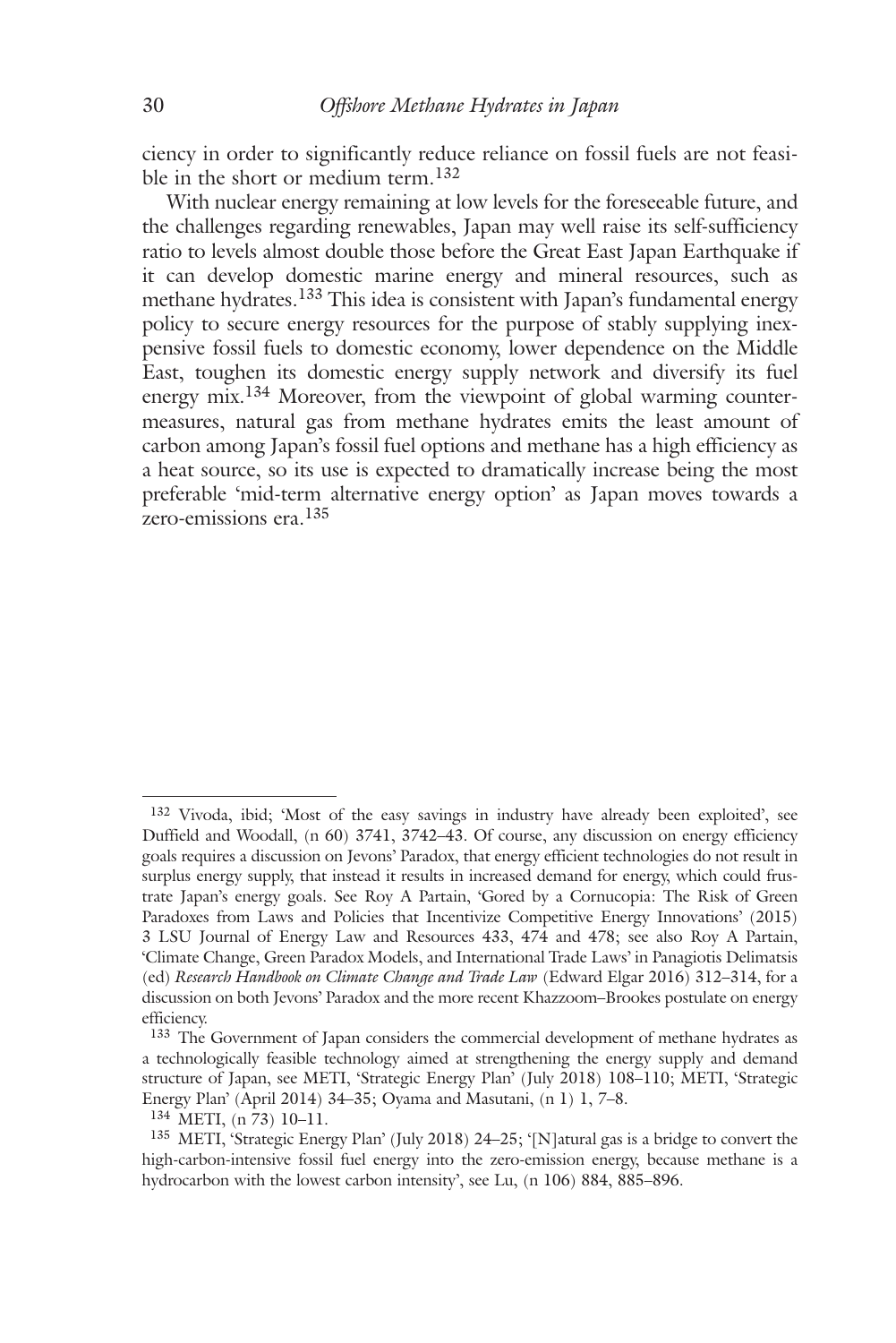# *Legal Framework for Offshore Methane Hydrates in Japan*

#### 3.1 INTRODUCTION

One of the main objectives of any national legal framework for mining operations is to provide the basic legal and regulatory context to better coordinate those operations with the diverse needs of society to promote social harmony. It is important for the relevant authorities to clearly establish the principal rules governing the operations, to set standards of conduct for mining operations within the areas falling under the national jurisdiction of the state concerned and to define the principal administrative rules for investment activity for those mining projects, for both domestic and foreign investors. 136 To ensure harmony across generations and to ensure future enjoyment of all of Japan's resources, the legal framework for mining operations must provide for clear and comprehensive rules aimed at preserving and protecting the natural environment where mining operations are carried out. 137

This part presents a collection of domestic Japanese laws that would be expected to become applicable to the extraction of offshore methane hydrates within Japan's EEZ and continental shelf. This includes a brief outline of the relevant provisions of the United Nations Convention on the Law of the Sea (UNCLOS) as incorporated within Japan's domestic legislation, followed by a discussion of Japan's basic ocean policy objectives as far as methane hydrates are concerned and, finally, a composite overview of Japan's basic mining regime.

#### 3.2 SOVEREIGN RIGHTS IN OFFSHORE METHANE HYDRATES

In accordance with UNCLOS, Japan exercises sovereign rights within its EEZ

<sup>136</sup> Bernard Taverne, *Petroleum, Industry and Governments* (Springer 1999) Ch 5.

<sup>137</sup> William T Onorato, 'Legislative Frameworks Used to Foster Petroleum Development' (1995) World Bank Policy Research Working Paper 1420, <http://documents.worldbank.org/ curated/en/761771468765623659/pdf/multi-page.pdf>.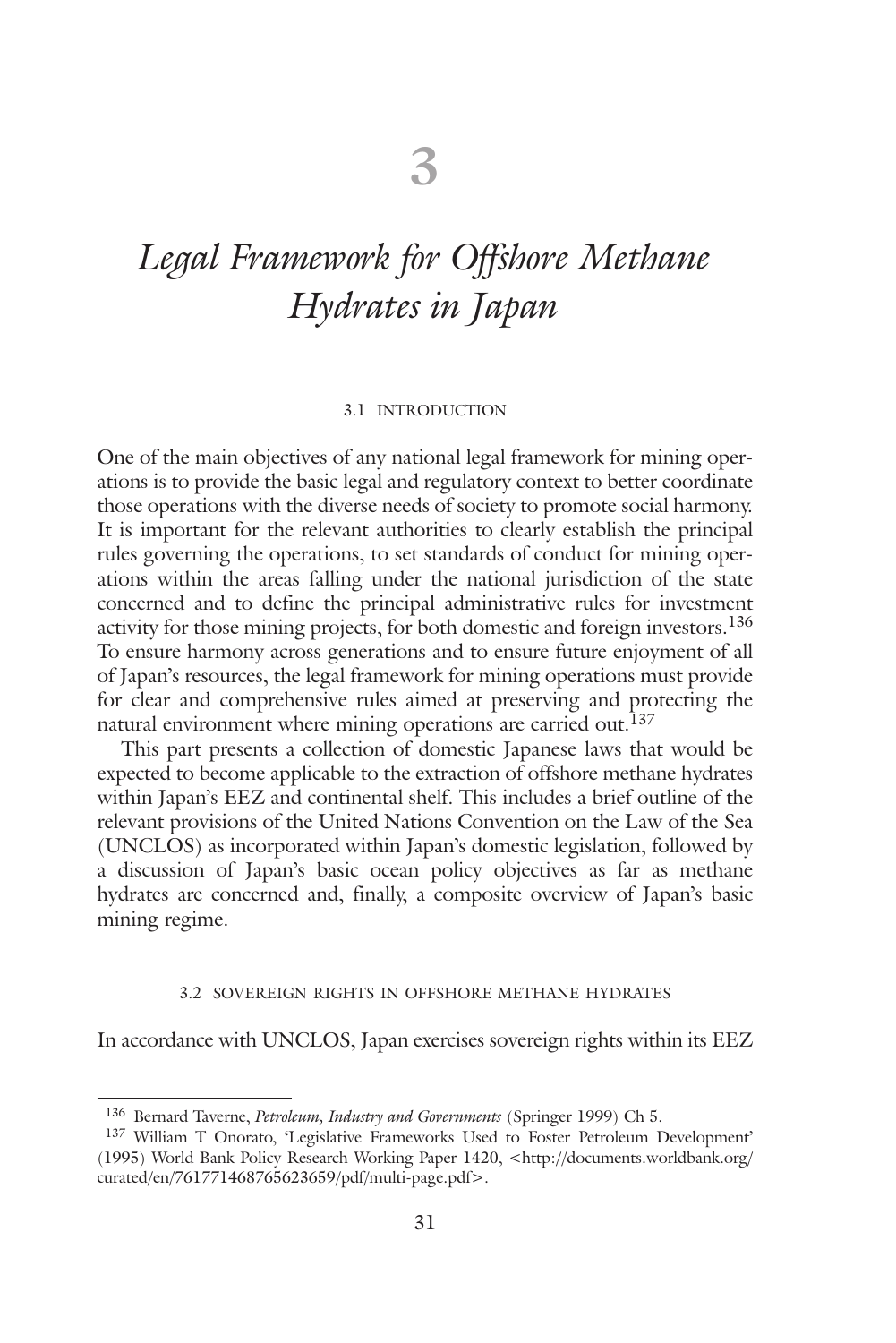and on its continental shelf for the purposes of exploring and exploiting, conserving and managing its natural resources, both living and non-living. 138

The maritime jurisdictional areas of Japan are divided into three zones, in conformity with UNCLOS:

- Territorial Sea: extending seaward from the coastal baselines (meaning the low-water mark) up to  $12 \text{ nm};^{139}$
- EEZ: extending seaward from the coastal baselines up to  $200 \text{ nm};^{140}$



**Figure 10** *Maritime Zones of Japan*

Source: Based on Japanese Coast Guard materials. Credit: AKIYAMA Masahiro<sup>141</sup>

<sup>138</sup> The rights and duties of coastal states over their EEZ and continental shelf are set out in Arts 55–57 and 77 of UNCLOS. Other parts of UNCLOS set out more detailed rules regulating the way in which these rights may be exercised so as not, for example, to intrude on the rights of other states in relation to navigation of vessels. See also *South China Sea Arbitration (Republic of Philippines v The People's Republic of China)* (Award of 12 July 2016) paras 240–245. 139 Art 2, UNCLOS.

<sup>140</sup> Art 55, UNCLOS.

<sup>&</sup>lt;sup>141</sup> Note that the legal status of Takeshima Islands (known as Dok Do in Korean) is the subject of a territorial dispute between Japan and Korea. The present report neither endorses nor supports either side of the dispute. For a discussion on the Takeshima/Dok Do islands issue, see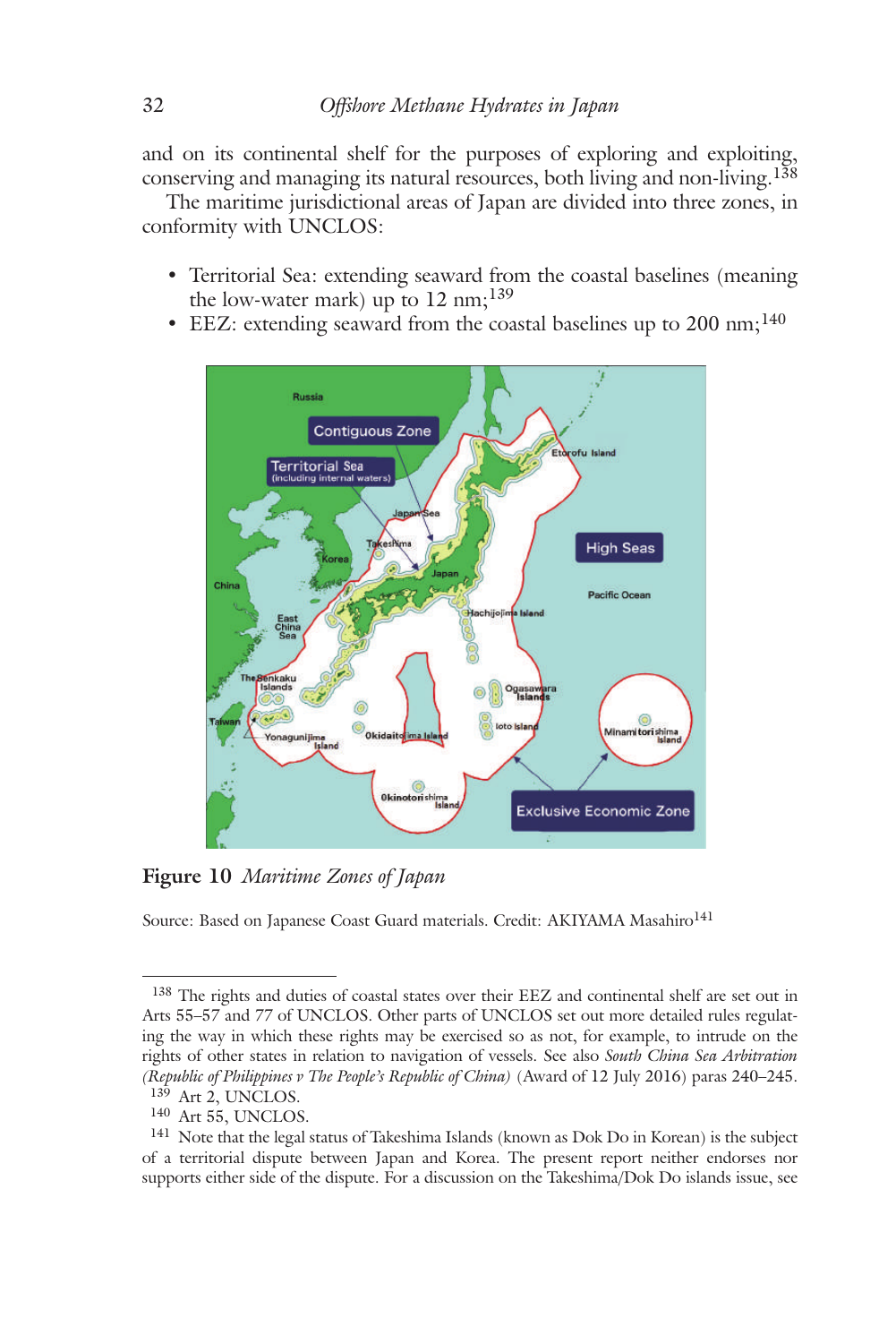• Continental Shelf: extending seaward from the coastal baselines up to 200 nm or further to the edge of the continental margin. <sup>142</sup> **[see Figure 10]**

Japan enacted its first Territorial Sea Law in 1977 pursuant to which it declared a 12 nm territorial sea measured from its coastal baselines, including the coastal baselines of its islands.<sup>143</sup> In 1996, Japan promulgated domestic legislation setting out the breadth of its EEZ and continental shelf. <sup>144</sup> Article 1(2) of the Japanese EEZ and Continental Shelf Law provides for an EEZ extending to 200 nm from the nearest point on the baseline of Japan. Likewise, for its continental shelf, Article  $2(1)$  provides that the continental shelf extends to 200 nm from the nearest point on the baseline of Japan.<sup>145</sup> According to Article 2(2), Japan's entitlement to a continental shelf is 'in accordance with Article 76 of the UN Convention on the Law of the Sea', more specifically the second criterion stipulated in Article  $76(1)$ , which is based on a distance of 200 nm from the baselines from which the breadth of the territorial sea is measured. In April 2012, Japan's offshore jurisdiction was conferred an additional area of continental shelf beyond 200 nm, totaling approximately 310,000 km2, as a result of a successful submission to the UN Commission on the Limits of the Continental Shelf (CLCS) pursuant to Article 77 of UNCLOS. 146

Japan's EEZ and Continental Shelf Law provides a domestic legal framework to enforce the relevant provisions under UNCLOS that Japan exercises sovereign rights over its EEZ and continental shelf for the purposes of 'exploring and exploiting, conserving and managing the natural resources,

Seokwoo Lee, 'Dok Do/Takeshima Islands from a Korean Perspective' Max Planck Encyclopedia of Public International Law (Online Version, 2014) <https://opil.ouplaw.com/view/10.1093/ law:epil/9780199231690/law-9780199231690-e2123>; see also Raul (Pete) Pedrozo, 'International Law and Japan's Territorial Disputes' (2017) 1(2) Japan Review 26.

<sup>142</sup> Art 76(1), UNCLOS.

<sup>143</sup> Territorial Sea Law 1977 (JPN) (as amended by 1996 Territorial Sea and Continuous Zone Law) reproduced in Zou Keyuan, *Law of the Sea in East Asia: Issues and Prospects* (Routledge 2005) 86–87; the 1996 Territorial Sea and Contiguous Zone Law, which was enacted shortly after the ratification of UNCLOS by Japan, added to the existing legislative structure the straight baselines system and the contiguous zone, in conformity with UNCLOS provisions; see also Yutaka Kawasaki and Vivian L Forbes, 'Japan's Ratification of UN Law of the Sea Convention and Its New Legislation on the Law of the Sea' IBRU Boundary & Security Bulletin (1996) 93–97, <https://www.dur.ac.uk/ibru/publications/view/?id=102>.

<sup>144</sup> Exclusive Economic Zone and Continental Shelf Law 1996 (JPN) <http://extwprlegs1. fao.org/docs/pdf/jap13392.pdf>; for a discussion, see Kawasaki and Forbes, ibid 92, 97.

<sup>145</sup> Art 2, Exclusive Economic Zone and Continental Shelf Law 1996 (JPN).

<sup>146</sup> On the submission by Japan in November 2008 and the recommendation of the Commission on the Limits of the Continental Shelf (CLCS), see <http://www.un.org/Depts/ los/clcs\_new/submissions\_files/submission\_jpn.htm>.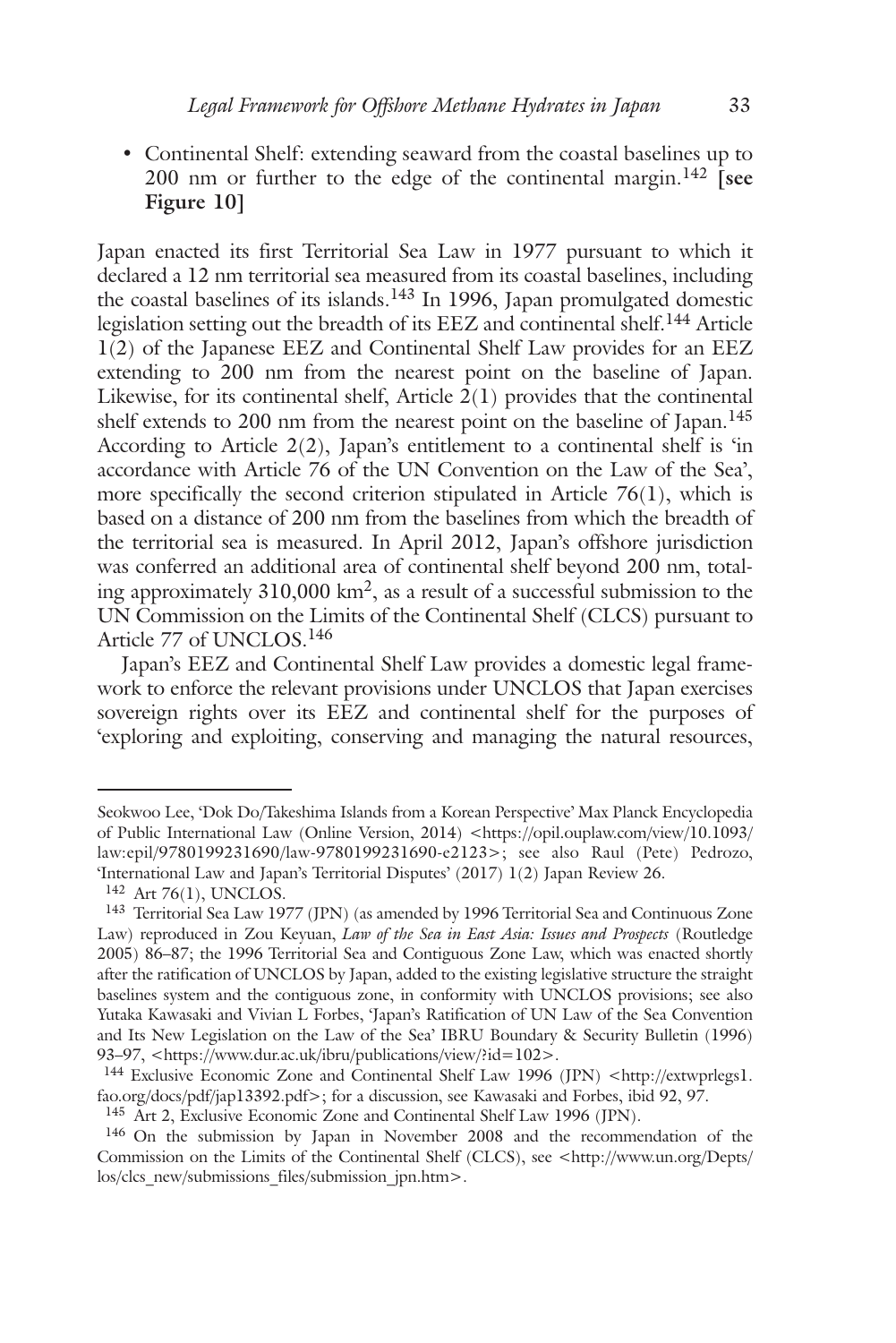the establishment, construction, operation and use of artificial islands, installations and structures and the protection and preservation of the marine environment'. <sup>147</sup> The laws and regulations of Japan also apply to offshore drilling and marine scientific research, including research that is directly or indirectly related to the discovery of seabed resources, including exploration for offshore methane hydrate resources. 148

#### 3.3 OCEAN POLICY AND METHANE HYDRATES

As previously discussed in this research, ensuring a stable supply of petroleum, natural gas and other energy resources is a top priority in Japan's energy policy agenda. While the prospects of developing such capacity from onshore resources appear challenging; in the maritime zones surrounding Japan, researchers have already discovered potential alternative solutions, such as methane hydrates and seabed sediments that contain hydrocarbons and other useful minerals (such as polymetallic sulphides and rare metals such as cobalt and nickel).<sup>149</sup> Japan's marine industries are expected to achieve further growth by promoting those innovations that will provide Japan with new industrial possibilities and pathways to energy security. In order to better facilitate development of its marine energy and mineral resources, Japan has taken considerable measures such as the revision of the Mining Act in  $2011^{150}$  (discussed later in this part) and the establishment of the Basic Act on Ocean Policy in 2007 (hereafter, Ocean Act). 151

The Ocean Act sets out the general principles guiding the development and use of Japan's waters and offshore natural resources in harmonisation with the conservation of the marine environment, thus, contributing to the 'sound development' of the economy and society of Japan and improving the stability of the lives of its citizens.<sup>152</sup> The Ocean Act mandates a rather utilitarian approach to marine environmental conservation by connecting ocean development and biodiversity to the economic prosperity and affluence of the citizens of Japan. <sup>153</sup> This approach is linked to Japan's environment law which provides that 'environmental conservation shall be conducted appropriately to ensure that the present and future generations of human beings

<sup>147</sup> Art 1(1), Exclusive Economic Zone and Continental Shelf Law 1996 (JPN).

<sup>148</sup> Art 1(1)–(4), ibid.

<sup>149</sup> METI, 'Strategic Energy Plan' (July 2018) 26–27.

<sup>150</sup> Act No 289 of 20 December 1950 as amended by Act No 84 of 2011 (promulgated 22 July 2011, entered into force 21 January 2012) <http://www.japaneselawtranslation.go.jp/law/ detail/?id=2441&vm=04&re=02> (hereafter, Mining Act).

<sup>151</sup> Ocean Act (n 113).

<sup>152</sup> Art 1, ibid.

<sup>153</sup> Art 2, ibid.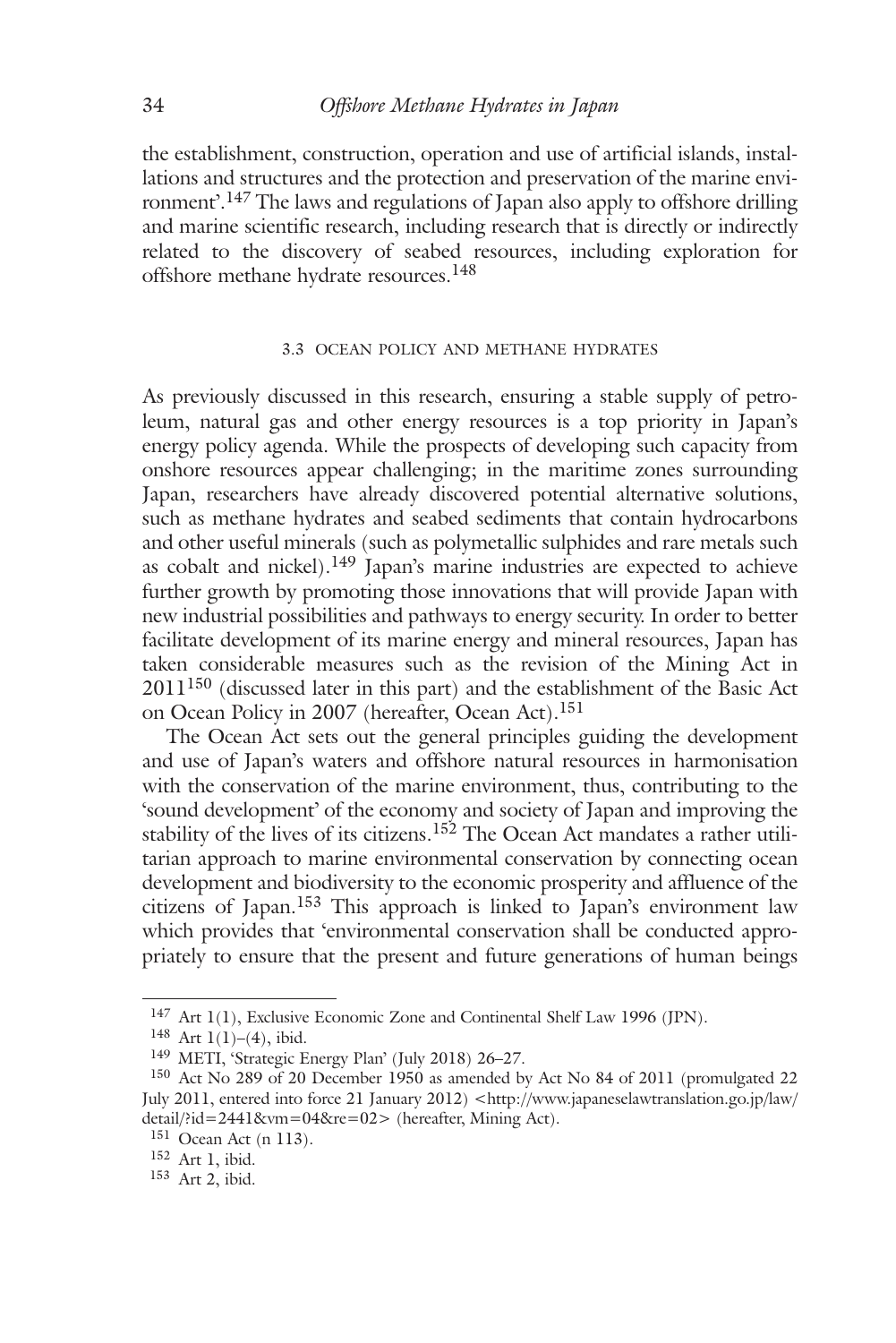can enjoy the blessings of a healthy and productive environment and that the environment as the foundation of human survival can be preserved into the future'. 154

The Ocean Act stipulates the state's duty to facilitate the development and use of petroleum, inflammable natural gas and other mineral resources, 'in order to promote the positive development and use of the oceans'. <sup>155</sup> For this reason, the Ocean Act emphasises that the government of Japan must support and promote the role of 'Ocean Industries' (i.e. industries bearing on the development, use and conservation of the oceans) and recognises that these industries form the basis of Japan's sound economic development and social prosperity. <sup>156</sup> This means that Japan as state and METI as the competent authority cum Ministry have legal duties to promote the development and use of methane hydrates, given that methane hydrates could facilitate the 'sound development of Japan's economy'. 157

Article 16 of the Ocean Act mandates the government of Japan to formulate a basic plan with regard to the oceans (referred to as 'Basic Plan on Ocean Policy'), which is to be reviewed every five years. In response, the Basic Plan on Ocean Policy was published for the first time in 2008 and was revised successively in 2013 and 2018.<sup>158</sup>

The first edition of the Ocean Plan mandated the government of Japan to take all necessary initiatives to steadily promoting full-scale exploration and development projects for offshore energy and mineral resources with a view to realising commercialisation in the medium term. <sup>159</sup> To that end, the Ocean Plan called on the government to invest 'intensively in immediately urgent subjects of exploration and development in the EEZ and continental shelves, i.e. petroleum, natural gas, methane hydrate, and polymetallic sulphides'. 160

The second edition of the Ocean Plan re-affirms the government's duty to 'elicit the potential of the sea to the maximum extent in order to bring wealth and prosperity' to the country and its people.<sup>161</sup> As one of the key measures to promote the development and use of Japan's marine energy resources, the Plan mentions the intensive promotion and creation of marine industries and the acceleration of surveying for marine energy and mineral resources in collaboration with related government ministries and agencies and private

<sup>154</sup> Art 20, Basic Environmental Law (Law No 91 of 13 November 1993) <www.env.go. jp/en/laws/policy/basic/>.

<sup>155</sup> Art 17, Ocean Act, n 113.

<sup>156</sup> Art 5, ibid.

<sup>157</sup> Arts 10–12, ibid.

<sup>158</sup> Basic Plan on Ocean Policy (March 2008), (April 2013) and (March 2018).

<sup>159</sup> Ibid (March 2008) at 30–31.

<sup>160</sup> Underscoring added, ibid.

<sup>161</sup> Basic Plan on Ocean Policy (April 2013), at 2.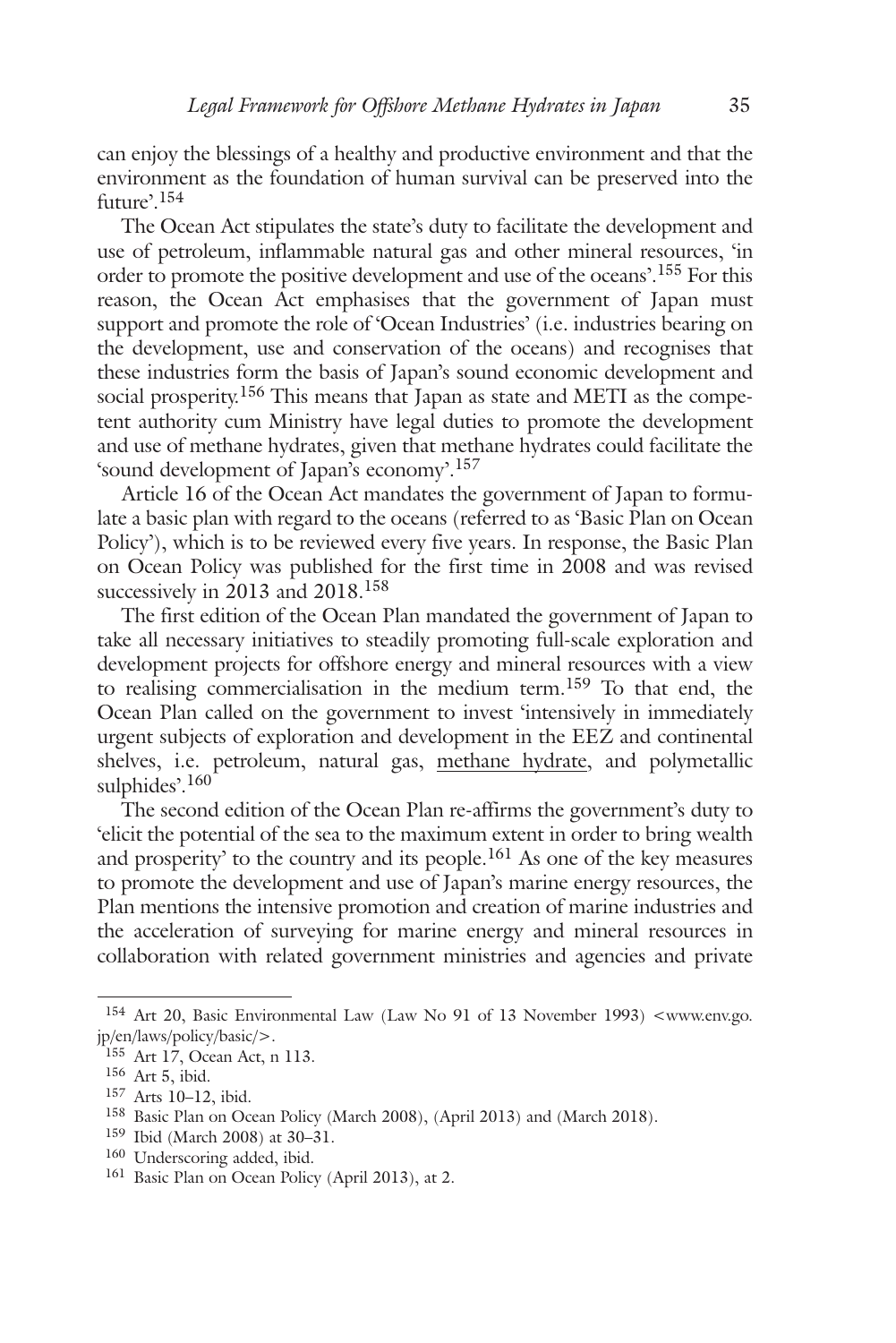companies, *inter alia* through the use of the deep-sea drilling vessel *Chikyu* (used for methane hydrate extraction) and the three-dimensional seismic vessel *Shigen*. <sup>162</sup> It also envisages Japan leading the world in the commercialisation of marine mineral resource development 'by strategically nurturing its related industries and establishing coordination between these industries and existing resource industries'. 163

As far as methane hydrate development is concerned, the third, most recent, edition of the Japanese Ocean Plan Ocean Plan (2018) re-affirms that Japan should:

- a) continue building technologies towards achieving commercialisation of methane hydrates 'of which a considerable amount is foreseen as deposited in Japan's surrounding marine zones, as future energy resources'; and
- b) continue conducting the necessary exploration and other research in order to gain an understanding of the amount of reserves of methane hydrate offshore Japan. 164

In view of the successful methane hydrate production tests by JOGMEC in 2013, the Plan foresees that technological improvements should become sufficiently advanced to enable commercialisation by private firms by 2027. 165

### 3.4 BASIC BTRUCTURE OF JAPAN'S MINING REGIME

Japan's national legal framework for mining operations consists of all laws, regulations and rules designed to regulate mining operations carried out within the areas under Japanese jurisdiction (hereafter, mining regime). Broadly speaking, Japan's mining regime can be divided into two categories.

The first category consists of the principal legal instrument governing mining operations, namely, the Mining Act (Act No 289 of 20 December 1950, as amended by Act No 84 of 2011). The Mining Act, discussed further below, comprises 152 detailed provisions as well as a supplementary part which contains associated government regulations and ministerial decrees implementing certain provisions of the Mining Act.

<sup>162</sup> Ibid, at 15.

<sup>163</sup> Ibid, at 45.

<sup>164</sup> Basic Plan on Ocean Policy (March 2018), at 29–30; see also Basic Plan on Ocean Policy (April 2013), at 16.

<sup>165</sup> Ibid (March 2018), at 57; (April 2013), at 45.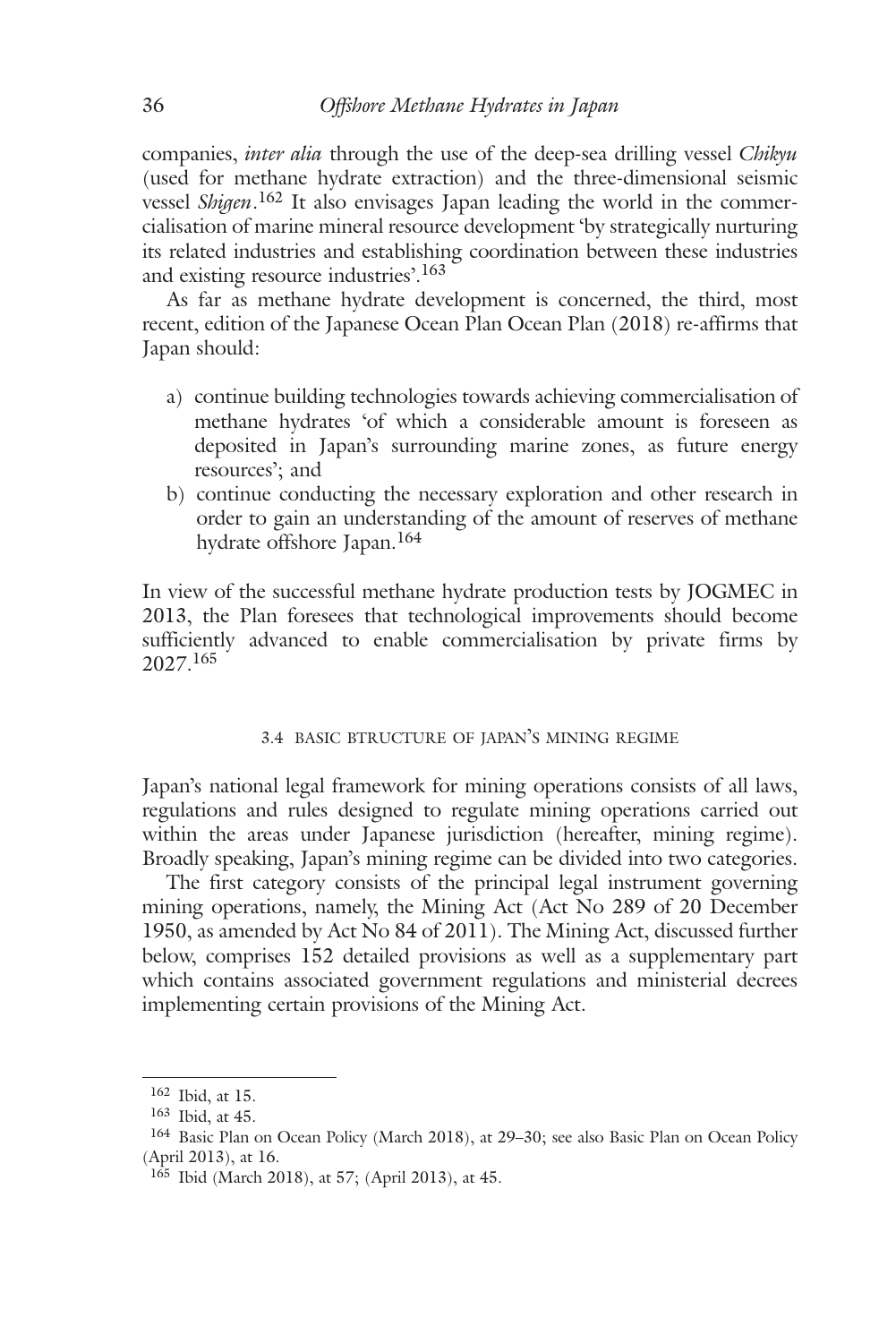The second category includes a number of associated laws and regulations which – although not specifically designed as mining rules, or not originally directed at mining operations, yet because of the nature of their provisions – could affect the conduct of offshore methane hydrate operations in Japan. An example of such law is the Japan Oil, Gas and Metals National Corporation (JOGMEC) Act.<sup>166</sup> The JOGMEC Act provides for the creation of Japan's national oil corporation as a vehicle for the government to promote the exploration for and production of oil, gas and mineral resources.<sup>167</sup> These activities may be undertaken either independently by JOGMEC or in partnership with other parties.<sup>168</sup> The JOGMEC Act stipulates that among the principal duties of JOGMEC is 'to supply the necessary funds for exploration for petroleum and combustible natural gas' (cumulatively referred to as 'petroleum, etc.'), thus contributing to a stable supply at lower prices of fossil fuel.<sup>169</sup> JOGMEC's scope of business operations is quite diverse, covering almost every aspect of the oil-field lifecycle, from exploration through production, transport, and storage.<sup>170</sup> Given that methane hydrates are a form of combustible natural gas, and given the principle duties of JOGMEC under the Act, the binding nature of the JOGMEC Act on methane hydrate extraction activities is well established.

Another good example of law that directly impacts on methane hydrate operations is typified in the Basic Environment Law of 1993. <sup>171</sup> The stated purpose of this Law is to 'comprehensively and systematically promote policies for environmental conservation to ensure healthy and cultured living for both the present and future generations of the nation'. <sup>172</sup> Although most of its provisions serve as non-binding guidelines, the Japanese Environment Law embodies a set of core environmental principles that might guide and inform the conduct of methane hydrate operations in Japan. <sup>173</sup> For example, the Environment Law calls upon the state and individual corporations to take all 'necessary measures' in order to 'anticipatively' prevent interreference with

<sup>166</sup> Act on Japan Oil, Gas and Metals National Corporation (Act No. 94 of 26 July 2002) (as amended by Act No 78 of 16 November 2016) (hereafter, JOGMEC Act) <https://www. jogmec.go.jp/content/300052290.pdf>.

<sup>167</sup> International Energy Agency, (n 59) 60.

<sup>168</sup> Ibid.

<sup>169</sup> Art 3, JOGMEC Act (n 166).

<sup>170</sup> Art 11, JOGMEC Act (n 166); 'JOGMEC has been active in supporting oil exploration and development in jurisdictions outside Japan's traditional supply area, the Middle East. As of 2014, JOGMEC has invested around USD 3 billion in 45 companies globally. It has also provided liability guarantees to 13 companies, totalling almost USD 6 billion', International Energy Agency, (n 59) 60.

<sup>&</sup>lt;sup>171</sup> Basic Environmental Law (n 154).

<sup>172</sup> Art 1, ibid.

<sup>173</sup> For an overview, see Ministry of Environment, 'The Basic Environment Law and Basic Environment Plan' (2018) <https://www.env.go.jp/en/laws/policy/basic\_lp.html>.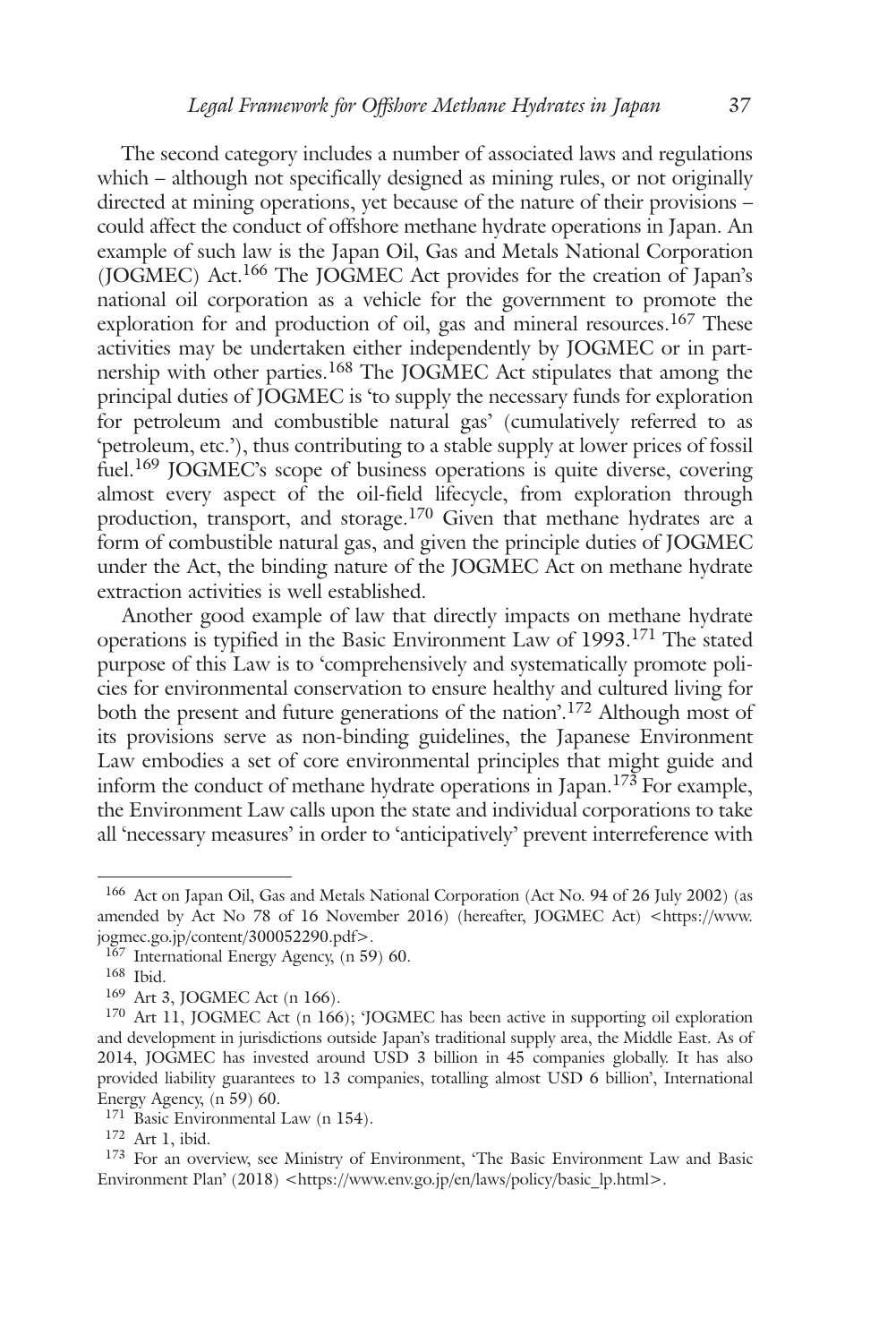'environmental conservation' <sup>174</sup> by *inter alia* 'enhancing scientific knowledge'.<sup>175</sup> One of these measures is the requirement to assess and determine the cumulative environmental impacts of large-scale projects and reflect the assessment results in the decision-making, pursuant to the procedures provided in the Environmental Impact Assessment Act of 1997, as amended in 2014. 176

The Environmental Impact Assessment (EIA) Act imposes an obligation on the central government, local governments and individual corporations (so called as 'project proponents'), to develop an Environmental Impact Statement (EIS) for 'large-scale projects that could have a serious impact on the environment'.<sup>177</sup> EISs require a thorough analysis of the environmental impact of a proposed project, measures for environmental conservation, including details of any environmental impacts that cannot be avoided if the project is carried out and alternative options.<sup>178</sup> To determine whether a project proponent is required to conduct an EIS, an Environmental Impact Assessment (EIA) must be performed.<sup>179</sup> The EIA must be a comprehensive document that contains sufficient evidence and analysis to determine whether or not there will be a serious impact on the environment. If it is determined that there will be a serious impact on the environment, the project is classified as Class-1 and the project proponent must develop an EIS. If, however, the EIA indicates that there will be no serious environmental impacts, the central government may classify the proposed project as Class-2 for which the decision as to whether an EIS is required is made individually on a case-tocase basis, taking into account the opinions of local governments. <sup>180</sup> In other words, all Class-1 projects and Class-2 projects judged to be subject to EIS are subject to the full range of procedures provided in the Environmental Impact Assessment Act.

<sup>174</sup> Environmental conservation is defined in Art 2(2) of the Environment Law (Law No 91 of 1993) as the prevention of phenomena such as 'marine pollution, decrease in wildlife species and others which are caused by human activities and affect the environment of the entire globe or a large part of it, which contributes to the welfare of mankind as well as to the healthy and cultured living of the people'.

<sup>175</sup> See Arts 4, 8, 14, 19 and 20, Basic Environmental Law (n 154); for a commentary, see Yumiko Nakanishi, 'Introduction: The Impact of the International and European Union Law Environmental Law on Japanese Basic Environmental Law' in Yumiko Nakanishi (ed), *Contemporary Issues in Environmental Law: The EU and Japan* (Springer 2016) 1–13.

<sup>176</sup> Environmental Impact Assessment Act (Act No 81 of 13 June 1997, as amended by Act No 51 of 2014) (JPN) (hereafter, EIA Act); see also Ministry of Environment, 'Environmental Impact Assessment in Japan' (May 2012).

 $177$  Art 1, EIA Act.

<sup>178</sup> Art 14, EIA Act (n 176).

<sup>179</sup> Ibid.

<sup>180</sup> Art 4, ibid.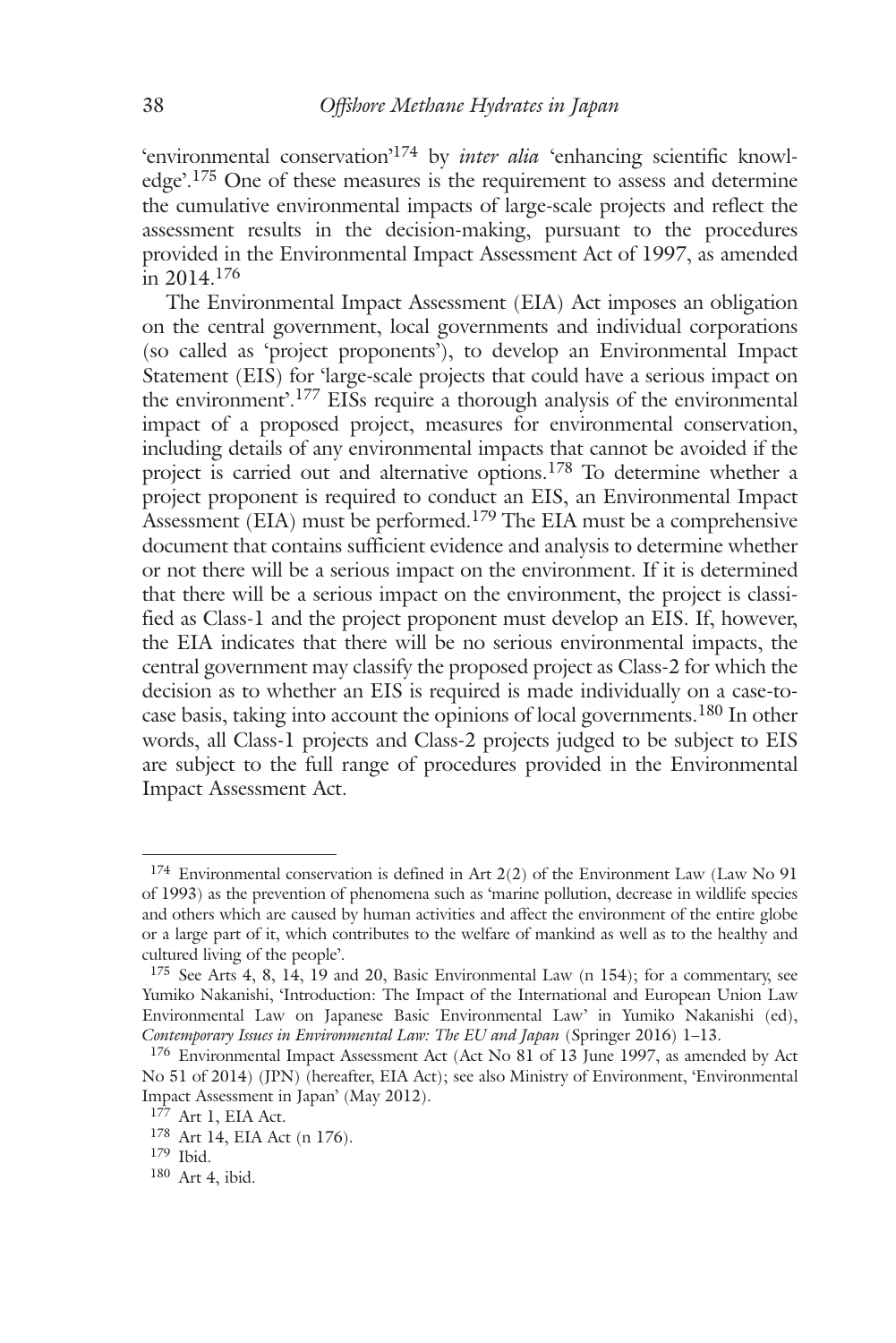While offshore methane hydrate operations are not explicitly listed as Class-1 projects in the Environmental Impact Assessment Act, the EIA process has widely been held to apply to each individual stage of methane hydrate operations under the MH21 R&D programme, from initial exploration studies to early production testing.<sup>181</sup> As part of this program, the MH21 EIA team, including representatives from JOGMEC as the project's proponent, has conducted environmental risk analysis and investigated countermeasures against anticipated risks, developed field test environmental impact measurement technology and environmental impact assessments tailored to the specific conditions of the planned offshore production tests, in order to develop a comprehensive environmental assessment and optimal environmental approaches for future methane hydrate development. 182

Since methane hydrate extraction and production are novel technologies, the principal challenge for the MH21 EIA team is to determine the necessary actions to be taken for safeguarding the status of the environment against future risks when the actions concerned are taken based on mere predictions, namely, in accordance with environmental conditions which will appear in the future when continuous commercial production of methane hydrates have commenced.<sup>183</sup>

#### 3.5 MINING ACT

The Mining Act is the principal legislation governing mining operations in Japan, including methane hydrate exploration and exploitation. <sup>184</sup> The present section analyses the main features of the Mining Act with a particular focus on the following matters: 1. Right to extract and ownership of extracted offshore methane hydrates; 2. Licensing system for allocating mining rights to domestic and foreign mining corporations; 3. Pollution prevention mechanisms and civil liability and compensation claims for damages caused by the prospecting, exploration for, or extraction of, offshore methane hydrates.

#### *3.5.1 Right to extract and ownership of extracted methane hydrates*

The Mining Act is founded on the basic rule that ownership of minerals *in*

<sup>181</sup> Arata and others, (n 39) 214–219.

<sup>182</sup> Ibid.

<sup>183</sup> Ibid.

<sup>184</sup> For a discussion, see Kazuhiro Nakatani, 'Japan's Undersea Resources and Its New Mining Act' in Donald N Zillman, Aileen McHarg, Adrian Bradbrook, and Lila Barrera-Hernandez (eds), *The Law of Energy Underground* (Oxford University Press 2014) 207.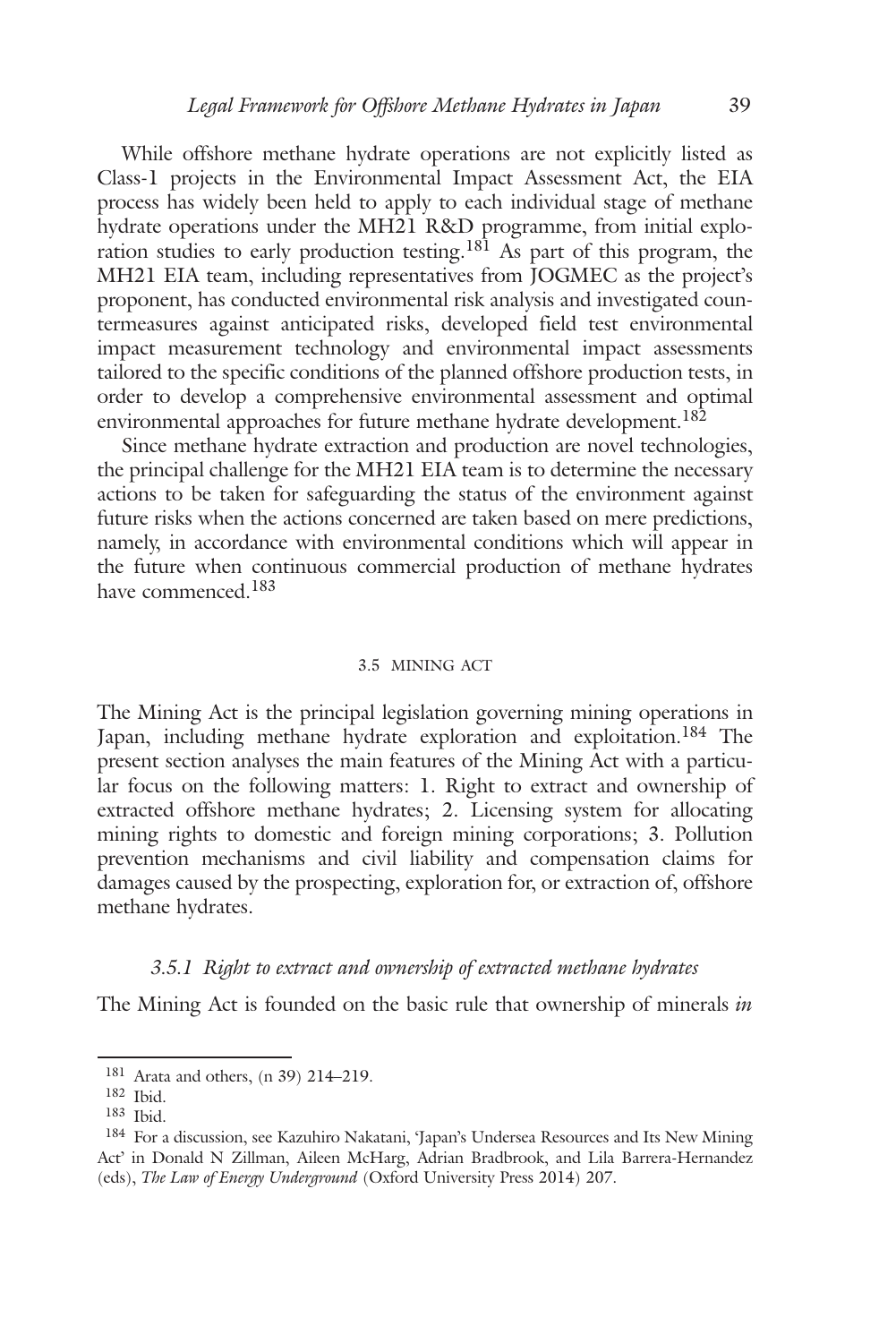*situ* is always vested with the State and that private-sector corporations are just acting as the contractor to mine and acquire such minerals.<sup>185</sup> With respect to the type of minerals to which to the Mining Act applies, the Mining Act introduces the concept of 'specified minerals'. Under the Mining Act, 'specified minerals' are those minerals that are 'important for the national economy' and which require 'reasonable development'.<sup>186</sup> According to a Cabinet Order dated 20 December 2011, such minerals include, among others, oil and natural gas and, accordingly, methane hydrates. 187

The Mining Act provides that only the government has 'the authority to grant the right to mine and acquire minerals that have not yet been mined' without specifically addressing the ownership status of minerals prior to being extracted. <sup>188</sup> Nevertheless, the Mining Act does make it clear that the minerals *in situ* do not belong to the owner of the land but are to be exploited by the holder of a mining right which is granted in the form of a mining extraction licence (discussed in the next section). Such licence confers ownership of the minerals, including oil and combustible natural gas, when these are extracted in accordance with the terms of the licence.<sup>189</sup> 'Extracted' is generally defined to be when the mineral enters the well that has been legitimately drilled by the licensee, although this is not specified in the Mining Act.<sup>190</sup> If someone other than the licensee extracts the mineral, the licensee would still maintain ownership of the extracted mineral. <sup>191</sup> Interestingly, if no licence had been granted in the area, any extracted minerals shall be deemed as ownerless property, according to the Mining Act.<sup>192</sup> This is of

<sup>185</sup> Art 2, Mining Act (n 150).

<sup>186</sup> Art 3 and Art 6-2, ibid.

<sup>187</sup> Cabinet Order to Specify Minerals Referred to in Article 6-2 of the Mining Act (Order No 413 of 26 December 2011); It is interesting to note that with respect to 'specified minerals', the current Mining Act introduces special requirements for granting mining rights – many of which were absent in the preceding Act of 1950. For example, the first-come, first-served (i.e. first-tofile an application) policy for the granting of mining rights has been abolished and a competitive licensing system has been introduced. Further, with regard to an area in which a deposit of a specified mineral is or is likely to be found, the METI may, for reasons associated with the 'promotion of public interest', self-initiate a mining right by designating a 'Specified Mining Zone' and by inviting applicants for the position of a 'Specified Developer'; this must be a 'person highly capable of suitably developing the Specified Mineral in the area' (Art 38, Mining Act); for a discussion, see Nakatani, (n 184) 205.

<sup>188</sup> Art 2, Mining Act (n 150).

<sup>189</sup> Art 8(1), Mining Act (n 150).

<sup>&</sup>lt;sup>190</sup> Kozuka cites Japan's domestic case-law to the effect that the extracted mineral should be 'sufficiently independent as to be controlled', Souichirou Kozuka, 'Licensing and Regulation of Japan's Offshore Resources' in T Hunter (ed) *Regulation of the Upstream Petroleum Sector* (Edward Elgar 2015) 348.

 $191$  Art 8(1), Mining Act (n 150).

<sup>192</sup> Art 8(2), ibid.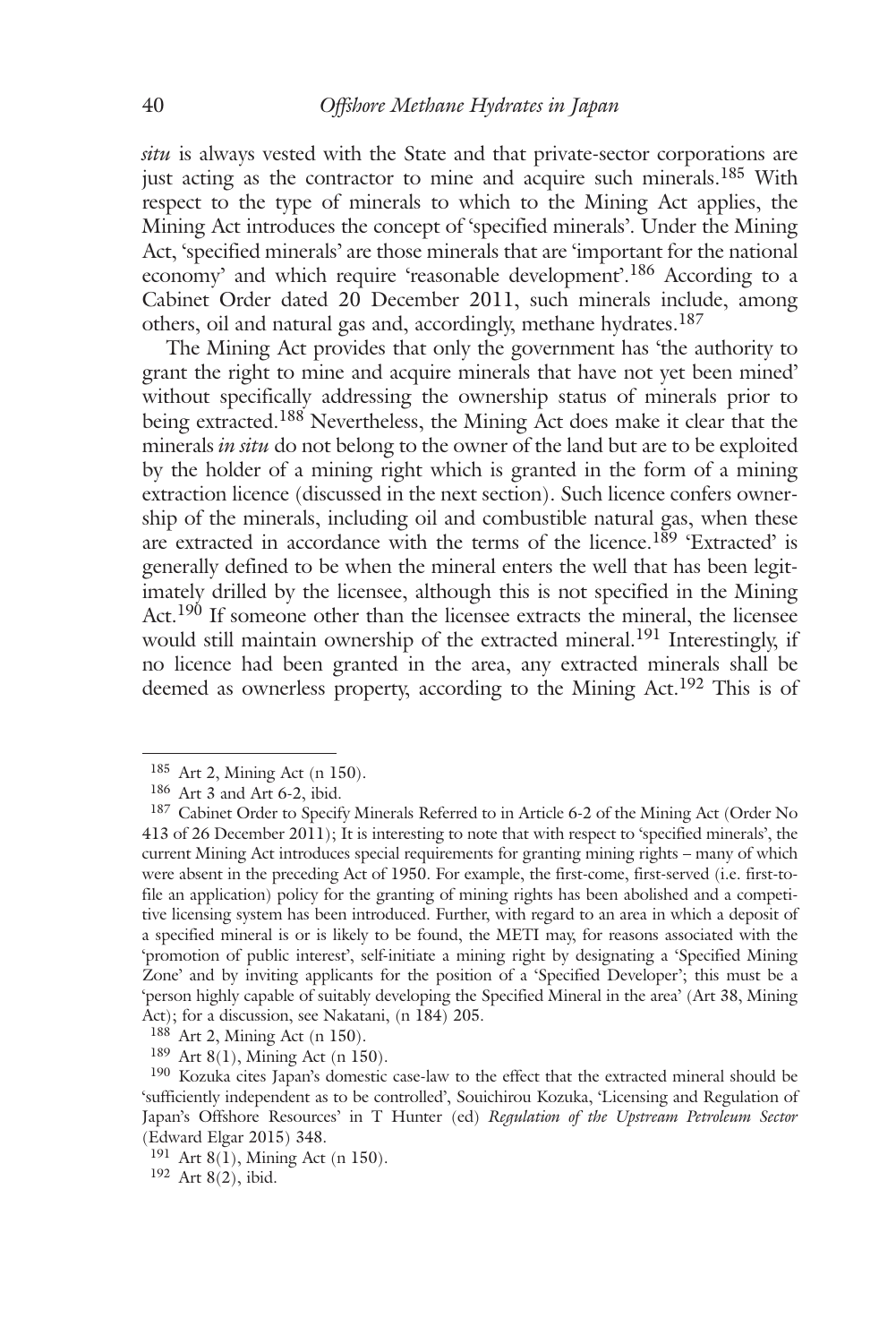legal note, for liability does not derive from ownerless property, and in the case of environmental injuries from an unlicensed taking, it might be difficult to assert claims for damages.

### *3.5.2 Licensing system for mining operations*

The mining regime established under the Japanese Mining Act implements a licensing system, regulated according to norms of administrative nature, to allocate mining rights to private or public sector mining companies. By the term 'mining rights', the Mining Act refers to the 'right to mine and acquire' the types of minerals covered by the Mining Act.<sup>193</sup> The Mining Act provides for interested parties to be granted two main types of licence: (i) a licence for prospecting and (ii) a licence for extraction (also referred to as 'digging rights').<sup>194</sup> The granting of a prospecting licence authorises the licensee to conduct search and valuation of mineral resource deposits and to carry out drilling which is not directed at the production of mineral resources. Note that a prospecting licence grants the right to study only the type of mineral resources covered by the licence but not other minerals found or discovered during the period of the licensed prospecting. An extraction licence is required in order for the minerals to be removed from the acreage for commercial sale.

A separate exploration permit must be obtained from the METI when the proposed activity intends to utilise seismic surveys. <sup>195</sup> On this instance, in order for an exploration permit to be issued, the applicant must submit a separate application, indicating the location of the areas intended for exploration and providing specific coordinates for the areas where exploration survey lines are to be drawn, including turning zones and other material points of planning. The applicant must also submit a document indicating that it has no history of being punished as a result of a violation of the Mining Act.<sup>196</sup> In addition, the applicant must satisfy METI of its capacity to properly carry out the envisaged exploration activity without causing any 'extreme adverse effects' to public welfare, public facilities, cultural property, parks, hot spring resources, agriculture, forestry and other related industries and that all necessary measures have been taken in order 'to prevent hazards' in the application

<sup>193</sup> Art 5, ibid.

<sup>194</sup> Art 11, ibid.

<sup>195</sup> Art 100-2 and subsequent, ibid; see also Ordinance for Enforcement of the Mining Act (METI Order No 2 of 27 January 1951) which provides at Art 44-2(1), that the 'seismic survey method prescribed in Article 100-2, paragraph (1) of the Act means the method to artificially produce vibrations to generate seismic waves and detect the reflected waves thereof '.

<sup>196</sup> Art 44-3, Ordinance for Enforcement of the Mining Act (METI Order No 2 of 27 January 1951) in conjunction with Art 100- 3 (ii) (a) (c), Mining Act.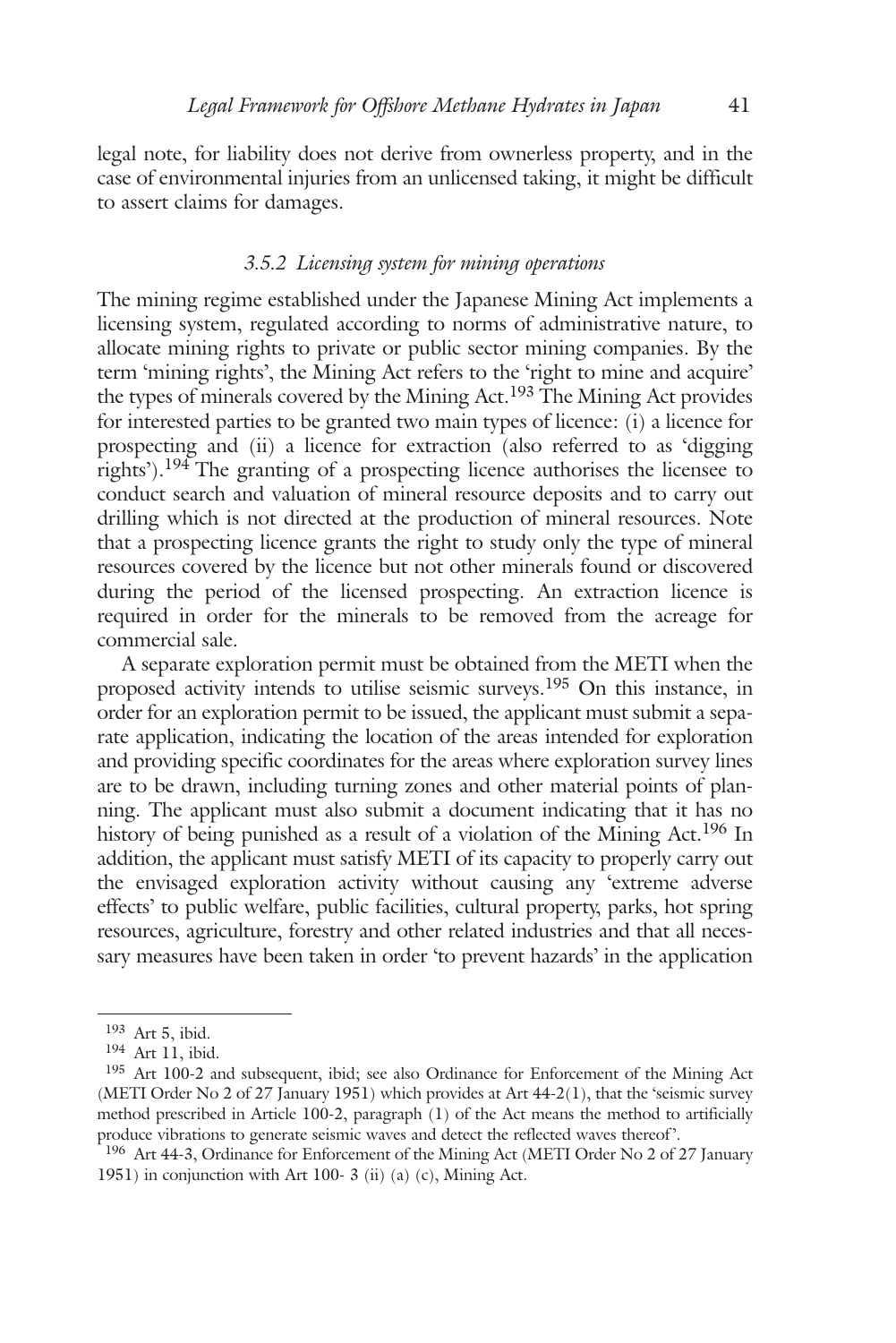area.<sup>197</sup> Prospecting licences are issued, with respect to oil or combustible natural gas, for a period of up to four years, renewable twice, each time up to two years.<sup>198</sup> Extraction licences and exploration permits have no specified limits.

The Mining Act provides that mining licences shall be deemed as real rights (i.e. rights in real estate or immovable property) and are governed by the laws on real property199 subject to the restrictions provided in the Mining Act.<sup>200</sup> The licence only becomes effective upon registration with the Mining Registry<sup>201</sup> and is exclusive in the sense that only one mining licence may be granted in the specified zone for the same type of mineral. <sup>202</sup> More than two licences can, however, be established in the same mining zone for minerals that are found in different types of deposits. The Mining Act further stipulates that licence holders may request the merging of adjacent mining areas containing the same type of minerals, hence, treating any straddling deposits as a single unit pursuant to a unitization agreement and exploiting them in an integrated manner. 203

According to the Mining Act, METI would invite applications through a competitive licensing round and would grant the licence to the applicant with the best capability to carry out the proposed activities in the area which is the subject of the competition.<sup>204</sup> The licensing process works with clear and pre-determined conditions of qualification for the award of a prospecting or exploitation licence. This is a highly positive aspect of the licensing round, as it adopts a single and objective method of pre-evaluation. Current pre-evaluation criteria for the award of prospecting and extraction licences in Japan include the following:

i. the applicant's financial and technical capability to properly carry out the 'reasonable development' of specified minerals in the indicated mining zone;

<sup>&</sup>lt;sup>197</sup> Art 44-8, Ordinance for Enforcement of the Mining Act (METI Order No 2 of 27 January 1951); Art 100-3, Mining Act (n 150).

<sup>198</sup> Art 18, Mining Act, ibid.

<sup>199</sup> Art 12, ibid.

<sup>200</sup> Art 13, ibid: 'Mining Rights may not be the subject of transfers (except for transfers arising from general succession including inheritance'.

<sup>201</sup> Art 59, ibid.

<sup>202</sup> Art 16(1), ibid.

 $203$  See Art  $50(1)$ , ibid. Unitization can be broadly defined as a special type of joint venture between two or more licensees 'holding exploitation rights with respect to parts of a single, continuous petroleum reservoir that extends beyond the boundaries of their respective exploitation rights', Bernard Taverne, *Co-operative Agreements in the Extractive Petroleum Industry* (Kluwer Law International 1996) 79, 149–154; on the practical benefits of unitization, see Claude Duval and others (eds) *International Petroleum Exploration and Exploitation Agreements: Legal, Economic and Policy Aspects* (2nd edn, Barrows 1996) 204–206.

 $204$  Art 38(1), Mining Act (n 150).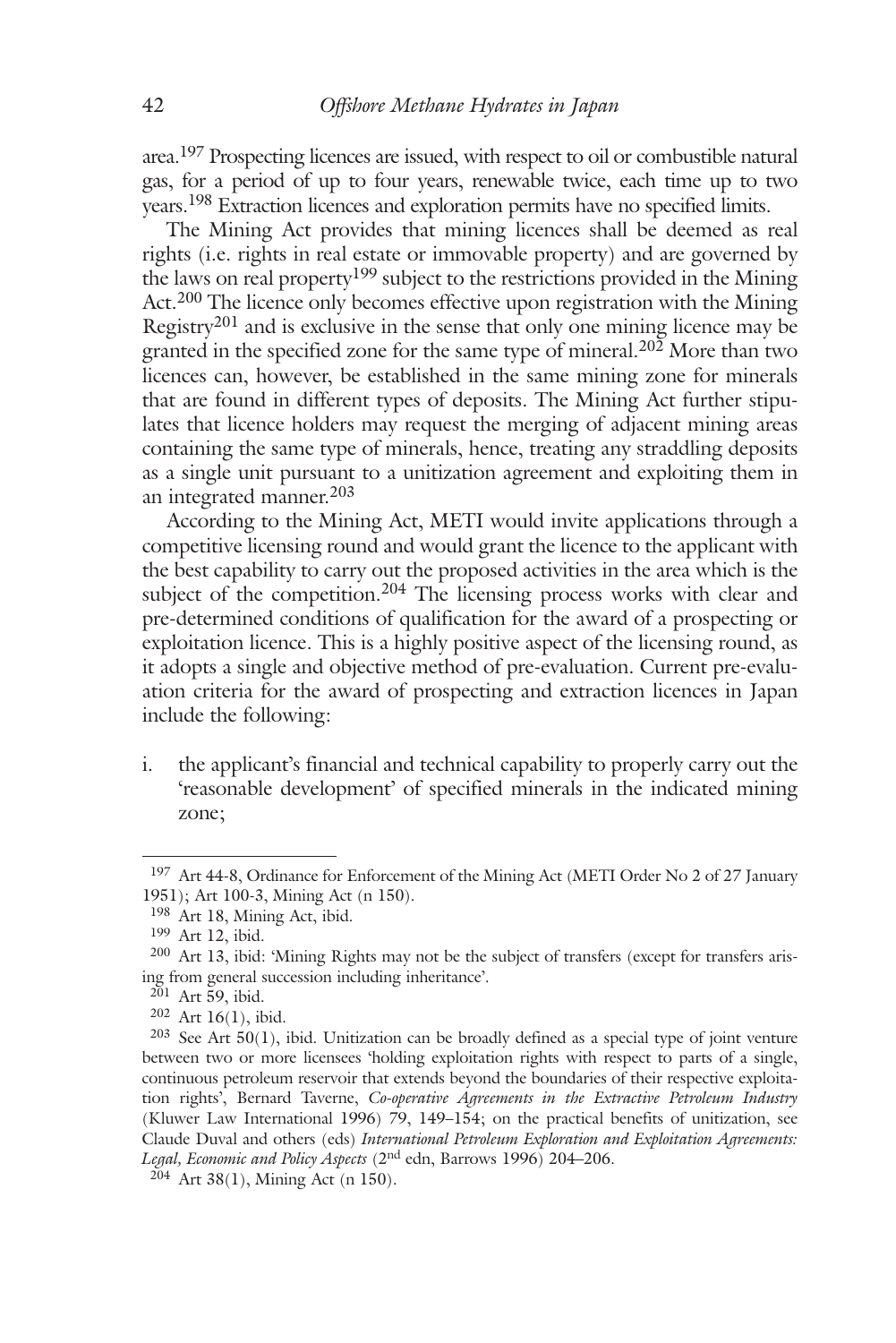- ii. the applicant's 'social credibility';  $205$
- iii. the past performance of the applicant (a problem might arise, for example, if the applicant was participant in a previous mining licence that has been revoked or cancelled as a result of a violation of the Mining Act);
- iv. the absence of any potential interference or overlap with adjacent mining rights; and
- v. the absence of any foreseeable adverse effects on public welfare, health and hygiene, public facilities and cultural property, parks, hot spring resources agriculture, forestry and other related industries. 206

Therefore, in order to qualify to participate in the competition, the applicant company is required to fulfil the pre-qualification evaluation criteria listed in the Mining Act. In addition, the applicant must satisfy METI of its technical and financial capacity to undertake the proposed activity by offering evidence of the adequacy of financial resources and technical expertise available to it and the likelihood that it will continue to have access to sufficient resources to meet the requirements of the proposed activity together with other commitments previously entered into in other licence areas.

Applicants that satisfy the above conditions would then be evaluated based on the business plan submitted alongside their application. <sup>207</sup> The Mining Act provides that evaluation criteria concerning the content of the business plan are published in the form of guidelines prior to the opening of each licensing round and are established from the standpoint of 'reasonable development of the specified mineral which is the subject of the competition, and of the promotion of public interest'. <sup>208</sup> While evaluation criteria may vary considerably, depending on the type, location and other particulars of the mineral which is subject of the competition, common considerations relate to

<sup>205</sup> Whilst the definition of 'social credibility' in the Japanese legal system is fairly broad, it is generally understood to encompass criteria such as no links to organised crime, no criminal record, lack of regulatory misdemeanours, complaints and fines, 'New Mining Law for Japan' (Clifford Chance Briefing Note, April 2012) <https://www.cliffordchance.com/briefings/ 2012/04/new\_mining\_law\_forjapan.html>.

<sup>206</sup> In addition to what is listed in the preceding list of targeted injuries, the METI may restrict licence applications if the mining area of the relevant application is found to be 'extremely unsuitable' in light of domestic and foreign social and economic circumstances and likely to hinder the promotion of public interest, see Art  $29(1)(ix)$ , Mining Act (n 150); see also Art 53-1 which states that causing one of the injuries listed in IV and V may result in the licence being revoked or cancelled. Art 53-2 provides that licence holders that had their licenses revoked or cancelled, or their mining sites decreased pursuant to Art 53 may be entitled to compensation. A question might arise in situations where a hydrocarbon field may have become too valuable to provide compensation, and thus frustrate a need to shut-down a risky field or a field that has already caused injury.

<sup>&</sup>lt;sup>207</sup> 'Evaluation requirements for selecting a Specified Developer', Art  $38(4)(vi)$ , ibid. <sup>208</sup> Art 38(6), ibid.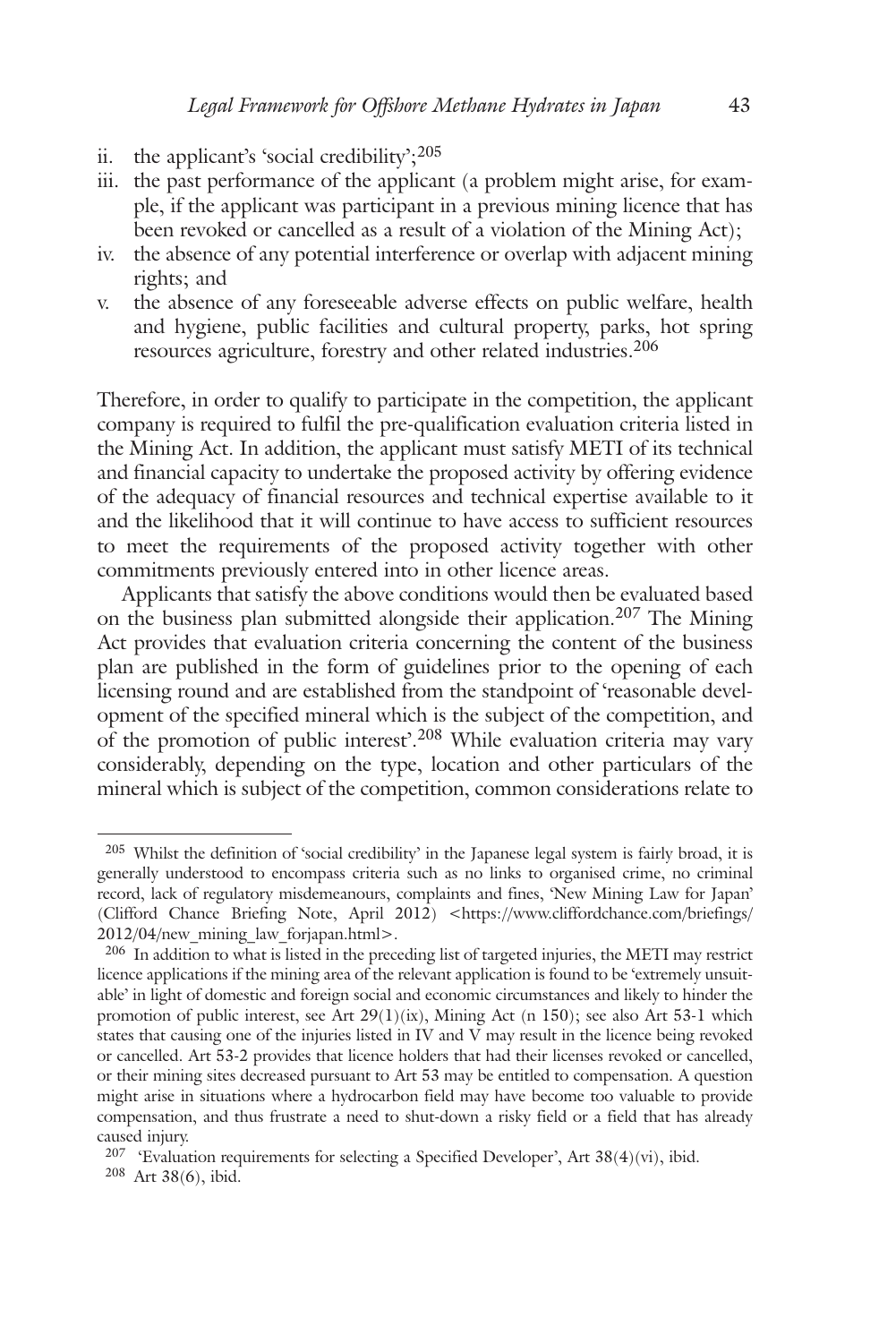the applicant's schedule of anticipated exploration, development and production, standards of equipment to be used, the number and general location of each well to be drilled, all environmental and safety standards to be implemented and other pertinent information. 209

The successful applicant would then be required to prepare an operational plan which conforms to the business plan submitted alongside the application and have it approved by METI.<sup>210</sup> The latter may suggest modifications to the applicant's operational plan with a view to ensuring the optimum development of the specified resources. 211

The abovementioned evaluation criteria are transparent and apply equally to both foreign and domestic companies and the Japanese state-run company JOGMEC. Thus, when JOGMEC seeks to acquire new blocks for prospecting, exploration and production of petroleum it has to compete with any other national or international companies in accordance with the criteria defined in the relevant bidding process. An exception seems to exist with respect to the issuance of an exploration permit, since, according to Article 100-10 of the Mining Act, government organs 'shall not be required to receive the permission prescribed in Article 100-2 [exploration permit]' but must consult with the METI in advance. 212

#### *3.5.3 Pollution prevention, liability and compensation claims*

The starting point to understanding the response of the Japanese legal system to situations associated with environmental pollution arising from offshore methane hydrate operations is the definition of 'environmental pollution' contained in the Japanese Basic Environment Law. Article 2(3) of this Law provides as follows:

For the purpose of this law, "environmental pollution" ("Kogai" in Japanese) means, among interference with environmental conservation, air pollution, water pollution…soil contamination, noise, vibration, ground subsidence (excluding subsidence caused from land excavation for mineral exploitation…) and offensive odors affecting an extensive area as a result of business and other human activities, which cause damage to

<sup>&</sup>lt;sup>209</sup> 'The person found most capable of developing the Specified Mineral', Arts 40(3) and 40(5), ibid.

<sup>210</sup> Art 63-2, ibid.

<sup>211</sup> Art 100(1), ibid; The content of the applicant's business and operational plan is of strong economic interest to the Japanese government because the property of any information obtained from the work executed by the applicant will be transferred to the government, see Art 100-11, ibid.

<sup>212</sup> Art 100-10, ibid.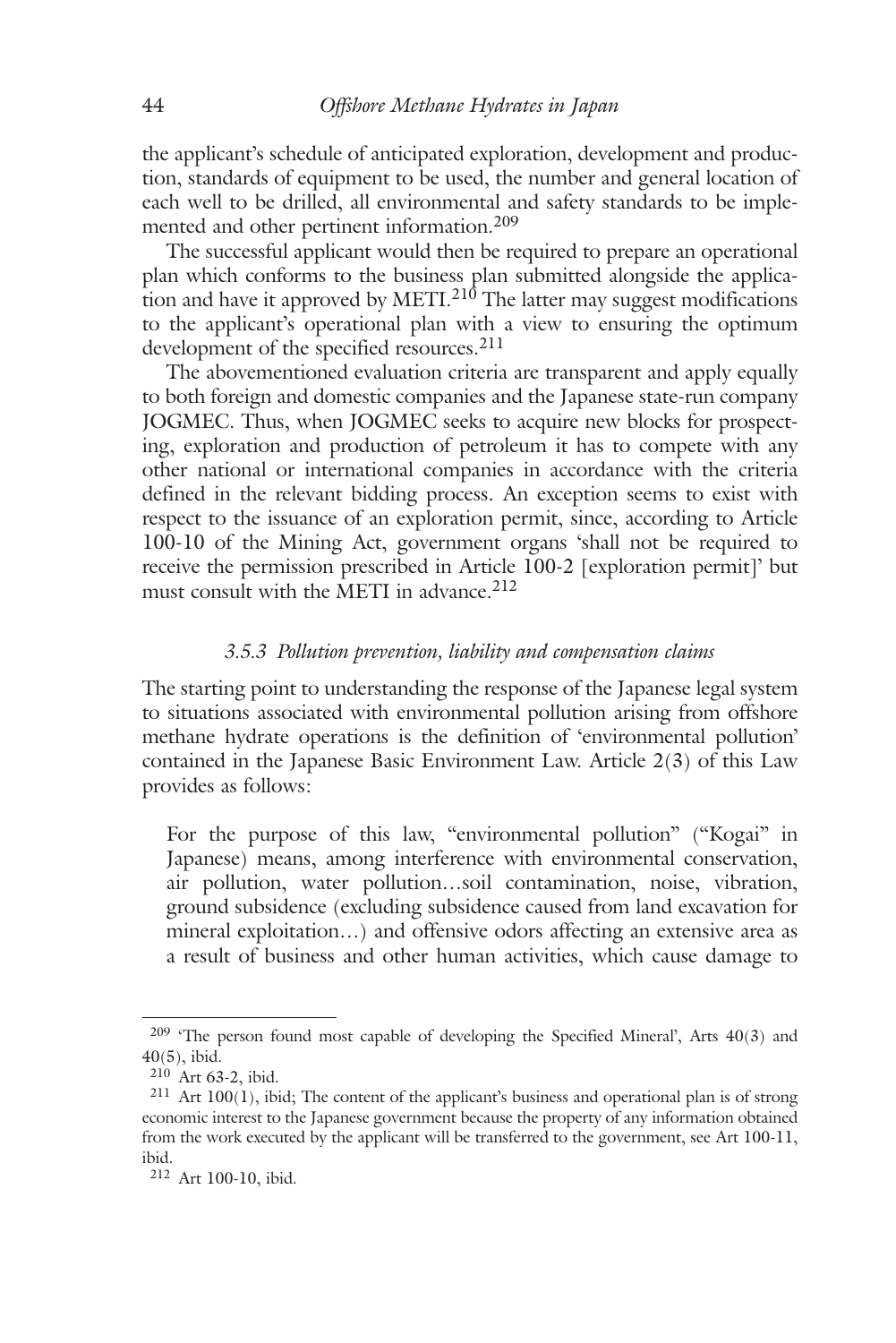human health or the living environment (including property closely related to human life, as well as fauna and flora closely related to human life and their living environment). 213

This definition identifies four criteria to legally establish a case of 'environment pollution':

- i. its impact must spread over an 'extensive area';
- ii. it must be linked to some 'human activity';
- iii. it must cause 'damage to human health or the living environment' (including fauna and flora closely related to human life); and
- iv. it must fall into one of the typical categories of 'pollution'.

Listed categories include air pollution, water pollution and noise and vibration; all potentially induced by offshore methane hydrate operations. Another listed potential hazard, which is also present with offshore methane hydrate activities, would be offshore ground subsidence cause by seafloor destabilisation, which in turn could induce a wide range of environmental impacts including landslides, destruction of benthic fauna and flora and even tsunami. <sup>214</sup> However, 'ground subsidence caused from land excavation for mineral exploitation' is excluded from environmental pollution per se.

In any case, numerous other hazards likely to lead to environmental pollution are present with the extraction of offshore methane hydrates such as, for example, uncontrolled gas release during drilling operations, well-casing collapse and gas leakage to the surface. <sup>215</sup> A well-documented case of methane hydrate destabilisation resulting in an explosion and leading to the worst offshore oil spill in the history of the United States came during the BP Deepwater Horizon oil disaster in the Gulf of Mexico in 2010. <sup>216</sup> The BP Deepwater Horizon oil disaster, which resulted in approximately 53,000 barrels of crude oil per day leaking into the Gulf of Mexico for 87 days and led to over 100,000 compensation claims being filed in US courts against BP and its contractors, showed that even an accident 80km from shore may well have devastating effects on the environment and the economies of coastal

<sup>213</sup> Art 2(3), Basic Environment Law.

<sup>214</sup> See Part 2 of this study, 'Non-Technical Introduction to Methane Hydrates'.

<sup>215</sup> Committee to Review the Activities Authorized under the Methane Hydrate Research and Development Act of 2000, *Charting the Future of Methane Hydrate Research in the United States* (National Academies Press 2004) 32, cited in Erin Jackson, 'Fire and Ice: Regulating Methane Hydrate as a Potential New Energy Source' (2015) 29 Journal of Environmental Law and Litigation 611, 629.

<sup>216</sup> Jackson, ibid 629.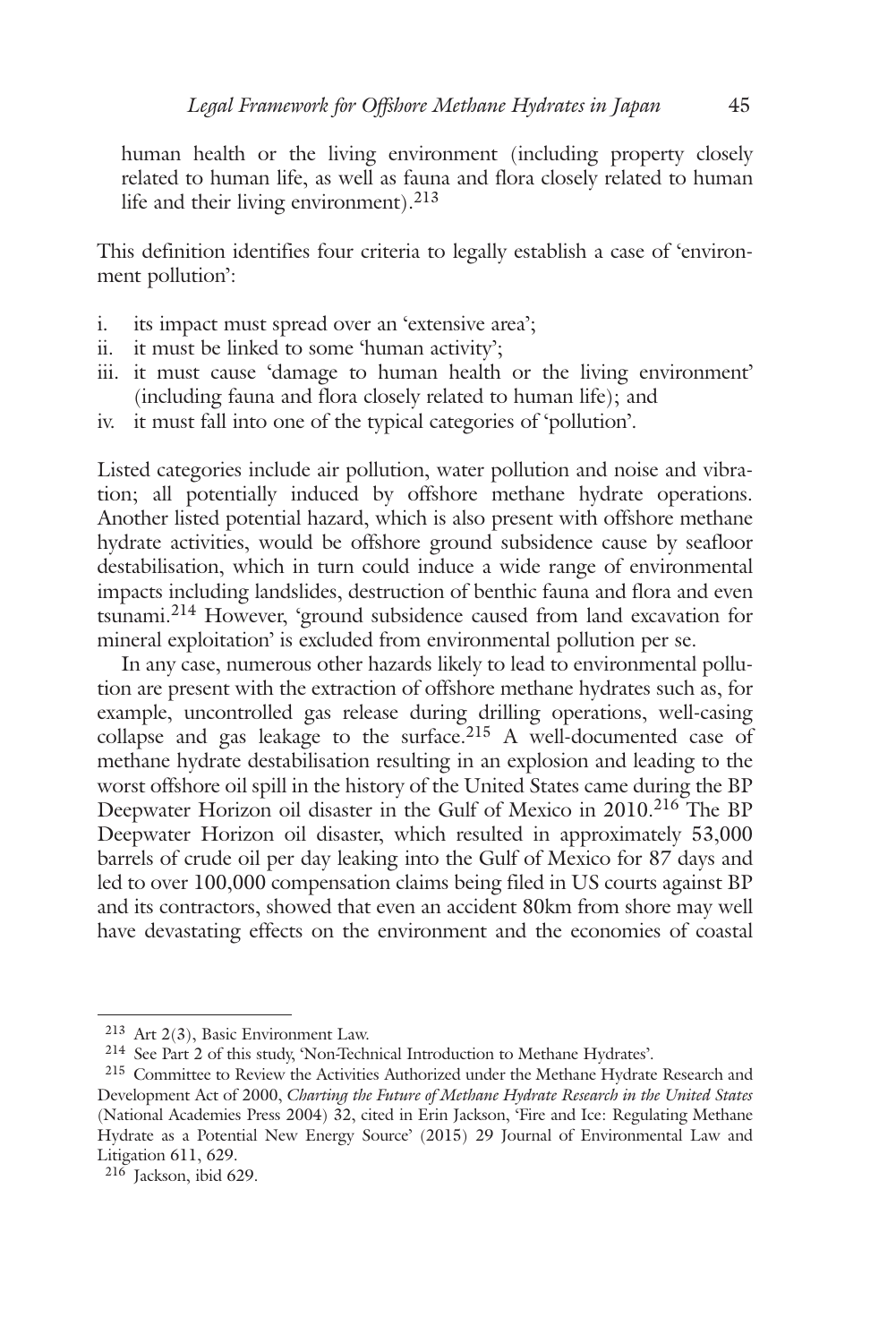communities.<sup>217</sup> However, the events of the BP Deepwater Horizon oil disaster required the presence of crude oil to enable and cause most of those harms, which would not be expected to be found in the Japanese methane hydrate asset areas.

The unique features of methane hydrate exploration and exploitation, including the complicated mix of state and non-state entities involved in the activities, the location of the resource in deep and ultra-deep seabed locations and the wide range of foreseeable environment hazards, raise complicated, novel and even potentially as-of-yet unidentified liability issues.

Considering that the potential for damage may increase during the exploitation phase (i.e. in contrast to the early prospecting and exploration phase), it is crucial to clarify the issue of liability for environmental damage prior to the onset of commercial production of offshore methane hydrates in Japan.

In order to determine what particular pollution prevention mechanisms should be established, the Mining Act requires prospective licensees to include in their applications a description of the mineral deposits for which a licence is sought, including the specific geographical location, geological and structural properties of the resource as well as 'the extent and conditions of mining pollution expected'. <sup>218</sup> Licensees are required to include in their operational plan, both in respect of mining exploration and mining extraction, a detailed description of the measures to be taken in order to prevent uncontrolled pollution incidents and other 'hazards in the application area'. <sup>219</sup> METI may, at its discretion, order licensees to disclose design specifications of mining facilities when it deems necessary to assess the methods utilised and the measures undertaken by licence holders to prevent mining pollution. 220

<sup>217</sup> Bio by Deloitte, 'Civil Liability, Financial Security and Compensation Claims for Offshore Oil and Gas Activities in the European Economic Area' (Report Prepared for the European Commission 2014) 64–65.

<sup>218</sup> Art 22, Mining Act (n 150). See also Art 8 of Japan's Mining Safety Act (No 70 of 1949) providing that the holder of a mining right is under a duty to prevent the occurring of hazards, including pollution, from its operation, cited in Kozuka, (n 190) 353. Unlike other pieces of Japanese legislation, no English translation of the Mining Safety Act (No 70 of 1949) has been made available by the Japanese Government; Professor Kozuka considers that the Mining Safety Act is relatively obsolete and contemplates more traditional types of land-based mining (such as gold ore, silver ore, copper ore); its application to offshore methane hydrates is 'not altogether clear' (Communication with Professor Kozuka, 2 Sept 2019).

<sup>219</sup> Art 39(3)(ii) , Mining Act, ibid; Art 44-8, Ordinance for Enforcement of the Mining Act (METI Order No 2 of 27 January 1951); see also Form 20 (No 5) Operational Plan Concerning Digging Rights (Oil, Combustible Natural Gas or Asphalt Mine); Form 20 (No 6) Operational Plan Concerning Prospecting Rights (Oil, Combustible Natural Gas or Asphalt Mine); Form 35 (Application for Permission for Exploration), all requiring the applicant to address issues concerning potential 'operational hazards' occurring from the planned activities.

<sup>220</sup> Art 26, Mining Act, ibid.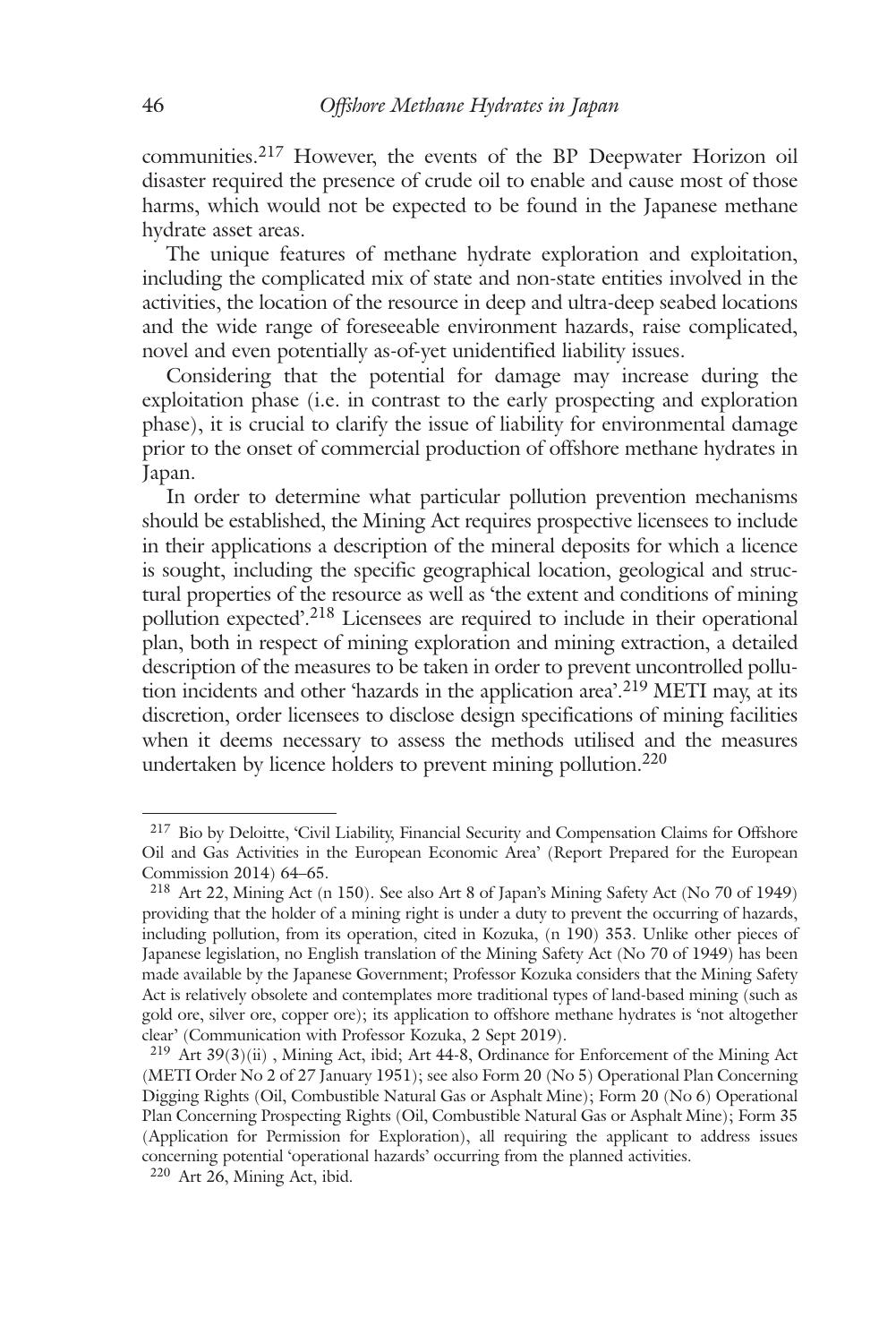The above environmental pollution prevention measures are underpinned by Article 20 of the Basic Environmental Law which provides that 'the State shall take necessary measures to ensure that, when companies are engaged in alteration of land shape, construction of new structures and other similar activities [including, petroleum development], they will conduct in advance, surveys, forecasts or evaluations of the environmental impact of such activities and will give proper consideration to environmental conservation based on the results of them'. <sup>221</sup> As discussed above, the standards of such assessments, including all necessary measures to be taken by companies to prevent pollution, are determined by the licensee (i.e. the 'project proponent') and approved by the central government on a case-by-case basis, in accordance with the provisions of the Environmental Impact Assessment Act. <sup>222</sup> Such environmental pollution prevention measures should be in line with Article 12 of the Mining Safety Act of 1949 which requires licensees to conform to technical standards specified in the METI ordinance. The ordinance on the technical standards for structures used for mining (METI Ordinance No. 97 of 2004) includes technical standards for maritime drilling installations. 223

Moreover, the important role of the Environmental Dispute Coordination Commission (EDCC) in preventing mining pollution incidents features prominently in Article  $15(1)$  of the Mining Act which provides that the EDCC can designate zones 'not suitable for mining minerals' and may prohibit the creation of mining rights in respect of such areas. <sup>224</sup> There is, thus, an opportunity to prevent development in risky offshore areas, albeit the further particulars of this process receive no clarification in the Mining Act.

The Japanese system of liability is based on negligence or fault, pursuant to the provisions of the Japanese Civil Code (Articles 709 et seq.) and corresponding judicial precedence. <sup>225</sup> The negligence or fault is the wrongful act or omission that breaches the duty owed by the defendant (also known as a tortfeasor or wrongdoer) to avoid the damaging result which she or he had foreseen or should have had foreseen. Under this system, the plaintiff/victim bears the burden of proof that (a) a defendant acted intentionally or negligently; (b) the defendant infringed any right or legally protected interest of others, in other words, the defendant's act was wrongful; (c) damage was

<sup>221</sup> Art 20, Basic Environment Law.

<sup>222</sup> Art 21.1(1), ibid; EIA Act (n 176).

<sup>223</sup> Communication with Professor Nishimoto, 20 Aug 2019.

<sup>224</sup> Art 15(1), Mining Act (n 150).

<sup>225</sup> Eri Osaka, 'Reevaluating the Role of the Tort Liability System in Japan' (2009) 26 Arizona Journal of International and Comparative Law 393; Andrea Ortolani, 'Environmental Damage Remediation in Japan: A Comparative Assessment' in Yumiko Nakanishi (ed), *Contemporary Issues in Environmental Law: The EU and Japan* (Springer 2016) 192.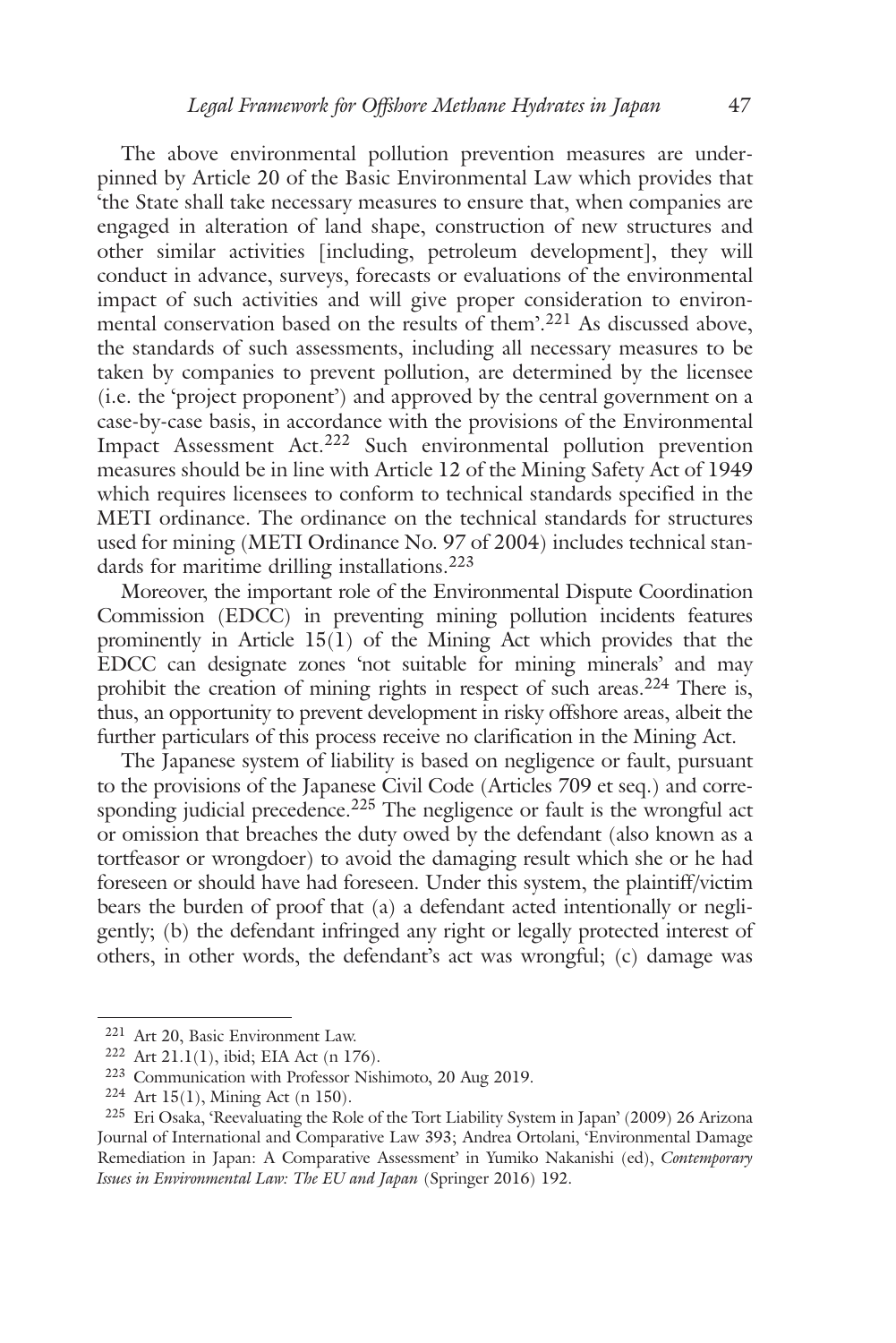sustained by the plaintiff; and (d) there was a causal relationship between the defendant's act and the plaintiff 's damage. 226

This system of tort liability could present a major barrier for plaintiffs in cases involving environmental damages where the causation issue is unclear. For instance, if the Japanese law were to require the plaintiff/victim to prove negligence or fault to succeed in a claim from an environmental pollution incident caused by an offshore drilling well explosion, it means that the plaintiff/victim would need to prove that the operator of the mining facility was at fault in its act that caused the explosion. This could be difficult to prove, especially since it would require 'strong' evidence of the nature of the incident and the acts or omissions that caused it. Or, as another potential example, a fishing village might seek to establish legal injury if fishing stocks were reduced by the exploration and exploitation activities, perhaps by gaseous emissions into the ocean that resulted in harm to the fishing stocks. The causal chain of events, and the production of scientifically sustainable evidence for that causal chain, and/or the remoteness of the operators *cum* decision-makers versus the locality of fishermen, may make the identification and evidencing of the necessary causal steps, and the intentional or negligent nature of those steps, difficult to establish.

Due to the difficulty of establishing negligence and causal relationship in situations associated with environmental harm resulting from mining operations under the common rules of tort, the Japanese legal system provides that where environmental harm is caused by the prospecting, exploration for, or extraction of natural resources, a special strict liability regime would be applicable under the Mining Act. <sup>227</sup> In particular, the Mining Act provides for a rule of strict liability for damages caused by, *inter alia*, 'the excavation of land to mine minerals' and the 'discharge of mine water or wastewater'. <sup>228</sup> For these types of damage, the holder of a mining licence for the given area at the time of the occurrence of damage will be liable for the payment of compensation to the person(s) affected, regardless of negligence.<sup>229</sup> Strict liability means that a plaintiff is not required to prove that a defendant acted intentionally or negligently.

<sup>226</sup> Osaka, ibid 394.

<sup>227</sup> Kozuka, (n 190) 353. Other Japanese laws adopting standards of strict liability for cases of environmental pollution is the Act on Prevention of Air Pollution and the Act on the Prevention of Water Contamination, both potentially applicable to offshore methane hydrate operations, see Air Pollution Control Act (Act No 97 of 10 June 1968, as amended by Act No 5 of 2006); Water Pollution Prevention Act (Act No 138 of 25 December 1970).

<sup>228</sup> Art 109(1), Mining Act (n 150).

<sup>229</sup> The general rules of tort are codified in Chapter 5 of Japan's Civil Code (Act No 89 of 1896) as amended by Act No 78 of 2006 (hereafter, Civil Code); Art 709, Civil Code, 'A person who has *intentionally or negligently* [emphasis added] infringed any right of others…shall be liable to compensate any damages resulting in consequence.'; Under rules of tort, there must 'a causal link (proximity) between the act or omission and the damage', see Kozuka, (n 190) 353.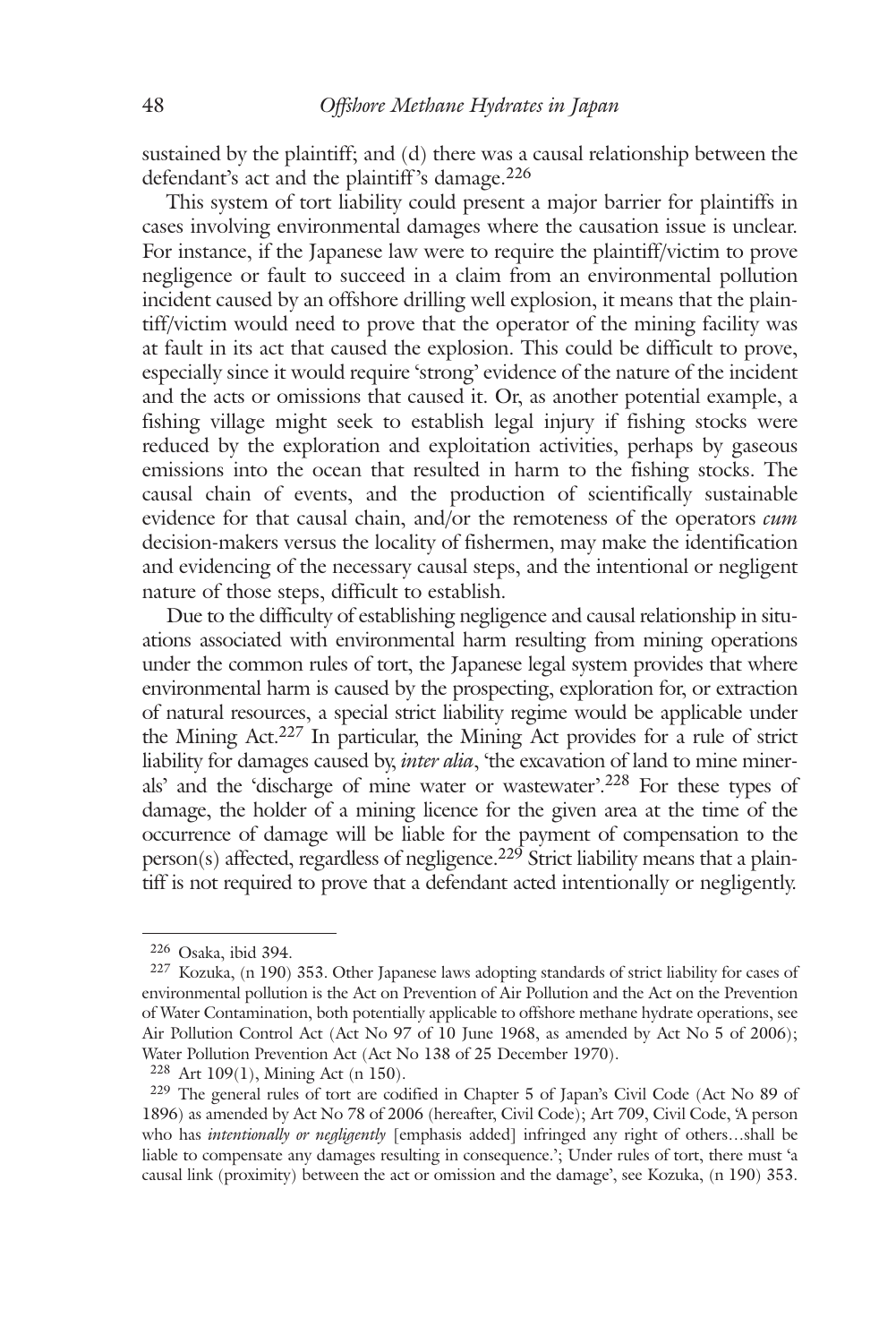Furthermore, the Mining Act provides for a rule of joint and several liability for damages caused by the work conducted by licence holders in two or more adjoining mining sites. In such cases, each of the licensees shall have the obligation to jointly and severally compensate for the said damage. <sup>230</sup> This means that each licensee (tortfeasor) is liable for 100 per cent of the damages if, for example, one or more of the other licensees is unable to pay the claim. In such a case, the claimant would recover 100 per cent of the damages should at least one of the licence holders be sufficiently viable financially.

Also, in cases where the licence has been transferred *ex post* the occurrence of the damage, the licensee at the time of occurrence of the damage and the subsequent licensee(s) will be jointly and severally liable for that *ex ante* event.<sup>231</sup> Whether the licensee has ever operated under the licence is legally irrelevant, since the special liability for mining-related pollution arises from the simple legal act of holding a licence, not from causing the damage. <sup>232</sup> The special rule of joint and several liability also applies to cases 'where it cannot be established that the damage was caused by the work of one of the holders of mining rights or mining lease rights in two or more mining sites or mining lease sites'. 233

In the context of methane hydrate operations, a question of liability might arise in situations where a licence holder is producing methane hydrates within a dedicated mining site but the activity causes nearby resources to escape, thus, causing pollution in areas well outside the boundaries of the mining site for which a licence is held. As seen above, under the Mining Act the overall idea of fault is strictly limited to areas within the mining sites covered by a licence, so mining pollution incidents that occur beyond the boundaries of that mining site, and therefore beyond the scope of the licence, might not legally be captured by the special liability regime provided by the Mining Act. <sup>234</sup> This unique consideration may explain why Japan has introduced additional procedures specifically for disputes relating to environmental pollution. Two important laws in that regard are: a. the Act on the Settlement of Environmental Pollution Disputes; and b. the Act on Compensation, etc. of Pollution-related Health Damage. 235

<sup>230</sup> Art 109(2), Mining Act (n 150).

<sup>231</sup> Art 109(3)–(4), ibid.

<sup>232</sup> Kozuka, (n 190) 354.

<sup>233</sup> Art 109(2), Mining Act (n 150).

 $234$  See Art 8(2), ibid, which states that if no licence has been granted in a given area, any extracted minerals shall be deemed as ownerless property.

<sup>235</sup> Act on the Settlement of Environmental Pollution Disputes (Act No 108 of 1 June 1970); Act on Compensation, etc. of Pollution-related Health Damage (Act No 111 of 1973, as amended by Act No 97 of 1987); for a discussion, see Osaka, (n 225) 393.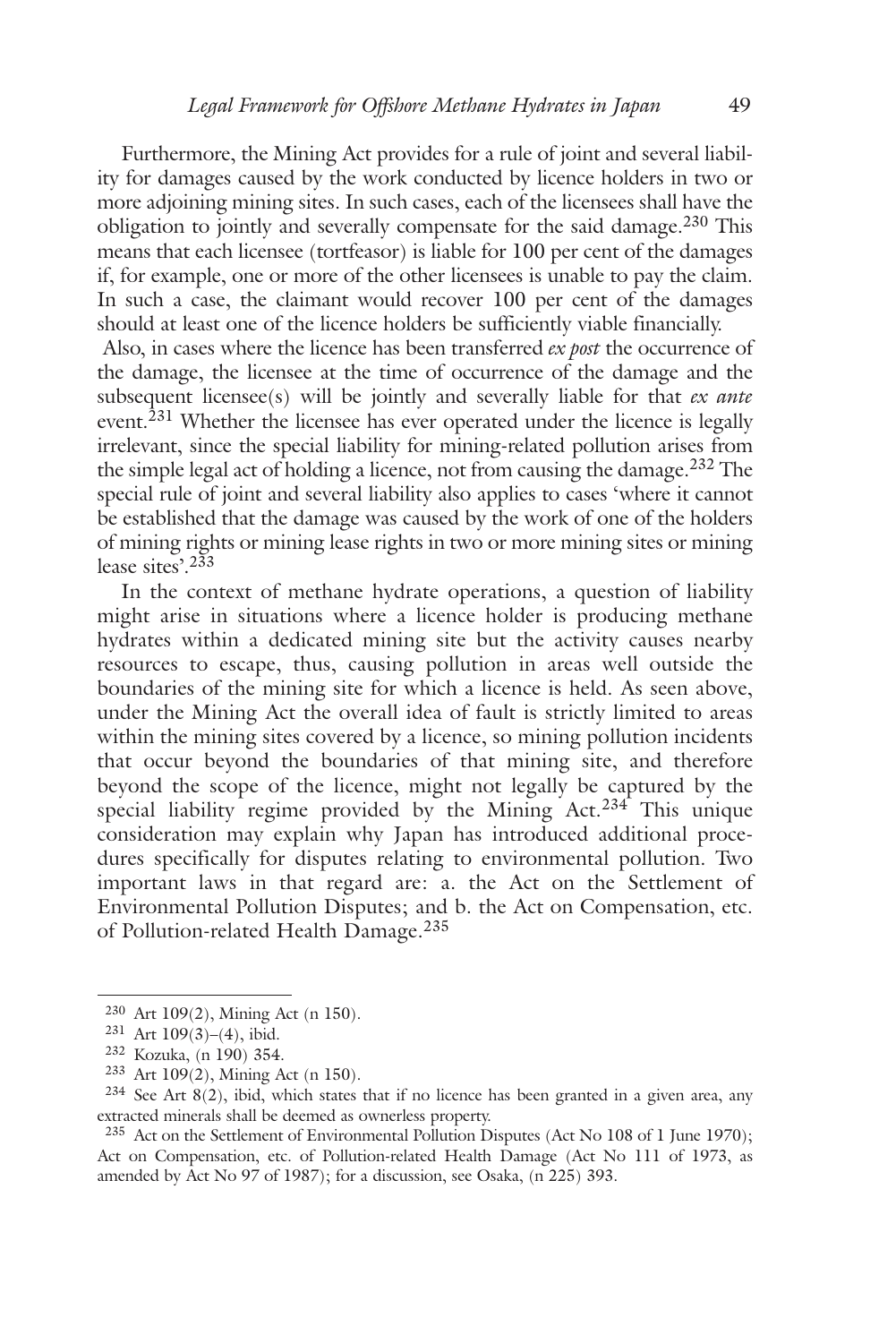The Act on the Settlement of Environmental Pollution Disputes establishes a central EDCC at the national level and pollution examination organisations in each prefecture. The EDCC conducts conciliation, mediation and arbitration in relation to serious pollution cases incurring severe injuries, nation-wide pollution cases and inter-prefectural pollution cases. It also conducts the cause-effect adjudication and the damages-responsibility adjudication. The main benefit of using the environmental dispute coordination system is that it is made available at lower costs than formal proceedings in litigation. 236

The Act on Compensation, etc. of Pollution-related Health Damage creates a system of economic support for the victims of the most severe instances of environmental pollution. The law classifies the areas affected by mass pollution into two categories:<sup>237</sup>

- i. 'Class I' areas affected by air pollution, where the population suffered from respiratory diseases; and
- ii. 'Class II' areas where a relevant percentage of the population suffered from poisoning, caused by mining activities.

The budget of the program is largely based on the 'polluter-pays principle'. For example, 80 per cent of the financial resources needed to fund the support measures for areas in Class I come from taxes on industries that give rise to the emission events, and the remaining 20 per cent from taxes on fuelconsuming cars.

For relief measures to victims of pollution in Class II cases, the budget comes entirely from the companies held liable for the pollution. The aim of this approach, bluntly stated, is to ensure that, whoever ends up having to foot the bill for environmental pollution incidents related to mining operations, it will not be the Japanese taxpayer, at least beyond the liability that already falls on the taxpayer as a consequence of environmental policies.

To ensure that adequate compensation will be made readily available in case of an environmental pollution incident caused by mining activities, the Mining Act provides the Minister of Energy with the power to order mining licence holders to deposit an amount of money (capital), not exceeding one hundredth (1%) of the value of minerals mined within the previous year in the mining sites concerned as a financial base to call upon if an adverse event occurs.<sup>238</sup> Whether or not the percentage above provides adequate financial security for compensation claims is not altogether clear, however, it is worth

<sup>236</sup> Osaka, ibid 399.

<sup>237</sup> Ibid 405.

<sup>238</sup> Art 117(3), Mining Act (n 150).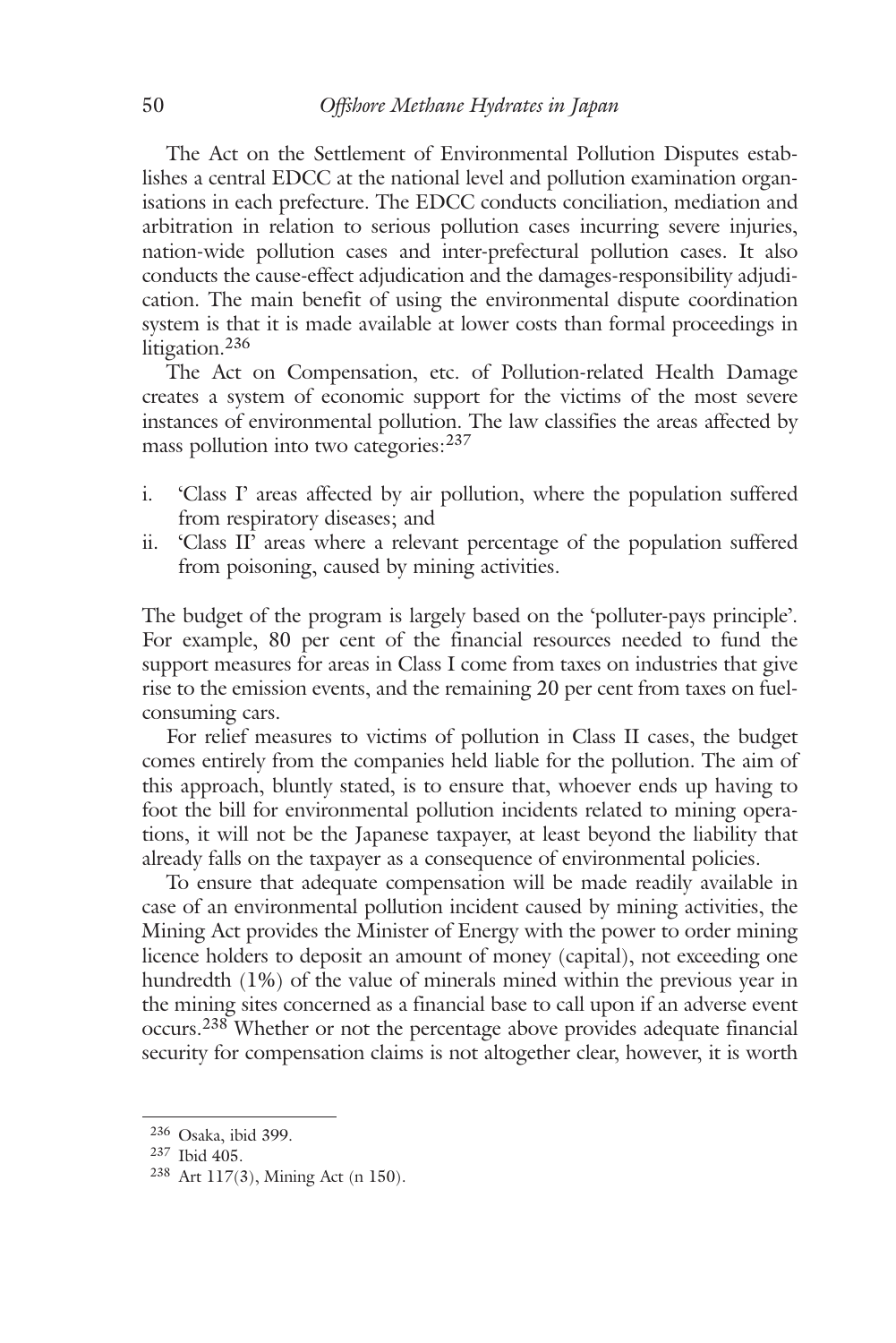noting that environmental risks associated with methane hydrates are not *per se* proportionate to volumes lifted within the previous year.

Another notable feature of the Japanese system concerning liability and compensation mechanisms for environmental damage is that actions can also be filed on the basis of the State Redress Act.<sup>239</sup> Article  $1(1)$  of the Act provides:

When a public officer who exercises the public authority of the State or of a public entity has, in the course of his/her duties, unlawfully inflicted damage on another person intentionally or negligently, the State or public entity shall assume the responsibility to compensate therefor. 240

Note that 'intentional' may generally include recklessness, and a Minister who should have known better but permitted or allowed poor behaviour to continue, despite known risks, and which later resulted in harm, could well be ensnared in this rule. Indeed, plaintiffs filing lawsuits against the state in cases of environmental pollution have often grounded their demands in the provisions of this Act based on the argument that the harm they suffered was a result of the state or of local authorities failing to be diligent in their duties, resulting in their negligence to control or regulate hazardous activities.<sup>241</sup> The Japanese judiciary on several occasions has accepted the demands of the plaintiffs and recognised the liability of the state when its inactivity can be defined as 'extremely unreasonable'. <sup>242</sup> In particular, case law has identified four conditions whose presence is necessary for the success of the lawsuit:

- i. damage to life or physical integrity;
- ii. the damage could have been foreseen (i.e. risks were known);
- iii. the damage could have been prevented (i.e. had the state act to prevent it); and
- iv. the action of the public authority was indispensable to prevent the damage. 243

If these four conditions are met, failure of the government (or by local authorities) to act would give rise to liability. One of the first cases of government liability for environmental pollution is the so-called 'case of the recycled plastic in Kochi' of 1974, in which the state, the prefecture and the city of

<sup>239</sup> Emphasis added. State Redress Act (Act No. 125 of 27 October 1947) (JPN) [also referred to as State Compensation Law, see Osaka, (n 225) 399].

<sup>240</sup> Underscore added. Art 1(1), State Redress Act.

<sup>241</sup> Ortolani, (n 225) 193.

<sup>242</sup> Ibid.

<sup>243</sup> H Minami and N Okubo, *Kankyoho* (Yuhikaku 2009) 183, cited in Ortolani, ibid 193.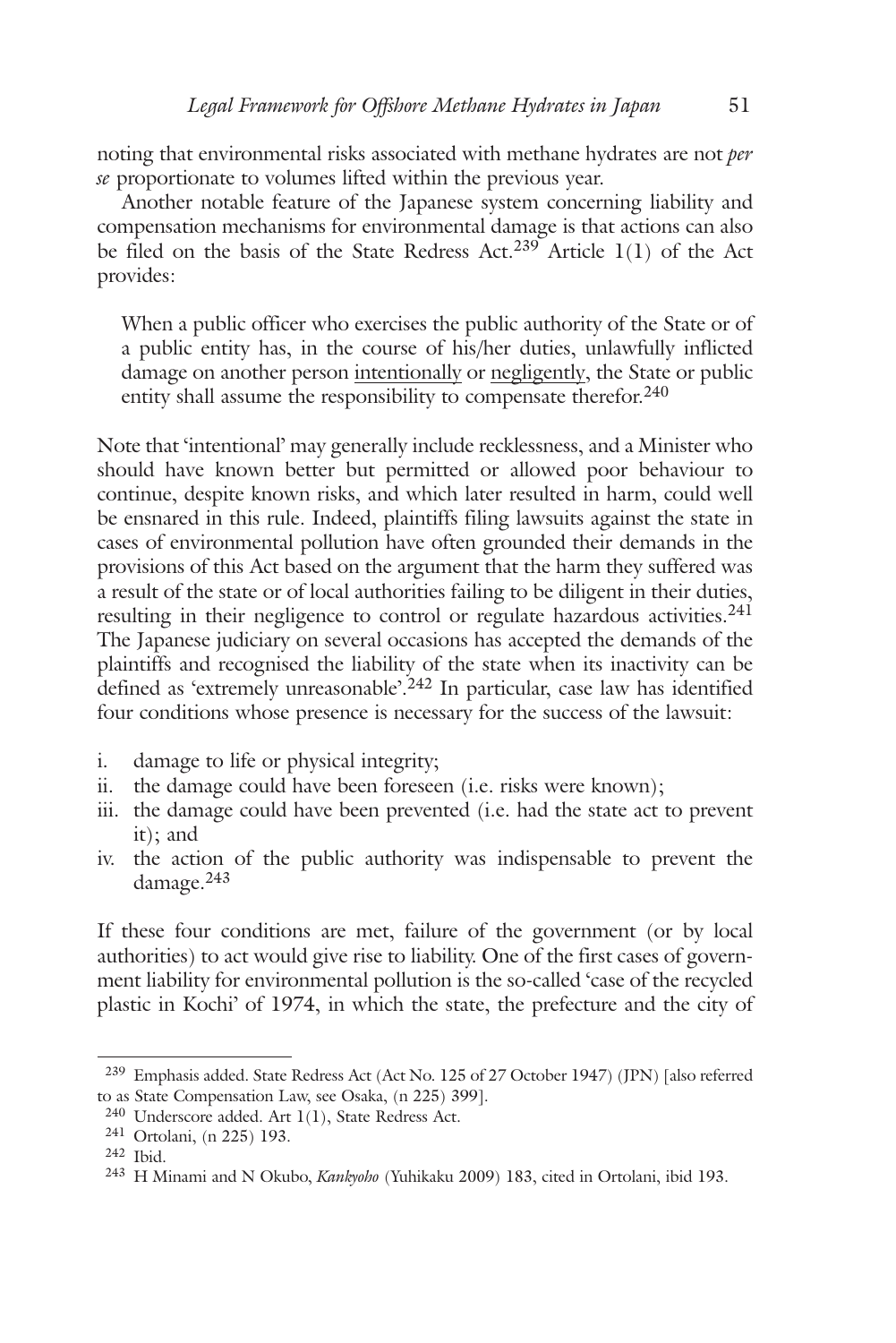## 52 *Offshore Methane Hydrates in Japan*

Kochi were held liable for not having made proper provisions for the recycling of plastic at a factory, which polluted the environment and hindered fishing activities in the region. <sup>244</sup> This holding could be seen as analogous to our earlier example of a harmed fishing community, should ministerial agents fail to prevent foreseeable injuries due to methane hydrate mining activities.

#### 3.6 CONCLUSION

This part has provided a composite overview of the domestic laws and regulations that apply, or potentially apply, to the development of offshore methane hydrates in Japan. While this list is by no means exhaustive, the preceding discussion focused principally on the domestic laws and regulations that tend to be more closely associated with traditional offshore mining activities and, consequently, are most likely to have the biggest impact on offshore methane hydrate development operations in Japan.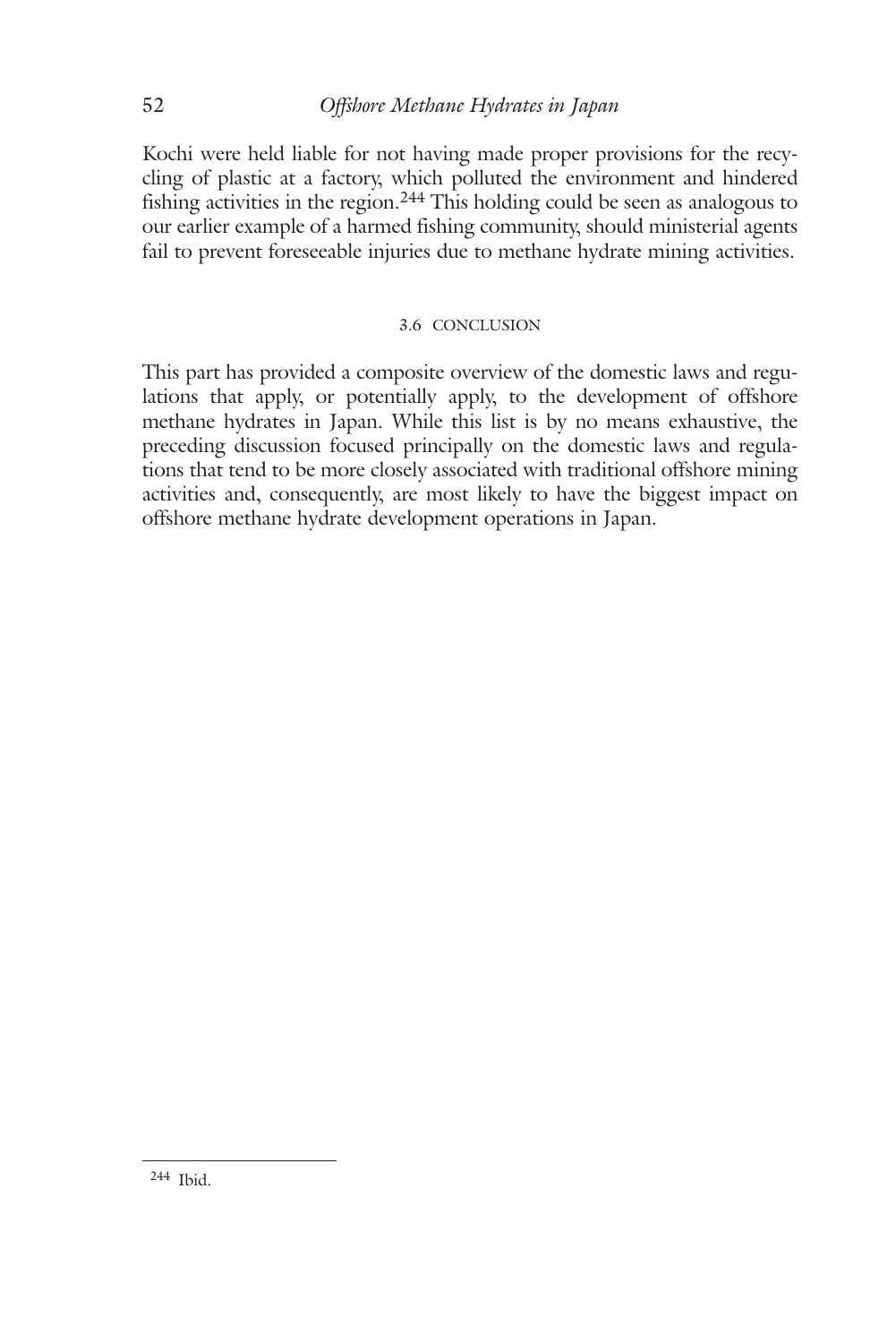# *Final Remarks*

The presence of vast quantities of technically recoverable methane hydrates offshore Japan promises great opportunities. Development of offshore methane hydrates in Japan is expected to move rapidly to commercialisation and offshore blocks to be opened for licensing by 2027. While Japan must meet its Paris commitments, it also needs to reflect on the growing body of public mistrust on nuclear energy. <sup>245</sup> Japanese policy makers do not have many options available. There is a pressing need to develop domestic energy sources, both renewable and not, and pressure mounts on those few choices. If indeed presented with a functional technology for commercialisation, Japan may be able to address those challenges and find a pathway to its energy security. It is no coincidence that, in its quest for this abundant and nearby energy resource, Japan has established one of the largest national research and development programmes on methane hydrates in the world. Since its founding in 1993, the research programme has continued to make significant progress, resulting in the experimental successes of 2013 and 2017.

On the other hand, as the extraction of methane hydrates poses significant environmental risks and hazards, many of which are not present within the production of traditional natural gas, the regulatory framework that would eventually govern methane hydrates' commercial production offshore Japan needs to be carefully scrutinised. This study has sought to introduce these opportunities and challenges. It has presented the prospects and benefits of methane hydrates from the standpoint of Japanese national energy policy and the existing domestic laws and regulations that apply, or potentially apply, to the development of offshore methane hydrates in Japan.

<sup>245</sup> In a 2015 poll by the pro-nuclear Japan Atomic Energy Relations Organization, 47.9 percent of respondents said that nuclear energy should be abolished gradually and 14.8 percent said that it should be abolished immediately. Only 10.1 percent said that the use of nuclear energy should be maintained, and a mere 1.7 percent said that it should be increased, see Tatsujiro Suzuki, 'Six Years After Fukushima, Much of Japan has Lost Faith in Nuclear Power' (*The Conversation*, 10 March 2017) <http://theconversation.com/six-years-after-fukushima-much-ofjapan-has-lost-faith-in-nuclear-power-73042#targetText=Public%20mistrust&target Text=Only%2010.1%20percent%20said%20that,that%20it%20should%20be%20 increased>.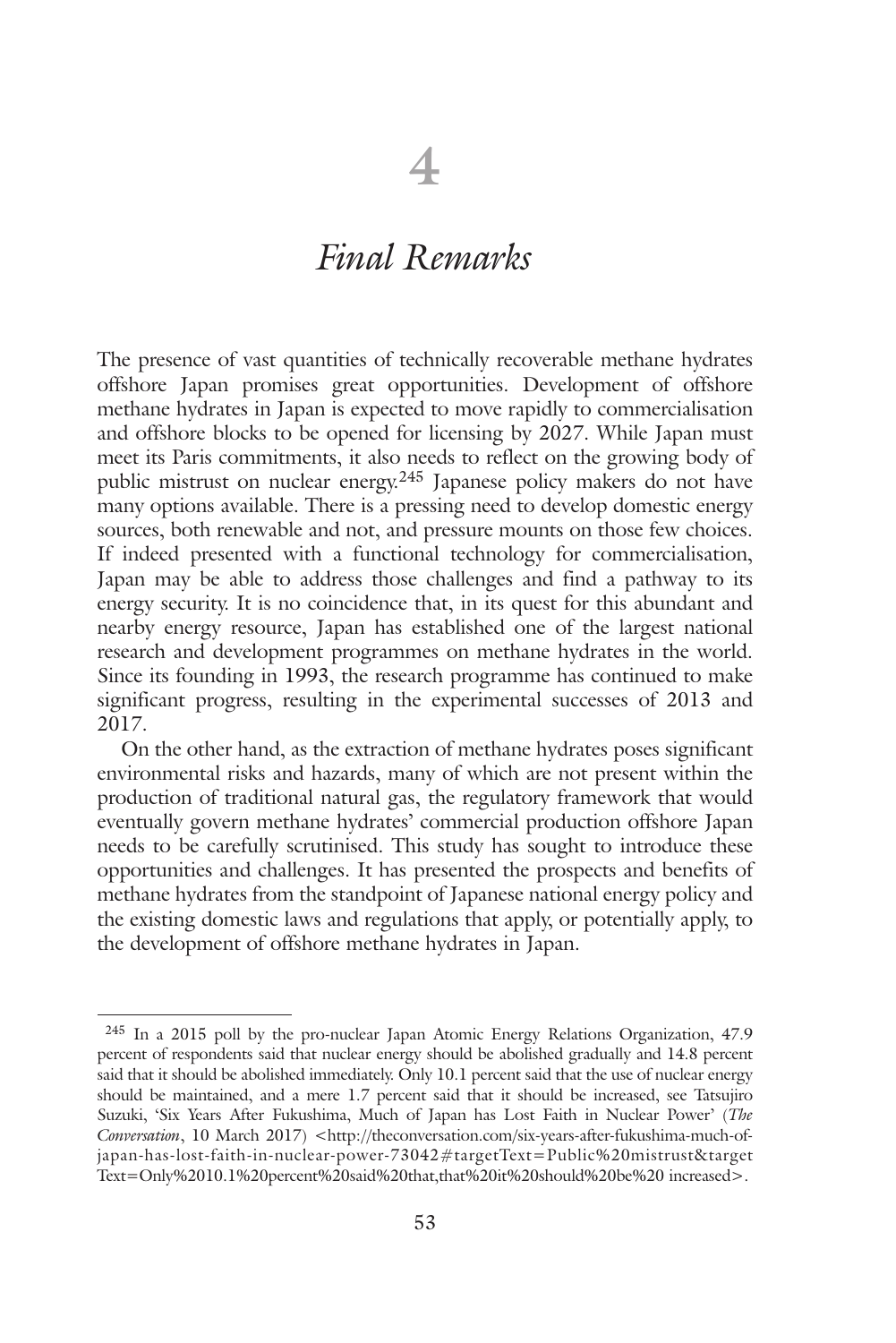Japan's domestic legal framework for mining operations serves two basic energy policy objectives. First, to facilitate the timely and efficient development of energy resources in Japan. This involves specifying the type of resources and geographical areas to be developed as a matter of priority – these include methane hydrates within Japan's EEZ and continental shelf. Second, and perhaps most crucially as far as offshore methane hydrates are concerned, to ensure the safety of mining operations by requiring a previous impact assessment of all environmental risks, enforcement of the governing laws and regulations and by establishing remedial measures and compensation procedures for claims arising from damage to the environment.

Japan has enacted legislation that imposes strict liability specifically in respect of claims for damage from environmental pollution resulting from mining operations. As with general tort law, however, the vast majority of this legislation is focused on, and designed for, land-based mining pollution incidents. Indeed, the focus of the Mining Act, especially in respect of risk prevention and liability for compensation, is on damages that occur largely on land rather than the EEZ or the continental shelf: 'Damage caused by the excavation of land', 'destruction of facilities for public use or any facility equivalent to this', 'parks', 'hot spring resources', 'agriculture' and 'forestry'. <sup>246</sup> It is rather unclear what type of liability would apply, for example, to hydrocarbon release incidents occurring beyond the boundaries of the mining site for which a licence is held. In this case, one might assume that aggrieved parties would have to rely solely, or to a large extent, on Japan's civil code and common law for a liability system for claims for compensation from mining pollution, thus, there is a need for the claimant to prove that the defendant was actually at fault. The need to prove fault means that it would be much more challenging for claims for compensation for mining-related damages to succeed.

Moreover, while the Mining Act imposes a rule of strict liability for incidents occurring in a mining site, there is an exception, or at least a defence, for *force majeure*, such as natural disasters and other unforeseeable events. 247 While there is a good argument to be made why a licence holder should not have to pay compensation for damages caused by an oil release incident which could not, allegedly, have been prevented, a major problem might arise when a large scale mining pollution follows as a result of a natural disaster such as an earthquake or a tsunami. As evidenced by the Fukushima Nuclear accident, such risks cannot be excluded and it is not unforeseeable that simi-

<sup>246</sup> Arts 21(1)(ix), 40(1)(v), 53, 100-3(iv), 109(1), Mining Act (n 150).

<sup>247</sup> Art 113, ibid.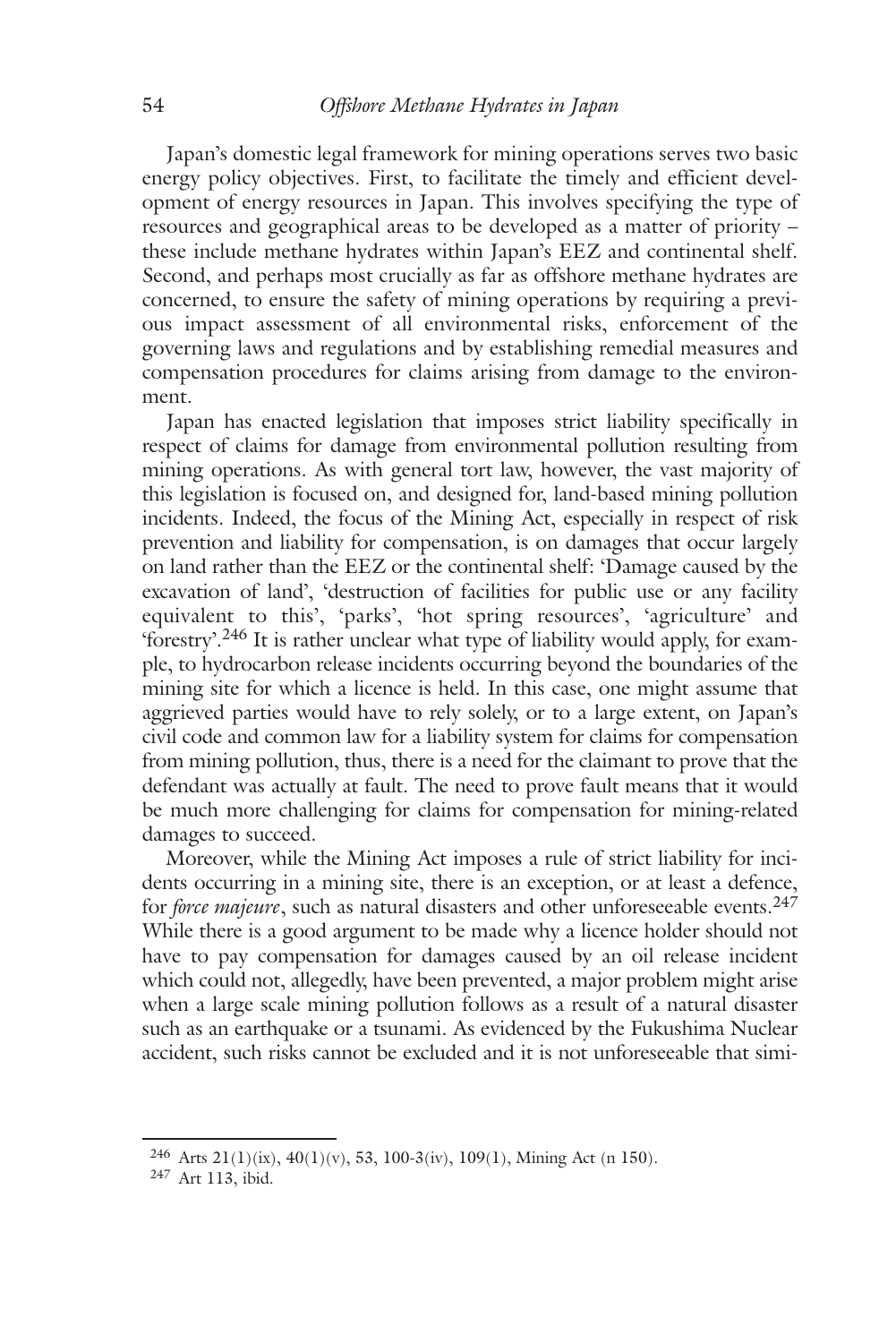lar pollution incidents could also occur from offshore oil and gas operations. Japan's tort law, imposing fault-based liability, may be used to fill the gap, yet it still remains unclear whether Japan's tort law applies to incidents that occur on the EEZ or the continental shelf.

Finally, whilst the Mining Act requires all prospective licensees to demonstrate evidence of financial capability and provide financial security to be called upon if an adverse event occurs, this security, according to the provisions of the Mining Act, does not exceed one hundredth (1%) of the value of minerals mined within the previous year. <sup>248</sup> The magnitude of the likely risks and hazards associated with methane hydrate operations and the scale of costs arising from mining-induced environmental disasters raise the question of whether the specified limit as it stands, is anywhere near sufficient to address a catastrophic incident. It has been a long-standing policy of the Japanese government that, whoever bears the costs of for remediating environmental pollution caused by mining operations, restoring damaged natural resources in the marine environment and compensatory damages for affected persons, it will not be the taxpayer. How the regulator is to ensure the capacity of mining operators to pay for catastrophic risk is not altogether clear.

#### *Areas of further research*

Given the breadth and complexity of the subject matter, this study's scope of investigation has been purposely constrained. The present study has focused primarily on the prospects and benefits of methane hydrates for Japan and the Japanese legal framework governing their extraction and commercial exploitation. As a result, the wider international legal ramifications of offshore methane hydrates were not specifically addressed. These global ramifications warrant further examination, including, perhaps, to identify whether the development of commercially feasible technologies for the continuous production of freshwater from offshore methane hydrate assets, as demonstrated by Japan in 2017, may potentially be linked to Sustainable Development Goals (SDGs) particularly those related to energy, access to water and combating of desertification. For example, under the legally-binding United Nations Convention to Combat Desertification (UNCCD)<sup>249</sup> methane hydrate technology could be expanded to states, particularly to developing economies, to help addressing long-term droughts and desertification.<sup>250</sup> Questions concerning liability rules relating to methane hydrate

<sup>248</sup> Art 117(3), ibid.

<sup>249</sup> United Nations Convention to Combat Desertification in Countries Experiencing Serious Drought and/or Desertification, Particularly in Africa (UNCCD) (Signed 17 June 1994, entered into force 26 December 1996) 1954 UNTS 3.

<sup>250</sup> Partain, in Heffron and Little (n 33) 1–4.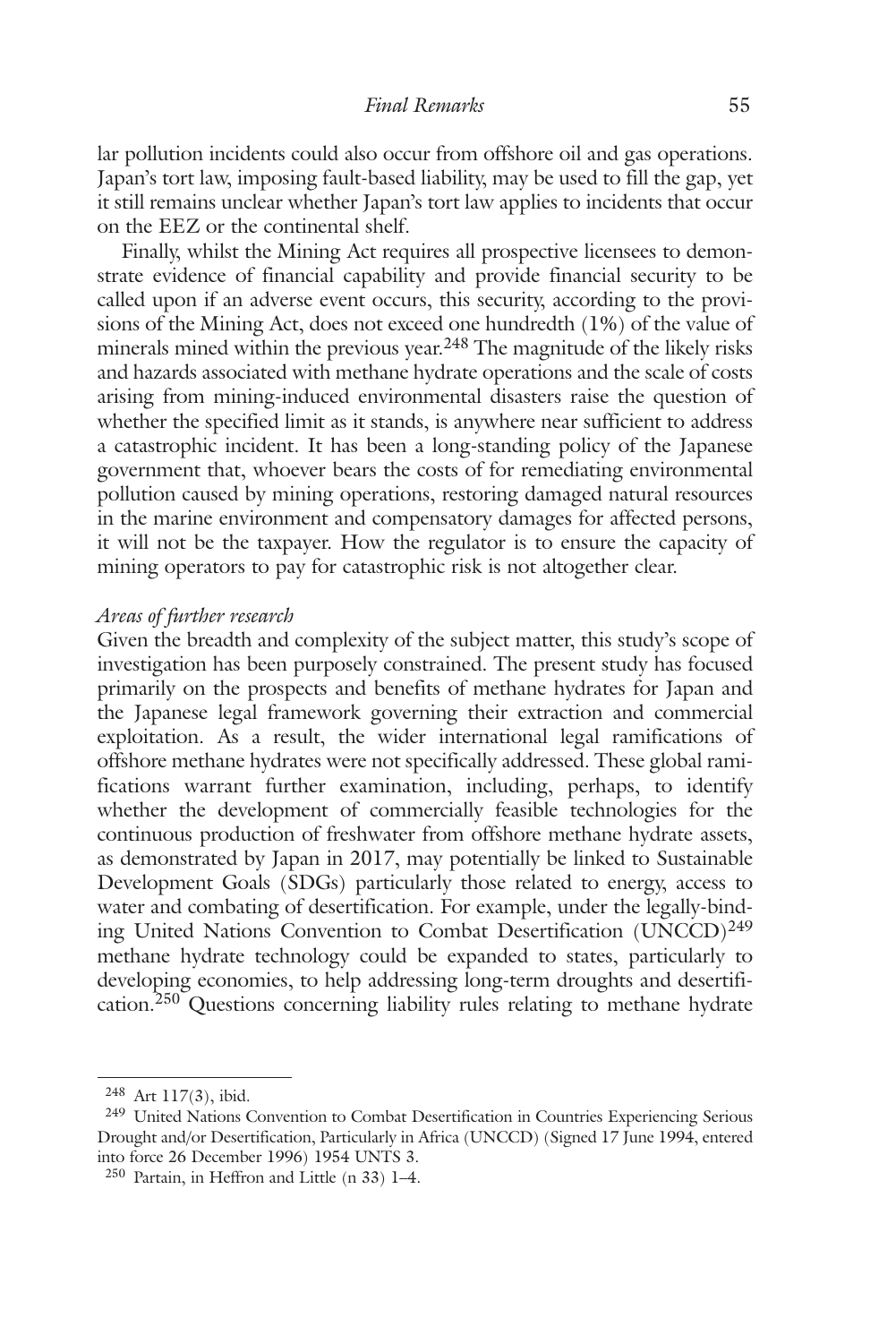operations in areas beyond national jurisdiction, namely parts of the ocean that do not form part of any state but are, rather, within the global commons, were also not considered, despite that environmental pollution incidents within Japan's waters might adversely affect the marine environment of other areas beyond national jurisdiction. 251

<sup>251</sup> For an account, see Centre for International Governance Innovation (CIGI): 'Liability Issues for Deep Seabed Mining Research Series' <https://www.cigionline.org/series/liabilityissues-deep-seabed-mining-series>.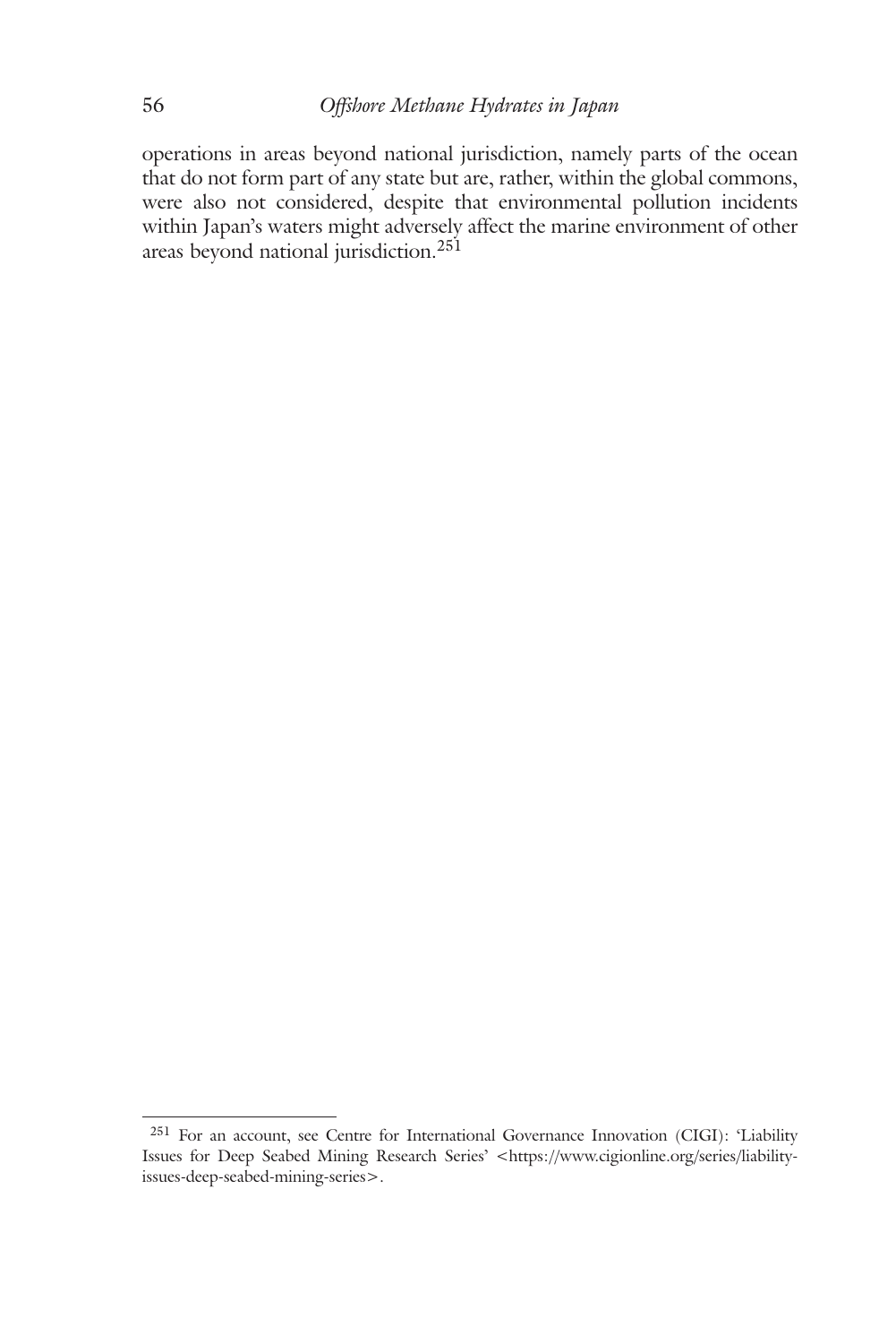# *Acknowledgements*

The authors are grateful to Professor Tadashi Mori, Professor Koji Teraya, Professor Kazuhiro Nakatani, Mr Yusuke Kaide and Ms Dima Chehade for their constructive help and cooperation in bringing this study to completion.

The study has also benefited from the insightful comments of Dr. Nobuyuki Okamoto (JOGMEC), Professor Souichirou Kozuka (Gakushuin University), Professor Kentaro Nishimoto (Tohoku University) and Dr. Jean-Pierre Gauci (BIICL).

The authors are also grateful to the Japan Society for the Promotion of Science (JSPS), the administration of the University of Tokyo, Graduate Schools of Law and Politics and the British Institute of International and Comparative Law (BIICL) for their support. Professor Partain extends his gratitude to Professor Akira Saito of Kobe University's Faculty of Law for hosting him at Kobe University and supporting his research while in Japan.

Responsibility for any errors or omissions in the present study remains the authors' own.